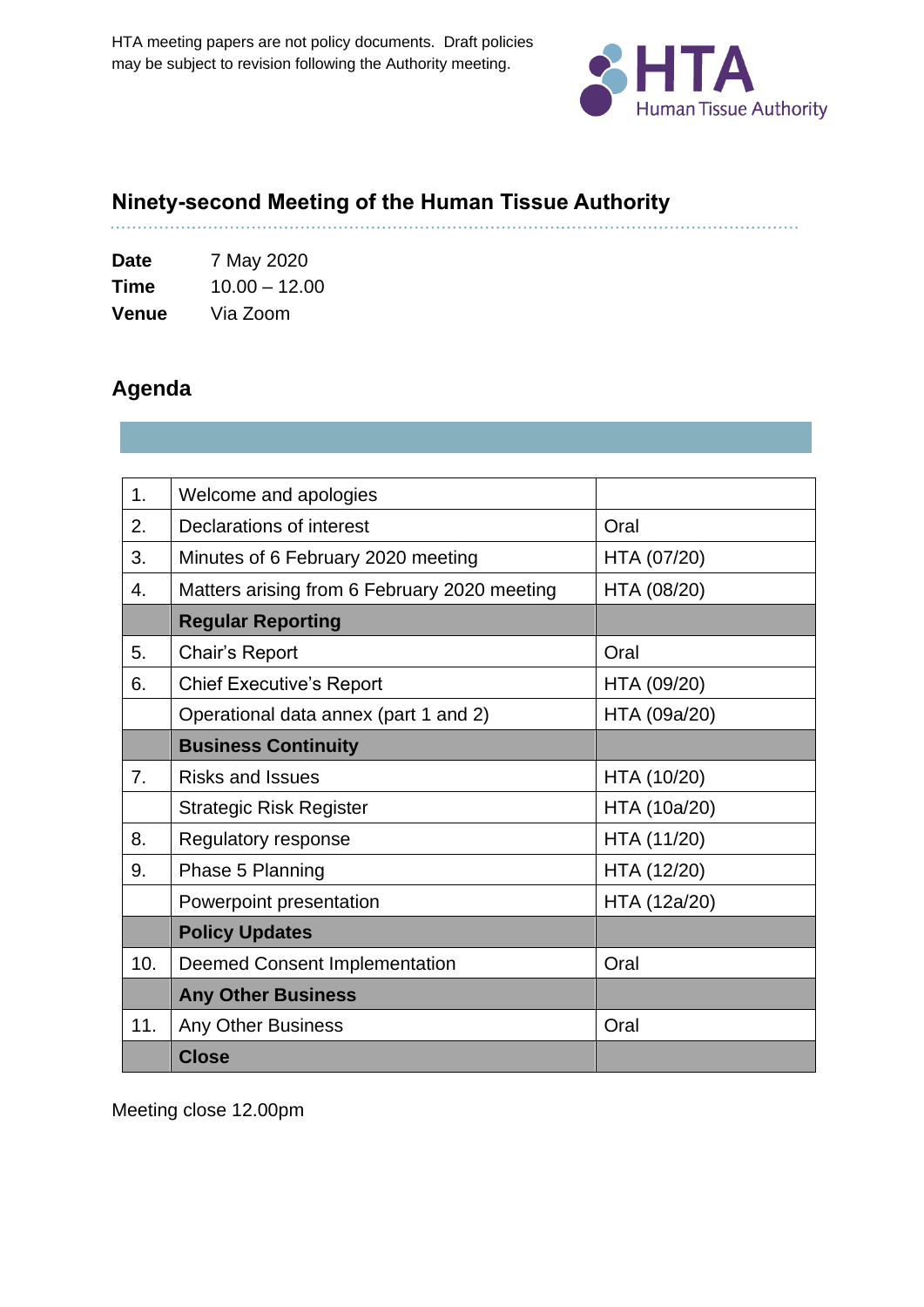

# **Minutes of the ninety first meeting of the Human Tissue Authority**

| <b>Date</b>                         | 6 February 2020                                                                                               |
|-------------------------------------|---------------------------------------------------------------------------------------------------------------|
| <b>Venue</b>                        | Viceroy Suite, The Amba Hotel Grosvenor Hotel, 101 Buckingham Palace Road<br>SW <sub>1</sub> W <sub>0SJ</sub> |
| <b>Protective</b><br><b>Marking</b> | <b>OFFICIAL</b>                                                                                               |
|                                     |                                                                                                               |

| <b>Present</b>                                                                                                                                                                                                                           |                                                                                                                                                                                                                                                                                                                                  |
|------------------------------------------------------------------------------------------------------------------------------------------------------------------------------------------------------------------------------------------|----------------------------------------------------------------------------------------------------------------------------------------------------------------------------------------------------------------------------------------------------------------------------------------------------------------------------------|
| <b>Members</b>                                                                                                                                                                                                                           | In attendance                                                                                                                                                                                                                                                                                                                    |
| Lynne Berry (Chair)<br>Dr. Stuart Dollow<br>Amanda Gibbon<br>Prof. Andrew (Andy) Hall<br>William (Bill) Horne<br>Glenn Houston<br>Prof. Penney Lewis<br><b>Bishop Graham Usher</b><br>Dr. Lorna Williamson, OBE<br>Prof. Anthony Warrens | Allan Marriott-Smith (Chief Executive)<br>Nicolette (Nicky) Harrison (Director of<br>Regulation)<br>Richard Sydee (Director of Resources)<br>Louise Dineley (Director of Data, Development<br>and Technology)<br>Jess Porter (Head of Regulation, ODT) (items<br>12 and 13)<br>Matthew Silk, Head of Communications (item<br>12) |
| Prof. Gary Crowe<br>Dr. Hossam (Sam) Abdalla                                                                                                                                                                                             | Ruth Joyce, Senior Policy Manager (item 13)<br>Nima Sharma (Board Secretary; minute taking)                                                                                                                                                                                                                                      |
| <b>Apologies</b><br>Dr. Charmaine Griffiths, Member<br>Jeremy Mean (Department of Health and Social<br>Care)                                                                                                                             | <b>Observers</b><br>Sarjana Tharin, Data Analyst                                                                                                                                                                                                                                                                                 |

| <b>Item</b> | Title                                                                                     | <b>Action</b> |
|-------------|-------------------------------------------------------------------------------------------|---------------|
| Item 1      | <b>Welcome and apologies</b>                                                              |               |
|             | 1. The Chair welcomed Members, those in attendance and<br>observers to the Board meeting. |               |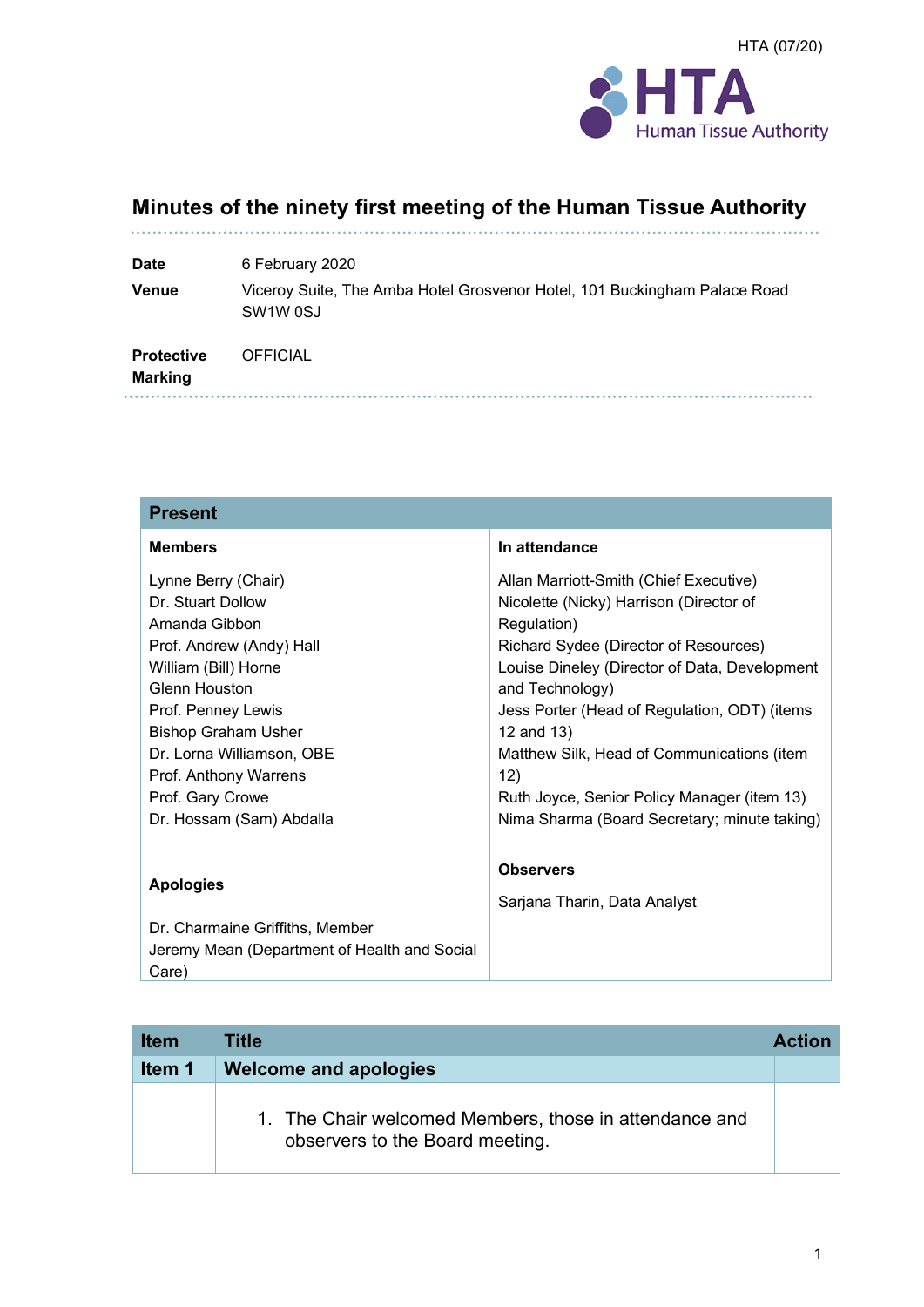|                   | 2. Sam Abdalla was welcomed back following a period of<br>absence.                                                                                                                                                                                                                                        |           |
|-------------------|-----------------------------------------------------------------------------------------------------------------------------------------------------------------------------------------------------------------------------------------------------------------------------------------------------------|-----------|
|                   | 3. The Chair informed Members that David Thomson, Head<br>of Business Technology would be attending during the<br>lunch break to resolve any IT issues being faced by<br>Members.                                                                                                                         |           |
|                   | 4. The Chair also informed Members that a representative<br>from the Health Research Authority (HRA) would be<br>attending in the afternoon to deliver a seminar about the<br>HRA's role and its collaboration with the HTA.                                                                              |           |
| Item <sub>2</sub> | <b>Declarations of Interest</b>                                                                                                                                                                                                                                                                           |           |
|                   | 5. The Chair asked Members to declare any personal or<br>pecuniary interests that they may have in relation to this<br>meeting's agenda; none were declared.                                                                                                                                              |           |
| Item <sub>3</sub> | Minutes of 22 November 2019 meeting [HTA 35/19]                                                                                                                                                                                                                                                           |           |
|                   | 6. The Chair requested Members' comments on the factual<br>accuracy of the minutes. There were no further comments<br>made during the meeting.                                                                                                                                                            |           |
|                   | 7. Members agreed to approve the minutes.                                                                                                                                                                                                                                                                 |           |
| Item <sub>4</sub> | <b>Matters arising from previous meetings [Oral]</b>                                                                                                                                                                                                                                                      |           |
|                   | 8. The Chair noted that there were actions outstanding from<br>the July meeting and actions from the November meeting<br>have either been completed or would be addressed during<br>the meeting. The Board agreed that, in future, the matters<br>arising log should be circulated with the Board papers. |           |
|                   | 9. Board Members were asked to note that Action 10 from<br>the July Authority meeting would now be managed within<br>the Relocation Project as opposed to being part of Board<br>business.                                                                                                                |           |
|                   | 10. The Board noted the content of this update.                                                                                                                                                                                                                                                           |           |
|                   | <b>Action 1:</b> The matters arising log for this meeting to be circulated<br>to Members (action complete).                                                                                                                                                                                               | <b>NS</b> |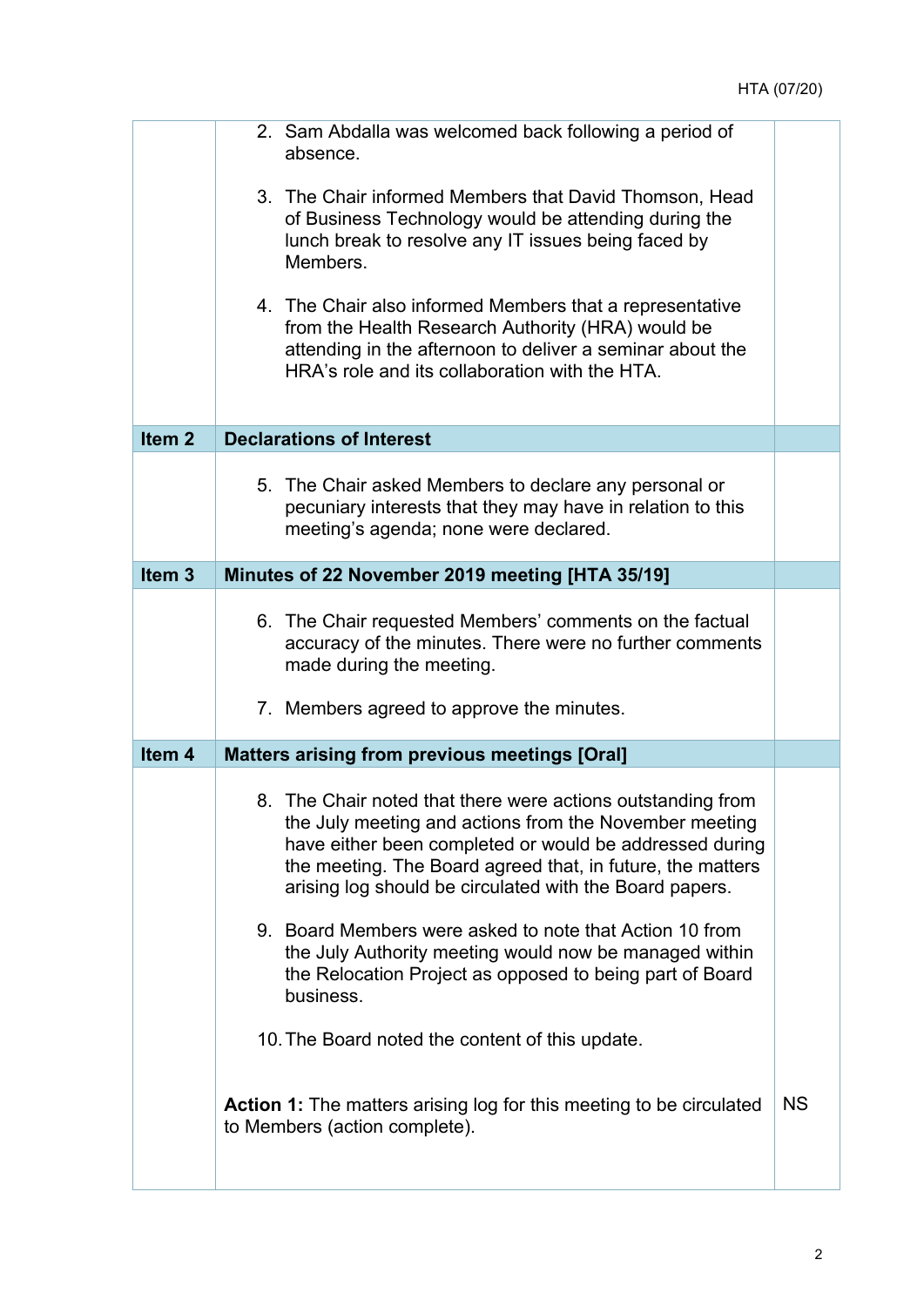| Item <sub>5</sub> | <b>Chair's Report [Oral]</b>                                                                                                                                                                                                                                                                     |           |
|-------------------|--------------------------------------------------------------------------------------------------------------------------------------------------------------------------------------------------------------------------------------------------------------------------------------------------|-----------|
|                   | 11. The Chair provided an update to Members on her initial<br>thoughts and reflections since joining the HTA in<br>November 2019.                                                                                                                                                                |           |
|                   | 12. The Chair highlighted that whilst the HTA is guided by<br>better regulation principles, there were further<br>improvements that could be made in terms of<br>proportionality and better targeting of regulatory risk.                                                                        |           |
|                   | 13. The Chair thanked Members for assisting with her<br>induction and helping her to better understand the work of<br>the HTA and the way in which the Board operates.                                                                                                                           |           |
|                   | 14. The Chair informed Members that she, together with Allan<br>Marriott-Smith, will be meeting a number of other<br>stakeholders organisations as part of her induction,<br>including other health sector Arm's-Length Bodies, with a<br>view to strengthening our collaborative efforts.       |           |
|                   | 15. The Chair informed Members that she would be meeting<br>the Welsh Minister for Health and Social Care with Bill<br>Horne, and would use this as an opportunity to discuss<br>the recruitment of a new Board Member to represent<br>Wales.                                                    |           |
|                   | 16. The Chair informed Members that Bill Horne and Andy<br>Hall would be stepping down as ARAC members and<br>would be replaced by Charmaine Griffiths and Gary<br>Crowe. The Chair extended the Board's thanks to both Bill<br>Horne and Andy Hall for their service to ARAC.                   |           |
|                   | 17. The Board noted the content of this update.                                                                                                                                                                                                                                                  |           |
|                   | Action 2: Member tenures for committee membership to be<br>circulated to the Board (action complete).                                                                                                                                                                                            | <b>NS</b> |
| Item <sub>6</sub> | <b>Chief Executive's Report [HTA 01/20]</b>                                                                                                                                                                                                                                                      |           |
|                   | 18. Allan Marriott-Smith presented this item and introduced<br>this report.                                                                                                                                                                                                                      |           |
|                   | 19. The Board was informed that the upward pressure on risk<br>four, Failure to utilise people, data and business<br>technology capabilities effectively, which was documented<br>in the paper has subsequently reduced as a result of four<br>appointments being made. These include an interim |           |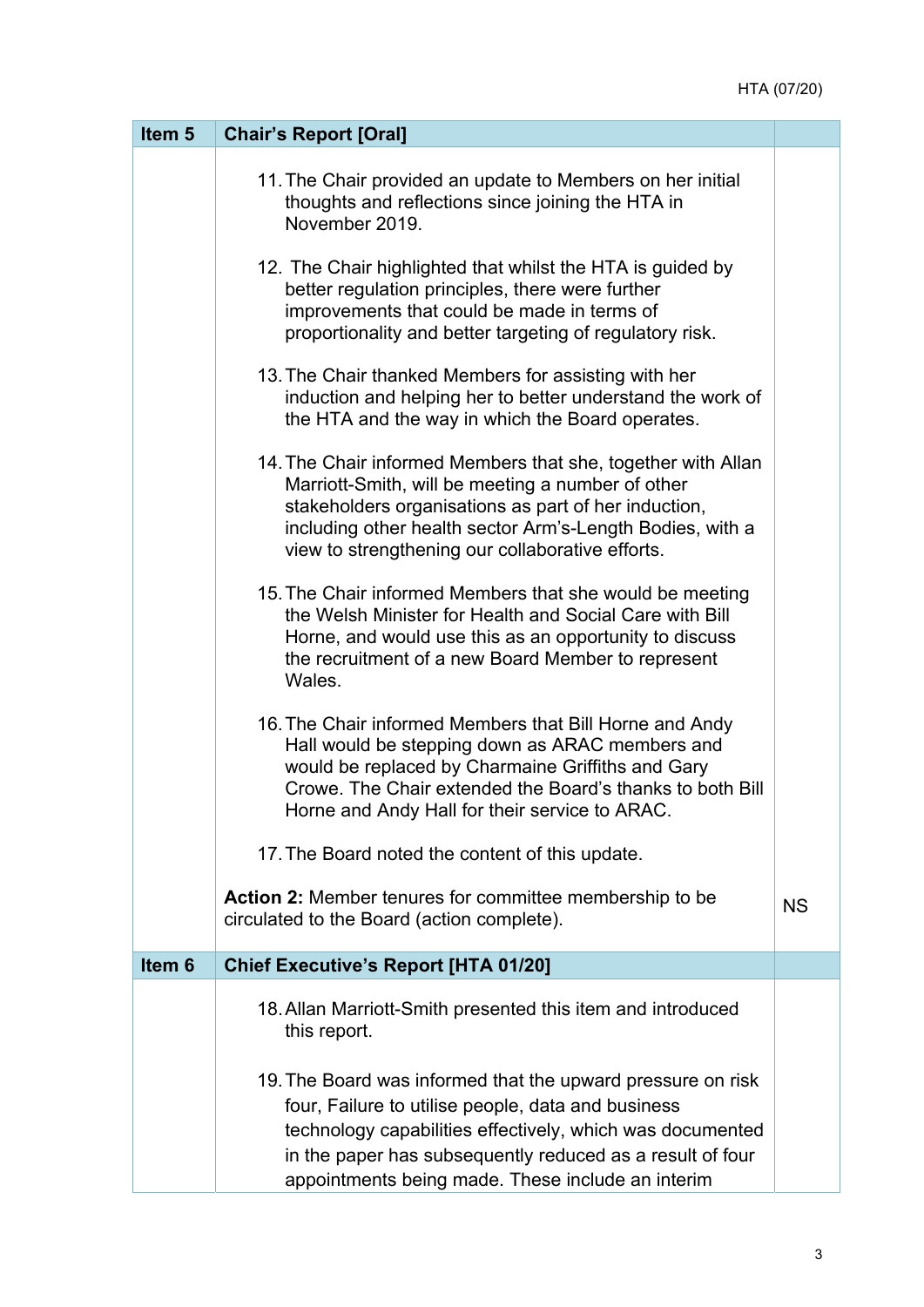Project Manager (to lead on the office relocation project) and a permanent Project Manager.

- 20. The Board was informed that the Transplant Manager role is likely to be filled shortly after the current incumbent leaves the HTA. A good response had been received to the Communications Officer and HR Manager recruitment exercises.
- 21. The Board was informed that whilst some roles have been successfully filled, others (the Business Analyst and Governance and Quality Manager roles) are proving harder to attract the right candidates.
- 22. An update was provided about the outcomes from the strategy away day. Members were informed that work will focus on developing the HTA's risk management policy (including its approach to risk appetite and tolerance) and on enabling the Board to better understand the underlying drivers of risk. Members noted that this information would in future be presented in the CEO report.
- 23. The Board was informed that two complaints to the HTA were received over the last two quarters and that a lessons learnt exercise has taken place with an action plan adopted to update the complaints policy in line with the findings.
- 24. Allan Marriott-Smith provided a presentation to the Board on the staff survey results. The Board agreed that the results are largely positive and requested assurance on how the Executive proposes to track agreed actions stemming from the survey. The Board was assured that the actions would be tracked and reported as part of the Deployment report.
- 25. The Board noted the content of this report.

**Item 7 Delivery Report- Quarter Three 2020/21 [HTA 02/20]**  26. Nicky Harrison presented this item and introduced the report.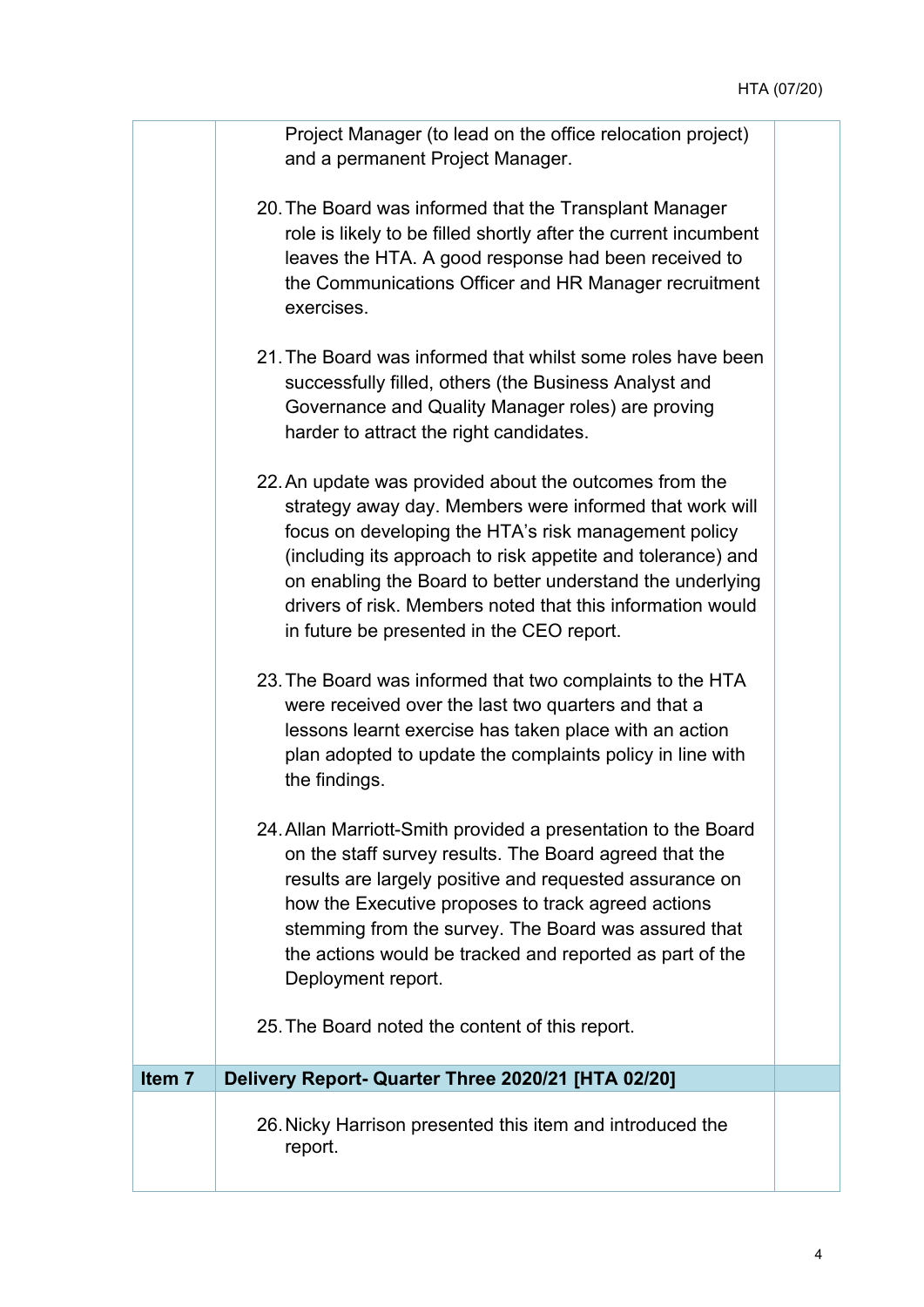- 27. The Board was provided with updates on actions one, two and five that were still open following the July and November meetings.
- 28. In terms of action one, which relates to sharing information about Serious Adverse Events and Reactions in living donors with the Board, Members were informed that the Executive would in future report orally on such cases, as the low volume of cases runs the risk of individual cases being identified if documented in the delivery report. The Board agreed with this approach.
- 29. The Board noted that action two, which relates to the development of a policy for novel cases would be brought to the July meeting for discussion.
- 30. The Board noted that action five which relates to out-ofhours living donation cases would be brought back to the July Board meeting for discussion.
- 31. Nicky provided the Board with her assessment of the new style Delivery report and noted that from her perspective the report requires further development to ensure it provides the Board with adequate assurances about the HTA's key regulatory functions. The Board agreed that there should be careful consideration of the content of the report as it is a key tool in providing transparency to the public and other stakeholders.
- 32. The Board noted that in quarter three, the HTA refused a licence to an establishment for the removal of tissue on the basis that the premises did not meet the required standards and that they may re-apply once this has been rectified.
- 33. The Board noted that the increased number of closed serious adverse events and reactions (SAEARs) was due to the increased management focus on closing historic Human Application SAEARs in quarter three compared with the previous quarter.
- 34. The Board questioned the Executive about its assessment of the increase in SAEARs relating to disease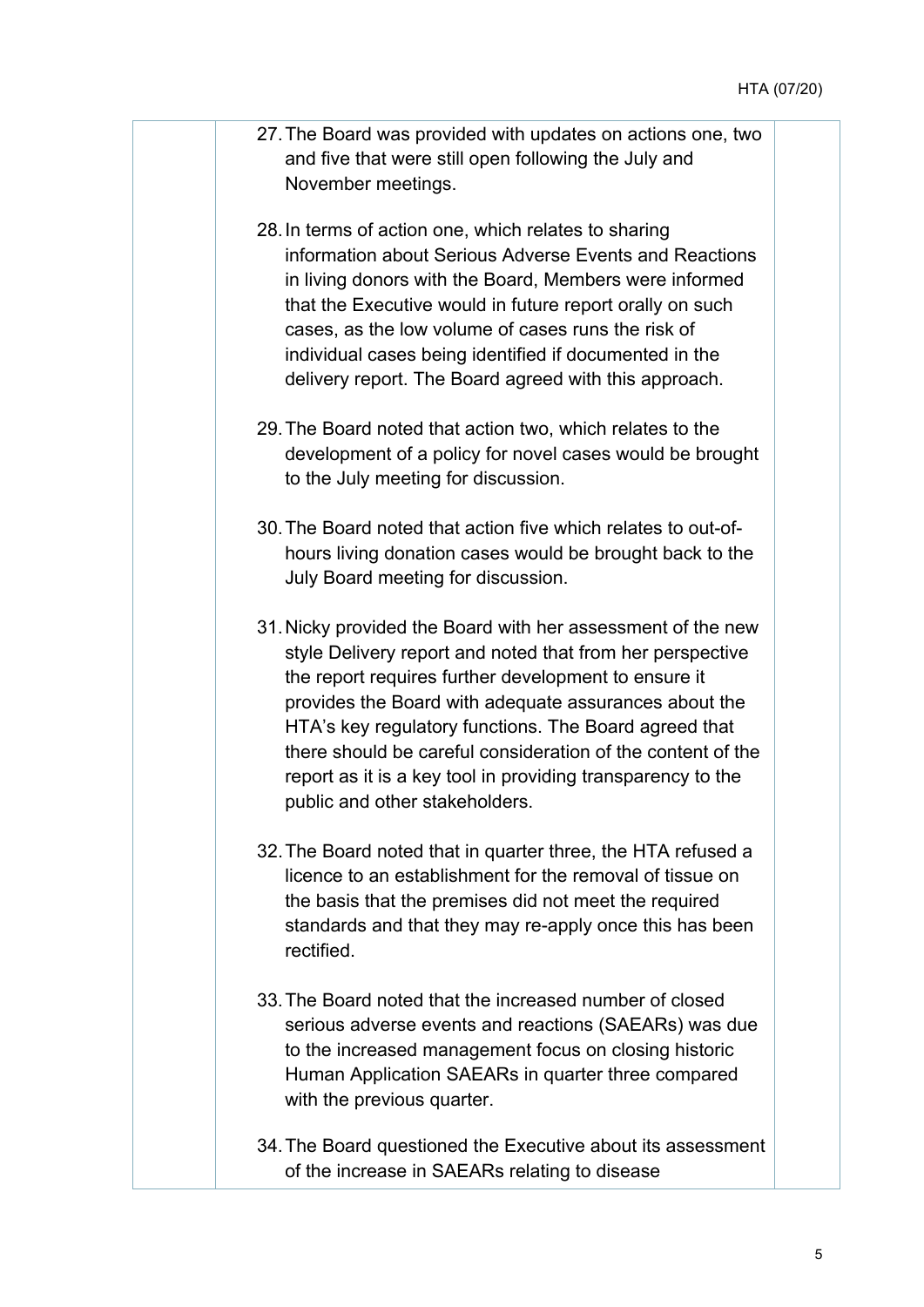|        | transmission. The Board was informed that these cases<br>are predominantly the result of transmission of diseases<br>which are not covered by mandatory testing requirements.                                                                                                                                                                                                                                         |  |
|--------|-----------------------------------------------------------------------------------------------------------------------------------------------------------------------------------------------------------------------------------------------------------------------------------------------------------------------------------------------------------------------------------------------------------------------|--|
|        | 35. The Board requested that the Executive review the<br>purpose of the corrective and preventative action (CAPA)<br>plans KPI and its scoring criteria. In particular, whether<br>this is intended as a performance indicator for the HTA or<br>a licensed establishment compliance indicator. The<br>Executive confirmed that this will be reviewed as part of<br>the development of the suite of KPIs for 2020/21. |  |
|        | 36. The Board noted the content of the report.                                                                                                                                                                                                                                                                                                                                                                        |  |
| Item 8 | Development Report- Quarter Three 2020/21 [HTA 03/20]                                                                                                                                                                                                                                                                                                                                                                 |  |
|        | 37. Louise Dinely presented this item and introduced the<br>report.                                                                                                                                                                                                                                                                                                                                                   |  |
|        | 38. The Board was provided with an update on the technical<br>issues experienced when circulating the Board papers.<br>Members were informed that a number of diagnostic tests<br>have been run to identify the root cause. The Board<br>advised that if the tests indicate any significant issues the<br>Executive should reflect on this before pressing ahead<br>with further development work.                    |  |
|        | 39. The Board was informed that the Executive has put in<br>place a revised support model which enables Members to<br>have direct access to the BCC help desk during core<br>hours for IT support.                                                                                                                                                                                                                    |  |
|        | 40. An update was provided about projects undertaken in<br>quarter three in relation to cloud migration which is<br>progressing well and the development of a HTA intranet,<br>which will be a key tool in strengthening internal<br>communication.                                                                                                                                                                   |  |
|        | 41. An update was provided on the review of the HTA's<br>system being undertaken by external advisors. An update<br>on the outcomes of this work will be provided at the next<br>Board meeting.                                                                                                                                                                                                                       |  |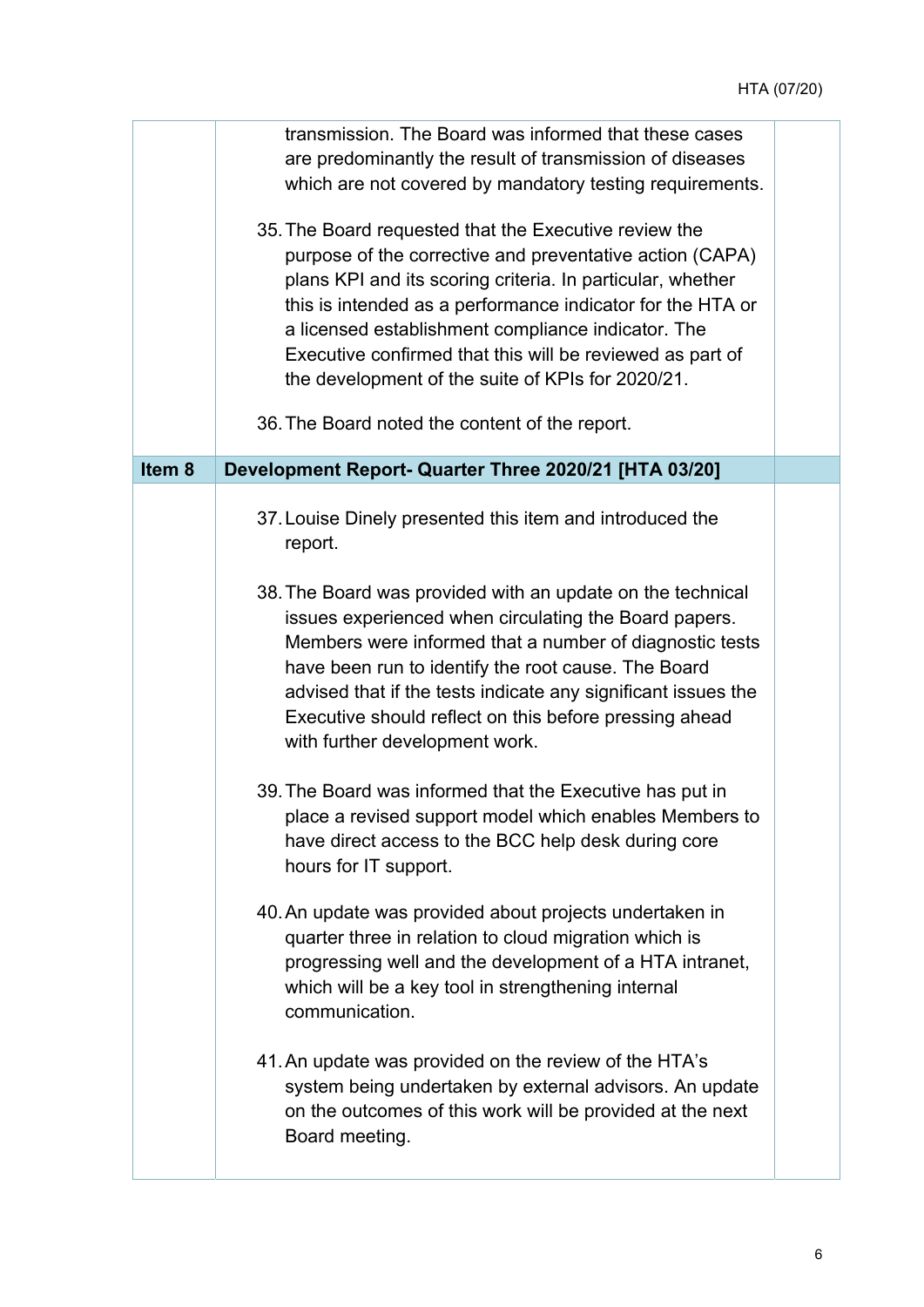|                   | 42. Bill Horne and Members congratulated the Executive<br>team involved in the deemed consent project, particularly<br>in the face of pressing timescales. It was stated during the<br>meeting that the project evidenced the confidence that the<br>DHSC has in the HTA and the level of goodwill that has<br>been developed. |  |
|-------------------|--------------------------------------------------------------------------------------------------------------------------------------------------------------------------------------------------------------------------------------------------------------------------------------------------------------------------------|--|
|                   | 43. The Board noted the content of this report.                                                                                                                                                                                                                                                                                |  |
| Item <sub>9</sub> | Deployment Report- Quarter Three 2020/21 [HTA 04/20]                                                                                                                                                                                                                                                                           |  |
|                   | 44. Richard Sydee presented this item and introduced the<br>report.                                                                                                                                                                                                                                                            |  |
|                   | 45. The Board was asked to note, in particular, the committed<br>spend position. Attention was also drawn to debtors<br>figures which are lower compared with last year. The<br>Board was asked to note that £17,000 of bad debt had<br>been written off.                                                                      |  |
|                   | 46. The Board was provided with information about the<br>predicted rental costs once the relocation is complete and<br>the reasons for the current uncertainty about the final<br>figure pending decisions about allocation of costs for<br>shared space.                                                                      |  |
|                   | 47. The Board was informed that further staff communication<br>has been carried out about phishing emails and how to<br>avoid the risks they pose to the HTA systems and<br>finances.                                                                                                                                          |  |
|                   | 48. The Board noted the content of this report.                                                                                                                                                                                                                                                                                |  |
| Item 10           | Audit and Risk Assurance Committee (ARAC) Update [Oral]                                                                                                                                                                                                                                                                        |  |
|                   | 49. Amanda Gibbon provided an update on the outcomes<br>following the ARAC meeting held on 30 January 2020.                                                                                                                                                                                                                    |  |
|                   | 50. The Board was asked to note that ARAC had agreed with<br>the Executive's advice, that completing the<br>recommendations from the records management audit<br>should be downgraded in priority for the time being. The<br>Board also noted that two new internal audit reports on                                           |  |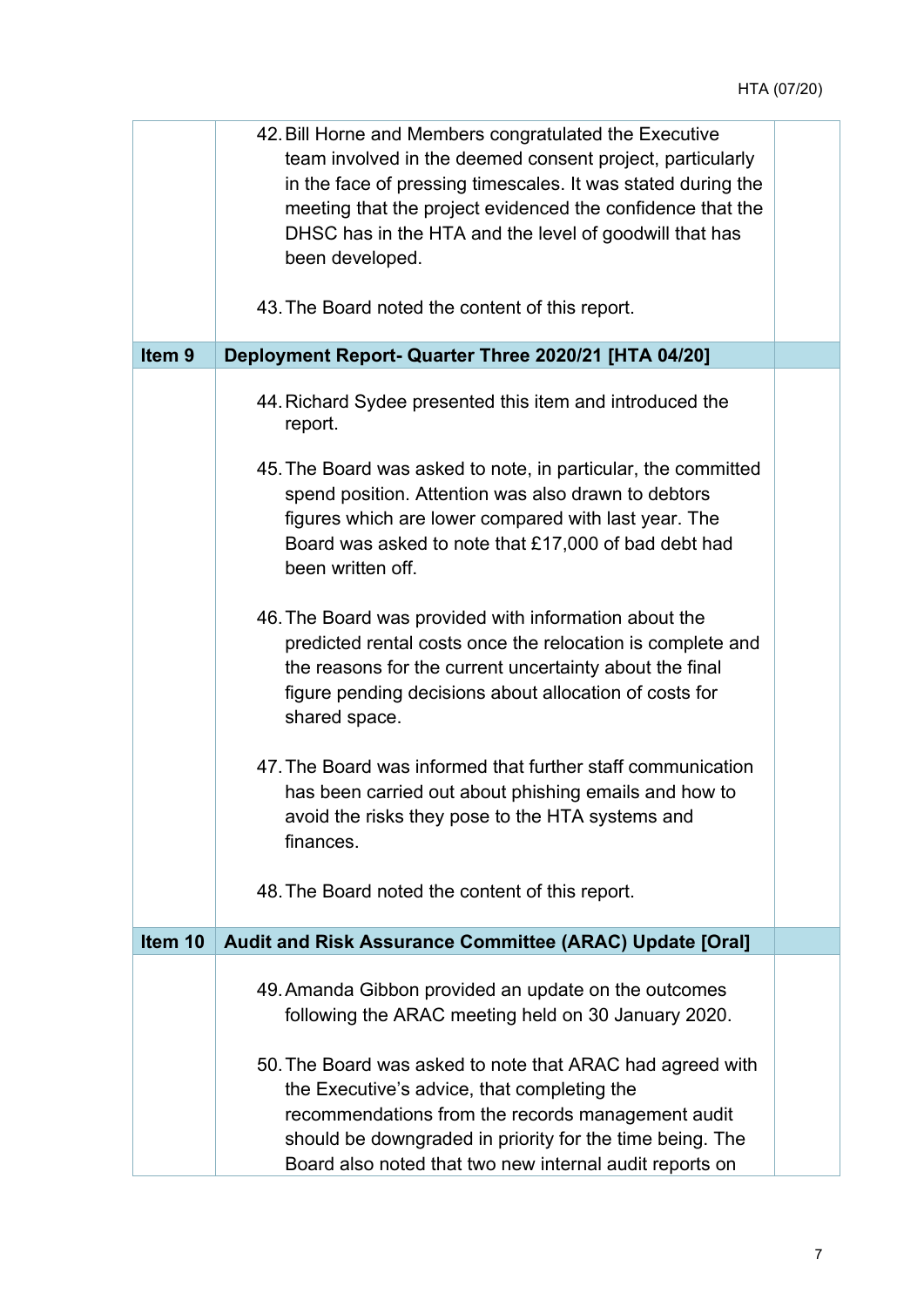critical incident and business continuity plans, had been given a moderate assurance.

- 51. The Board was asked to note that the new accounting standards for leases, IFRS 16, would have an impact on the HTA financial statements both in terms of costs and the creation of long term liability.
- 52. The Board was informed that;
	- the Committee reviewed the Cyber Security Strategy, and noted that additional work would be required to develop this further.
	- a Project Manager would assist in the migration to cloud.
	- The home working policy would be launched next week.
	- A deep dive was carried out focussing on office relocation and the risk to business critical roles at the **HTA**
	- ARAC would consider whether a deep dive about the Licensed Establishment Engagement Programme is carried out at its next meeting in June.
	- the Risk Management policy was presented during the ARAC meeting but noted that it requires further work following the strategy away day. In particular, in how it addresses risk appetite and tolerance.
	- the HTA was subject to an externally perpetrated payroll fraud which was reported via the correct channels. The funds were subsequently recovered.
- 53. Amanda Gibbon concluded her update by extending her thanks to both Bill Horne and Andy Hall for their service on ARAC.
- 54. The Board noted the content of this update.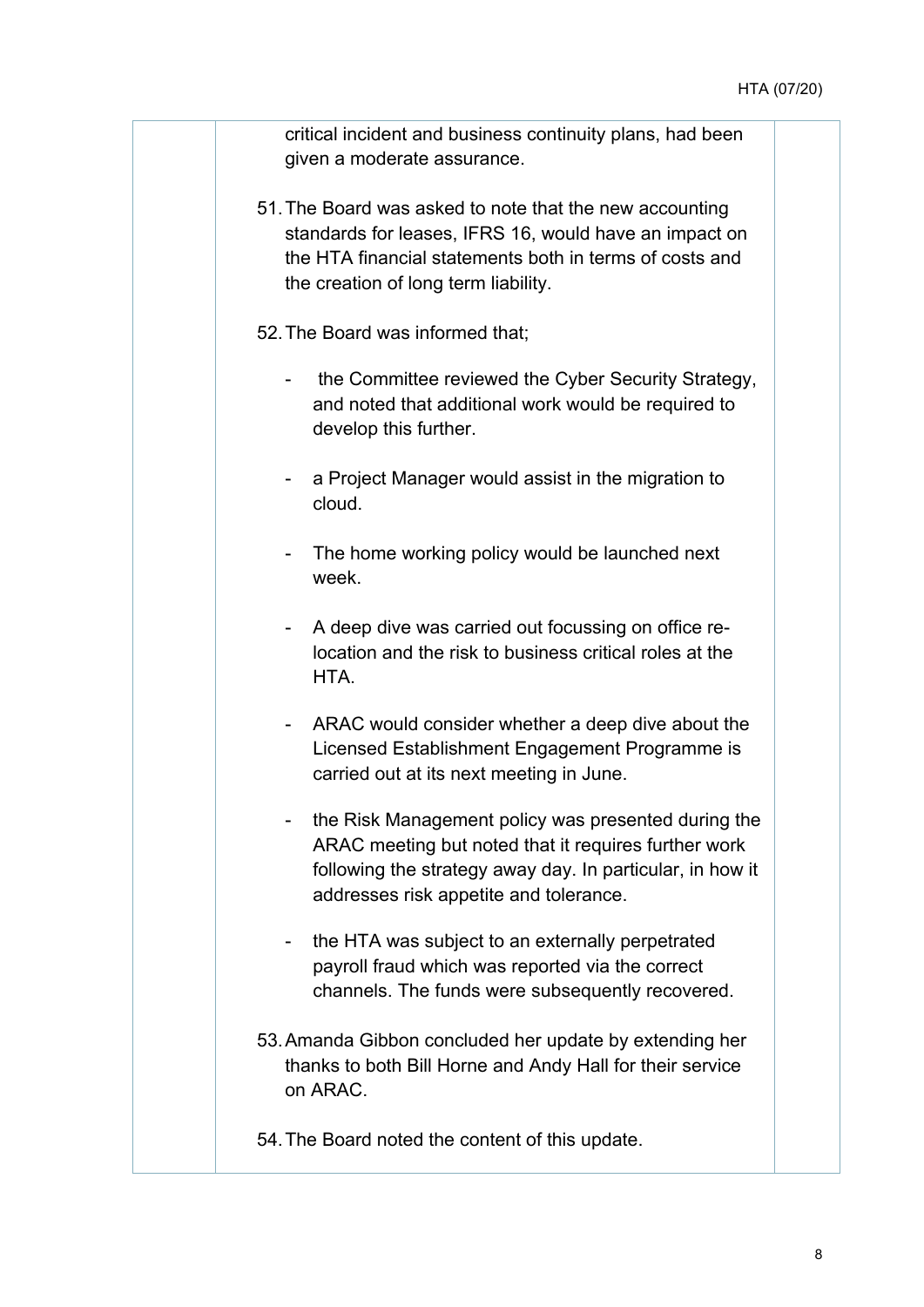| Item 11            | <b>Remuneration Committee (RemCo) [Oral]</b>                                                                                                                                                                                                                                                                                                                                                                                                                                                                                                                                                                                                                          |  |
|--------------------|-----------------------------------------------------------------------------------------------------------------------------------------------------------------------------------------------------------------------------------------------------------------------------------------------------------------------------------------------------------------------------------------------------------------------------------------------------------------------------------------------------------------------------------------------------------------------------------------------------------------------------------------------------------------------|--|
|                    | 55. Bill Horne provide an oral update on this item.<br>56. The Board was informed that the last RemCo meeting on<br>16 July 2019 had considered the pay award to the senior<br>team. The Committee had approved a pay increase in line<br>with that made to HTA staff. In addition, the two eligible<br>members of the team received a performance-related<br>award.<br>57. The Board noted the content of this update.                                                                                                                                                                                                                                               |  |
| <b>Item</b><br>11a | <b>Histopathology Working Group (HWG) [Oral]</b>                                                                                                                                                                                                                                                                                                                                                                                                                                                                                                                                                                                                                      |  |
|                    | 58. Lorna Williamson provided an oral update on the meeting<br>of 5 February 2020.<br>59. The Board was informed that there had been a reduction<br>in the number of incidents for particular HTARI categories<br>which is as a result of improved governance around<br>traceability.<br>60. The Board was made aware that the HTA is involved in<br>the central planning for the response to any spread of<br>coronavirus in the UK, including in relation to excess<br>deaths.<br>61. The Board was asked to note that the joint guidelines on<br>non-invasive post mortem examination were awaiting sign<br>off.<br>62. The Board noted the content of the update. |  |
| Item 12            | Public Guide to Code F (HTA 05/20)                                                                                                                                                                                                                                                                                                                                                                                                                                                                                                                                                                                                                                    |  |
|                    | 63. Matthew Silk introduced this paper.<br>64. The Board was informed that the Public Guide to Code F<br>had been updated to reflect the law change to deemed<br>consent and will be used to supplement the professional<br>Code which will be published in May 2020.                                                                                                                                                                                                                                                                                                                                                                                                 |  |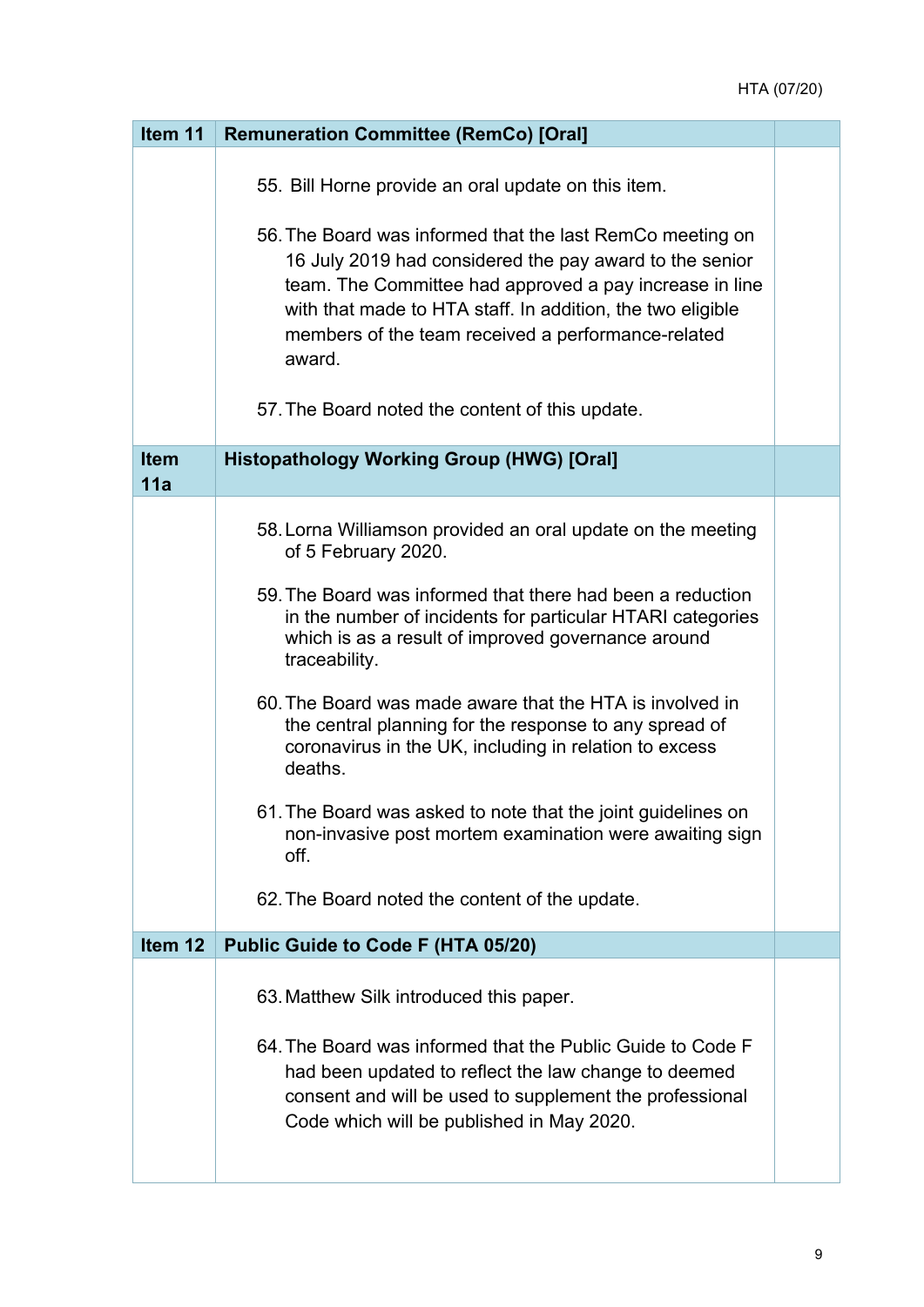|         | 65. The Board provided comments that the Public Guide<br>should provide greater clarity on:                                                                                                                                                                                                                          |           |
|---------|----------------------------------------------------------------------------------------------------------------------------------------------------------------------------------------------------------------------------------------------------------------------------------------------------------------------|-----------|
|         | Living donation - making it clear that this applies to<br>kidneys and livers;                                                                                                                                                                                                                                        |           |
|         | Distinguishing between paired/pooled and directed<br>donation.                                                                                                                                                                                                                                                       |           |
|         | Deceased donation, by creating a separate document<br>covering this only                                                                                                                                                                                                                                             |           |
|         | 66. The Board agreed that a separate section should be<br>included on children and to remove the reference to the<br>consultation on novel transplants from the scope of the<br>document.                                                                                                                            |           |
|         | 67. The Board also asked that the Executive should provide a<br>MS Word version of papers to Board Members where the<br>Executive is seeking comments on a document.                                                                                                                                                 |           |
|         | 68. The Board noted the content of this paper.                                                                                                                                                                                                                                                                       | <b>NS</b> |
|         | <b>Action 3: Board Members to be provided with the MS Word</b>                                                                                                                                                                                                                                                       |           |
|         | version of this document (action complete).                                                                                                                                                                                                                                                                          |           |
| Item 13 | Deemed Consent - Outline of the consultation response and<br>next steps [HTA 06/20]                                                                                                                                                                                                                                  |           |
|         | 69. Ruth Joyce presented this paper.                                                                                                                                                                                                                                                                                 |           |
|         | 70. The Board was informed that the aim of the paper was to<br>give Members an outline of the plan to achieve the<br>successful launch of Code F in May 2020 and to seek the<br>Board's views on the proposed plan.                                                                                                  |           |
|         | 71. The Board questioned whether there is a documented<br>rationale where comments made in the consultation had<br>not been addressed in the revised Code. The Board was<br>informed that there was a clear documented justification<br>where this was the case which would be included in the<br>response document. |           |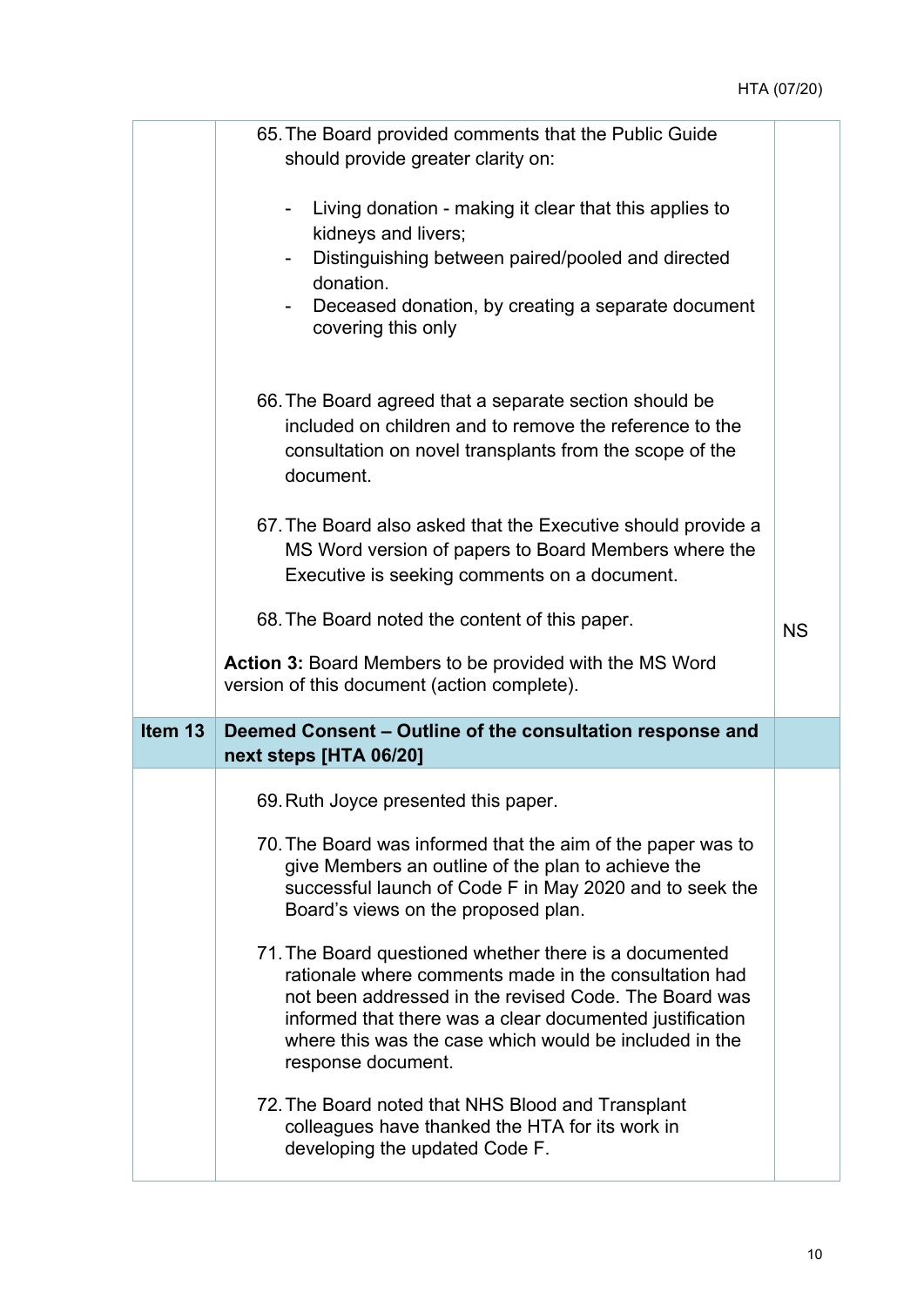| 73. Ruth Joyce informed the Board that the response<br>document would be circulated via email for comments<br>from Members.<br>74. The Board noted the content of this update.<br>Action 4: The response document to be circulated to the Board<br>for review and comment.                | <b>RJ</b> |
|-------------------------------------------------------------------------------------------------------------------------------------------------------------------------------------------------------------------------------------------------------------------------------------------|-----------|
| <b>HTA Office Relocation [Oral]</b>                                                                                                                                                                                                                                                       |           |
| 75. Richard Sydee provided an oral update on this item.                                                                                                                                                                                                                                   |           |
| 76. The Board was informed that the overall programme for<br>relocation is being run by DHSC.                                                                                                                                                                                             |           |
| 77. The Board noted that the confidentiality issues which were<br>identified at the July meeting would be dealt with as part<br>of a programme sub-group which is chaired by Richard<br>Sydee.                                                                                            |           |
| 78. He reassured the Board that the Executive would fully<br>explore issues surrounding confidentiality but asked the<br>Board to note that all bodies are bound by the Code of<br>Conduct and privacy requirements.                                                                      |           |
| 79. The Board was informed that the Executive had identified<br>particular staff who would be most impacted by the office<br>relocation. Individual interviews would be carried out to<br>discuss any specific concerns staff members have as well<br>as identifying any avoidable risks. |           |
| 80. The Board noted the content of the update.                                                                                                                                                                                                                                            |           |
| <b>EU Exit [Oral]</b>                                                                                                                                                                                                                                                                     |           |
| 81. Nicky Harrison provide an oral update on this item.                                                                                                                                                                                                                                   |           |
| 82. The HTA has received guidance on managing its<br>operations during the transition period, and will continue<br>to work closely with DHSC to provide advice and<br>guidance on matters within our remit.                                                                               |           |
|                                                                                                                                                                                                                                                                                           |           |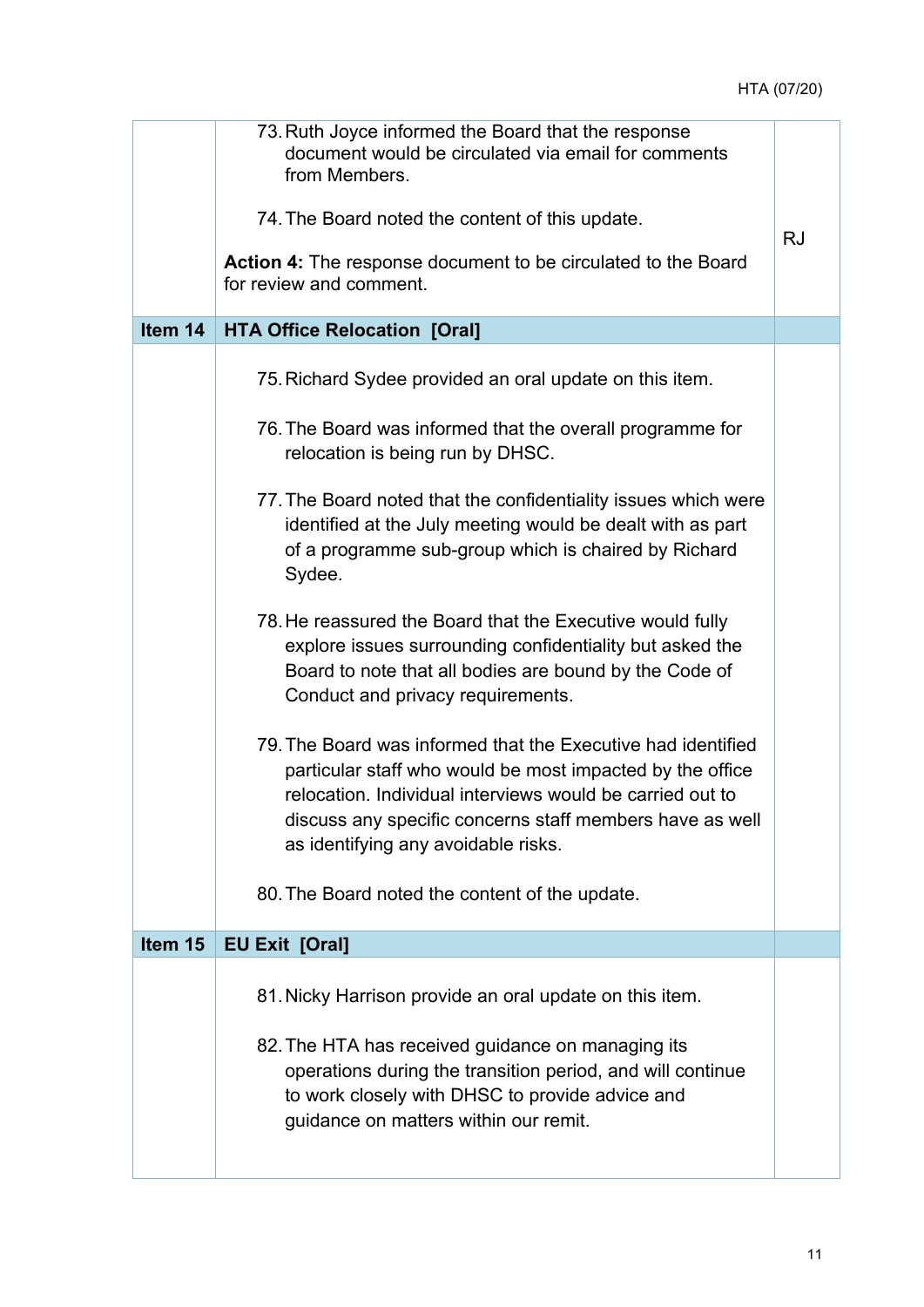| Item 18 | AOB [Oral]                                                                                                                                                                                      |  |
|---------|-------------------------------------------------------------------------------------------------------------------------------------------------------------------------------------------------|--|
|         | 83. The Chair asked Members and those in attendance if they<br>had any other business. There was no other business<br>raised.                                                                   |  |
|         | 84. The Chair asked the Executive to ensure that papers<br>provide the Board with information to help guide them on<br>the next steps and decision making. The Executive noted<br>this comment. |  |

**Next meeting:** Thursday 7 May 2020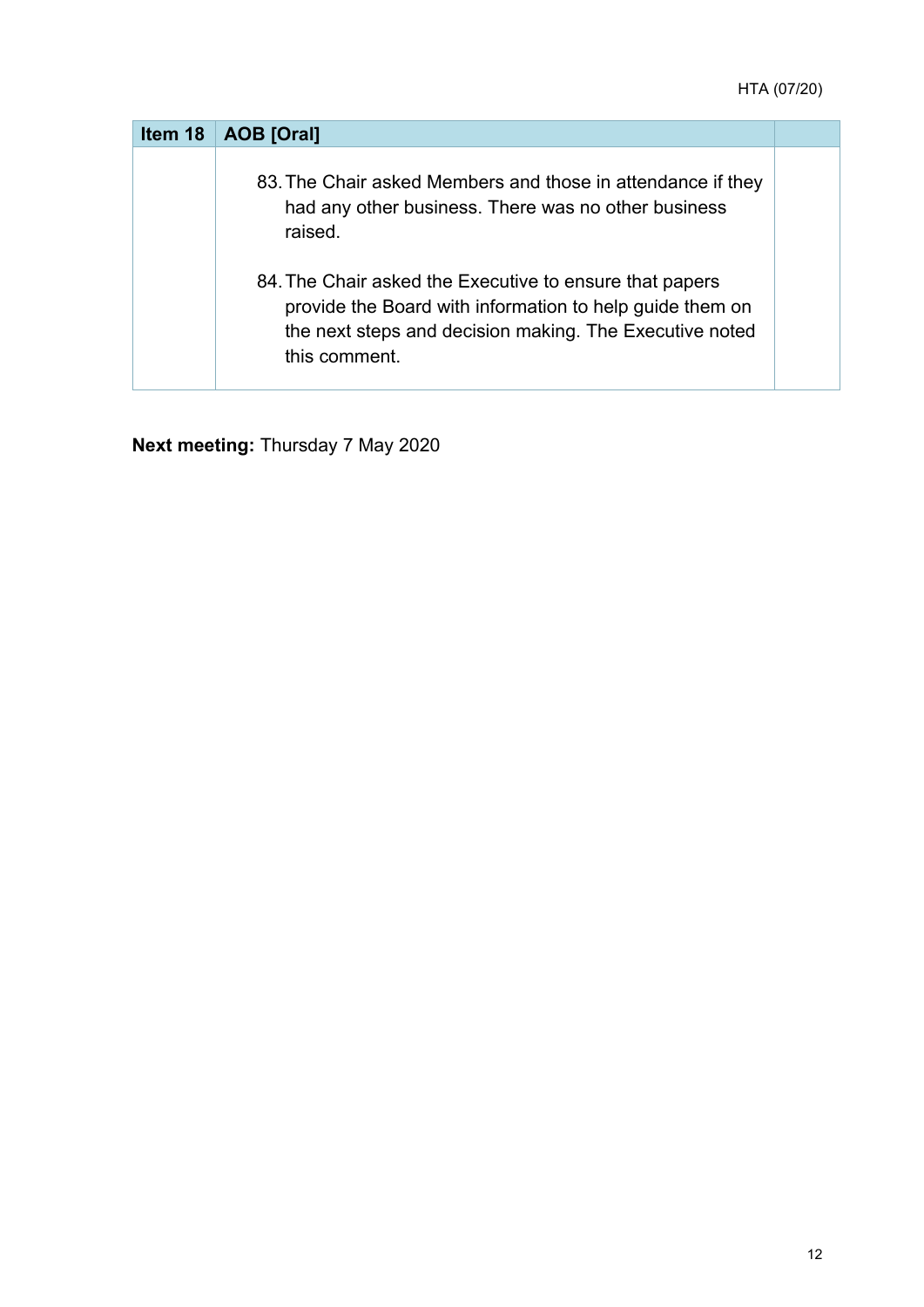#### **HTA Board Meeting - Matters Arising from previous meetings**

#### **February 2020 meeting actions update**

All actions complete.

#### **November 2019 meeting actions update**

**Action 2:** The Executive to review the relevant policy to ensure it is clear on the criteria to be met for Panel consideration of a novel transplant case **(ANH)** 

**Update: Ongoing.** To provide an update at the July Board meeting. The Executive has reviewed current policies and currently none of the policies cover this so we will need to find a solution and come to an agreement so we can be clear on the criteria to be met moving forward. The Executive will consider how to move forward with this and may seek legal advice.

----------------------------------------------------------------------------------------------------------------------

**Action 3: Ongoing.** The Executive to consider using statistical process control techniques in reviewing incident data, such as for HTARIs **(ANH)**

**Update: Ongoing.** To provide an update at the July Board meeting.

**---------------------------------------------------------------------------------------------------------------------** 

**Action 5:** A proposal to be brought to a future Authority meeting on the possible remuneration for staff involved in the out of hours rota. **(ANH)**

**Update: Ongoing.** An update to be provided at the July Board meeting.

#### **July 2019 meeting actions update**

**Action 13:** The Executive to carry out further scoping to support an electronic way of working. **(NS)** 

**Update: Ongoing.** To be kept under review under current working circumstances with an update to be provided at a future Board meeting.

**\_\_\_\_\_\_\_\_\_\_\_\_\_\_\_\_\_\_\_\_\_\_\_\_\_\_\_\_\_\_\_\_\_\_\_\_\_\_\_\_\_\_\_\_\_\_\_\_\_\_\_\_\_\_\_\_\_\_\_\_\_\_\_\_\_**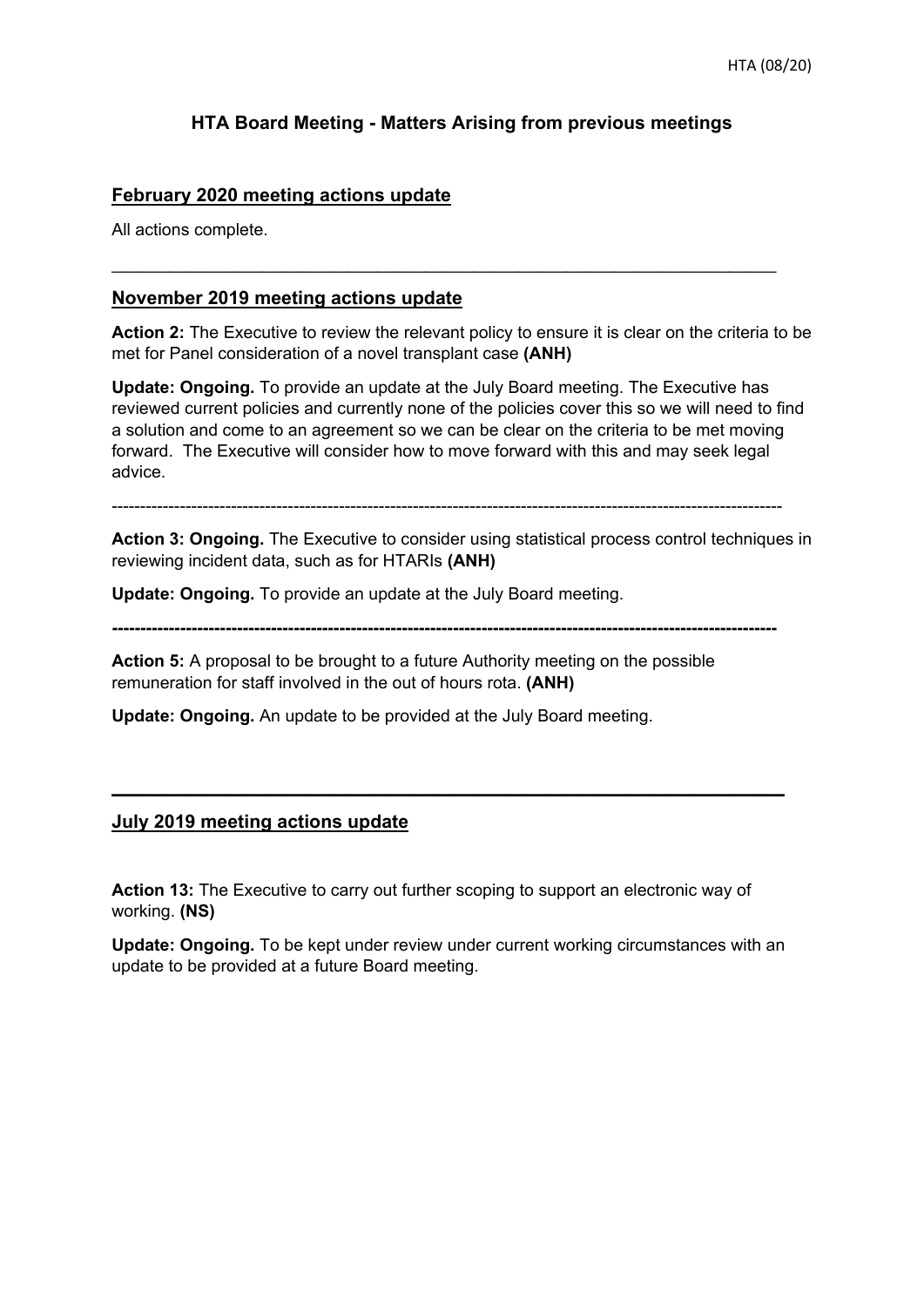

#### **HTA Board paper**

| <b>Date</b>                         | 7 May 2020      |               | Paper reference HTA (09/20) |
|-------------------------------------|-----------------|---------------|-----------------------------|
| Agenda item                         | 6               | <b>Author</b> | Allan Marriott-Smith        |
|                                     |                 |               | <b>Chief Executive</b>      |
| <b>Protective</b><br><b>Marking</b> | <b>OFFICIAL</b> |               |                             |

#### **Chief Executive's Report**

#### **Background**

- 1. In the absence of the full suite of reporting, this paper provides an overview of the position at the end of quarter four. It provides the Board with an update on the progress of Development projects, a summary of the financial position at year end, and an overview of HTA people issues arising since the Board last met in February.
- 2. While the last two weeks of the quarter were defined by our need to respond to the COVID-19 pandemic, excellent work had been undertaken up until that point to achieve our business plan objectives. This paper focuses on the work across quarter four.
- 3. An overview of operational activity is included in the Annex.

#### **Decision-making to date**

4. This report was approved by SMT on 30 April 2020.

#### **Action required**

5. The Board is asked to note the content of this report.

#### **Overview**

6. The HTA made some excellent progress towards its objectives in the final quarter of 2019/20. Inevitably, SMT's decision to send staff home on 13 March, followed by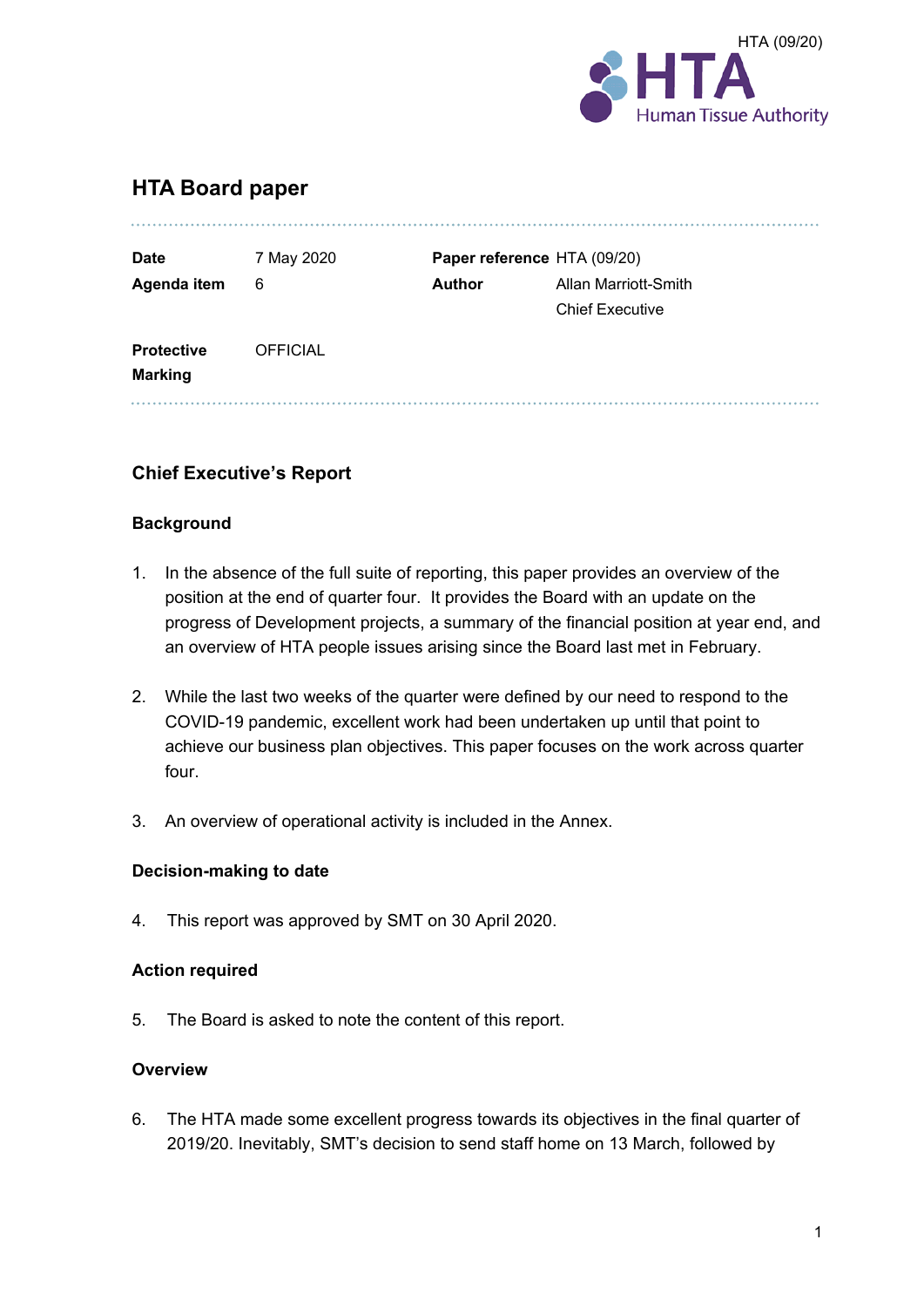HTA (09/20) government advice that made remote working mandatory (where this was possible) as a result of the COVID-19 pandemic, has meant that there has been no office presence for eight weeks. This, alongside the decision to suspend routine site visit inspections inevitably shaped the end of the business year and will have long-term impact on operations.

- 7. This period has been a very real test of both our business continuity and critical incident response arrangements, and also of whether the HTA's three-year Strategy (which is due to end in March 2021) with its underpinning vision of a more agile, sustainable and resilient organisation has been effective.
- 8. While it is undoubtedly true that not all of the outputs envisaged in the Strategy have yet been delivered, there is growing evidence of excellent progress towards the achievement of the vision. The coming year will provide additional opportunities to realise our ambitions.
- 9. Overall, the HTA achieved a rapid move to full remote working without any loss of business continuity, while undertaking core regulatory business (in particular a rapid growth in activity in the post-mortem sector) and also making significant progress in development activities.

#### **Regulatory overview**

9. The Annex to the paper provides a detailed account of both the core regulatory activity undertaken over the quarter, and data to highlight the additional regulatory activity which has resulted from responding to the pandemic.

#### **Quarter four development projects overview**

10. A number of projects supporting the HTA Strategy 2019/20 and setting the foundations for the future Strategy were identified for delivery and successfully completed in quarter four.

#### *Development of the HTA Intranet*

11. On 8 April, the HTA launched its first local intranet. The proposed development of an HTA Intranet gained quick support from across the organisation from the initial proposal stage. The intended benefits of this development included strengthened internal communications, streamlined and consistent messaging and a user-friendly interface to access corporate policies and guidance. The early feedback on the Intranet has been positive and will be used to target future and further developments throughout 2020/21.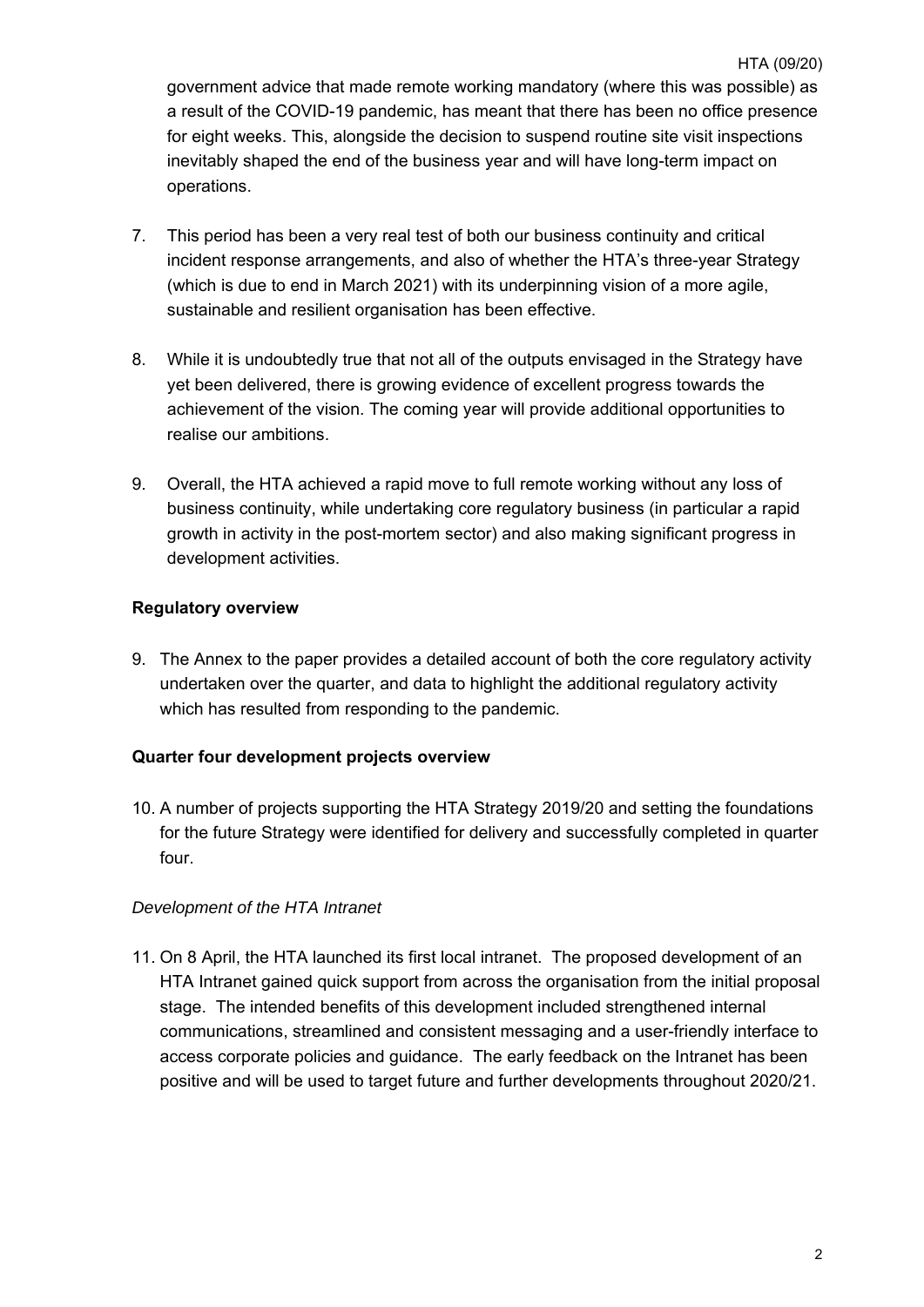#### *Adoption of Office 365 and Cloud Migration*

- 12. The successful adoption of Office 365 and cloud migration have been key deliverables of the HTA's Digital, Data and Technology Strategy. Work in quarter three focused on the scoping and planning of the projects with work in quarter four focusing on the delivery and implementation of Office 365 and its adoption as the HTA's operating system. The final implementation stages of staff awareness and training were delivered at pace to ensure the functionality of Office 365 was available as the organisation transitioned to full remote working in mid-March. Embedding the development and the completion of migration has continued into April. Looking forward we will continue to embed the adoption of both the system and the additional functionality that it offers to support the HTA's remote working capacity and capability.
- 13. The HTA's investment in and adoption of Office 365 and cloud services provides a platform for us to build and strengthen our arrangements for cyber security and information security. A number of priorities have been identified in quarter one including the review of the Cyber Security policy; making use of the additional functionality in Office 365 to review the organisation's security configuration and continued delivery of the cloud security action plan.

#### *IT equipment*

14. A further investment in new equipment was made at the end of quarter four to enhance the experience of remote working across the organisation. The additional equipment includes, headsets and e-pens and planned upgrades to mobile phones to provide additional functionality in line with our migration to the cloud. This investment in equipment is designed to support flexible and remote working for all staff.

#### *Internet Development*

15. In quarter three the HTA commenced a 12-month programme to develop and improve the HTA's internet. This planned development seeks to improve accessibility to the site and its content through the use of a range of different formats in line with statutory accessibility standards. Phase 1 of this work which included developing proposals and initial stakeholder engagement was completed in quarter four. Phase 2 which includes the delivery of the changes and further stakeholder engagement will be delivered between April and September 2020.

#### *Commissions*

16. An additional focus of quarter four projects has been an investment in establishing the foundations for future developments through better understanding our business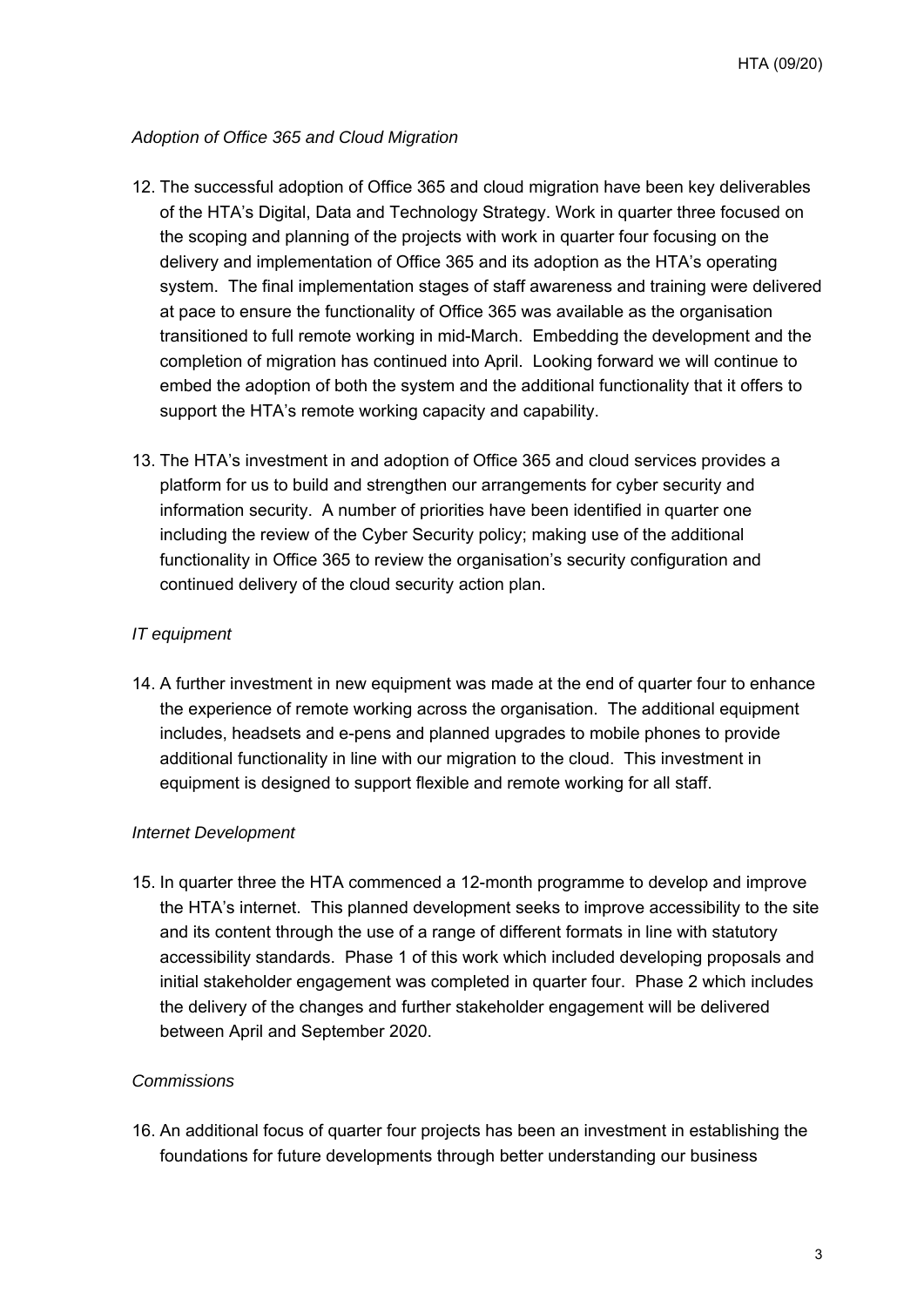requirements. In the last quarter we commissioned two pieces of work to provide an independent review to support the organisation develop its understanding of its data and intelligence systems and electronic document and record management system. These reviews have helped to enhance our local understanding of the strengths and opportunities to improve our systems as well as set a clear set of business requirements for future development.

17. In addition to the development commissions, the HTA also commissioned the evaluation of its stakeholders. This work will be reported to the Board in July.

#### **Financial overview**

HUMAN TISSUE AUTHORITY Summary Management accounts

18. The table below provides the pre-audit outturn position at the end of the 2019/20 financial year and shows a net surplus against budget of **£19k.**

| For the Twelve Months Ending 31 March 2020 |           |               |              |
|--------------------------------------------|-----------|---------------|--------------|
|                                            |           | Year-to-date  |              |
|                                            | Actual    | <b>Budget</b> | Var          |
|                                            | £'000s    | £'000s        | $\%$         |
| <b>INCOME</b>                              |           |               |              |
| Government Grant in Aid                    | 693,000   | 795,000       | (12.83%)     |
| <b>RF RDEL</b>                             | 197,700   | 197,700       | 0.00%        |
| Licence Fee income                         | 3,727,964 | 3,716,405     | 0.31%        |
| <b>Devolved Governments</b>                | 133,572   | 136,011       | (1.79%)      |
| Rental income                              | 406,773   | 369,936       | 9.96%        |
| Other income                               | 46,753    | 45,001        | 3.89%        |
| <b>TOTAL INCOME</b>                        | 5,205,761 | 5,260,052     | $(1.07\%)$   |
| <b>OPERATING COSTS</b>                     |           |               |              |
| Staff costs (salaries etc)                 | 3,077,804 | 3,238,068     | (4.95%)      |
| Other staff (exc inspection)               | 186,654   | 133,200       | 40.13%       |
| Authority costs                            | 182,096   | 193,606       | $(5.95\%)$   |
|                                            |           |               |              |
| Inspection costs<br><b>LODT</b> costs      | 52,171    | 110,000       | (52.57%)     |
|                                            | 7,790     | 9,000         | (13.45%)     |
| <b>Communication costs</b>                 | 36,605    | 41,800        | (12.43%)     |
| <b>IT and Telecom costs</b>                | 441,247   | 341,100       | 29.36%       |
| Office and Administration                  | 84,176    | 72,600        | 15.94%       |
| Other costs                                | 65,281    | 61,500        | 6.15%        |
| Legal and Professional costs               | 31,952    | 40,000        | (20.12%)     |
| Accommodation                              | 578,182   | 813,500       | (28.93%)     |
| Non-cash                                   | 442,480   | 199,000       | 122.35%      |
| Contingency                                |           | 15,500        | $(100.00\%)$ |
| <b>Total operating costs</b>               | 5,186,437 | 5,268,874     | $(1.56\%)$   |
| Net Income/(expenditure)                   | 19,324    | (8, 822)      |              |

4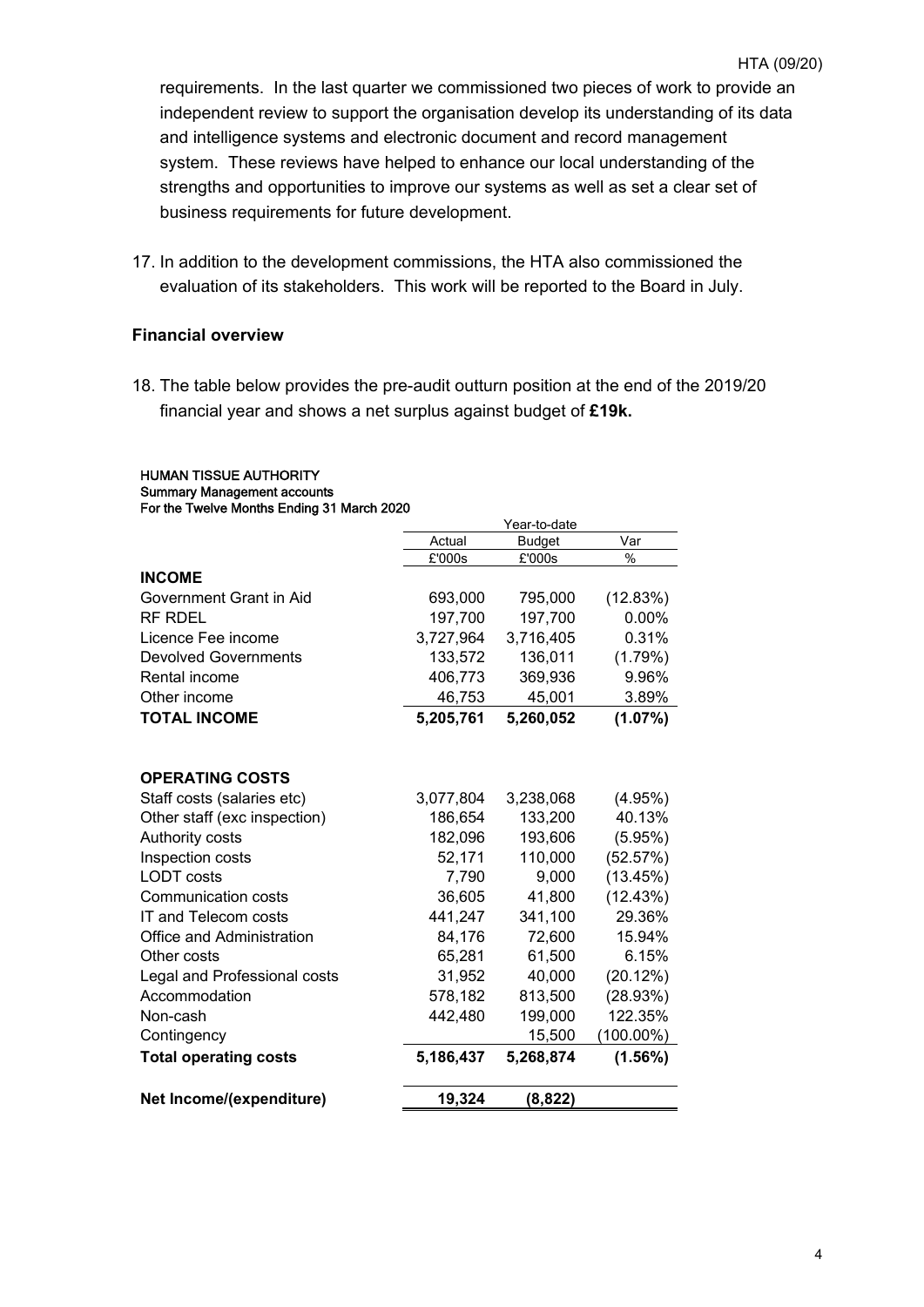- HTA (09/20) 19. Income was below our initial budget; this is due to a reduction in Grant in Aid from the Department to meet the increase in NHS pension scheme contribution rates which was settled centrally. The additional rental income during 2019/20 is due to increased rent charges for NHS Resolution which now includes VAT.
- 20. Staff costs were five per cent below budget due to the level of staff turnover and some delays to filling posts, the increase in Other staff costs represents increased investment in staff training and development.
- 21. The significant underspend in Accommodation costs results from the release of the historic rent provision relating to a disputed rent increase from April 2016. This provided funds for a number of investments activities described earlier in this report.
- 22. Increased Non-cash costs relate to a material increase in our accrual for staff leave and a provision to meet the additional travel costs for staff upon our relocation to Stratford in 2020/21.
- 23. Overall, we have been able to deliver a balanced position for this financial year whilst also delivering some of the transformation activity we outlined at the start of the strategic period.

#### **People overview**

#### *Recruitment and onboarding*

24. The HTA has temporarily halted recruitment until the short to medium-term demands on resources become more apparent. We have, however, welcomed two new members of staff to the organisation, both of whom have been inducted remotely.

#### *Increased communications*

25. The move to remote working has necessitated an increase in the frequency of communications with and between staff. This is taking place at all levels within the organisation, from an increase in the number and style of briefings coming from the senior leadership team, more regular contact within the wider management group, more frequent team meetings and 1-2-1s. This has been eased considerably by the introduction of Teams and will increasingly be supported by the HTA Intranet as a key communications channel.

#### *Focus on wellbeing*

26. The shift to remote working, the general anxiety caused by the pandemic and the possibility of blurring between work and home life, all increase the risk of stress and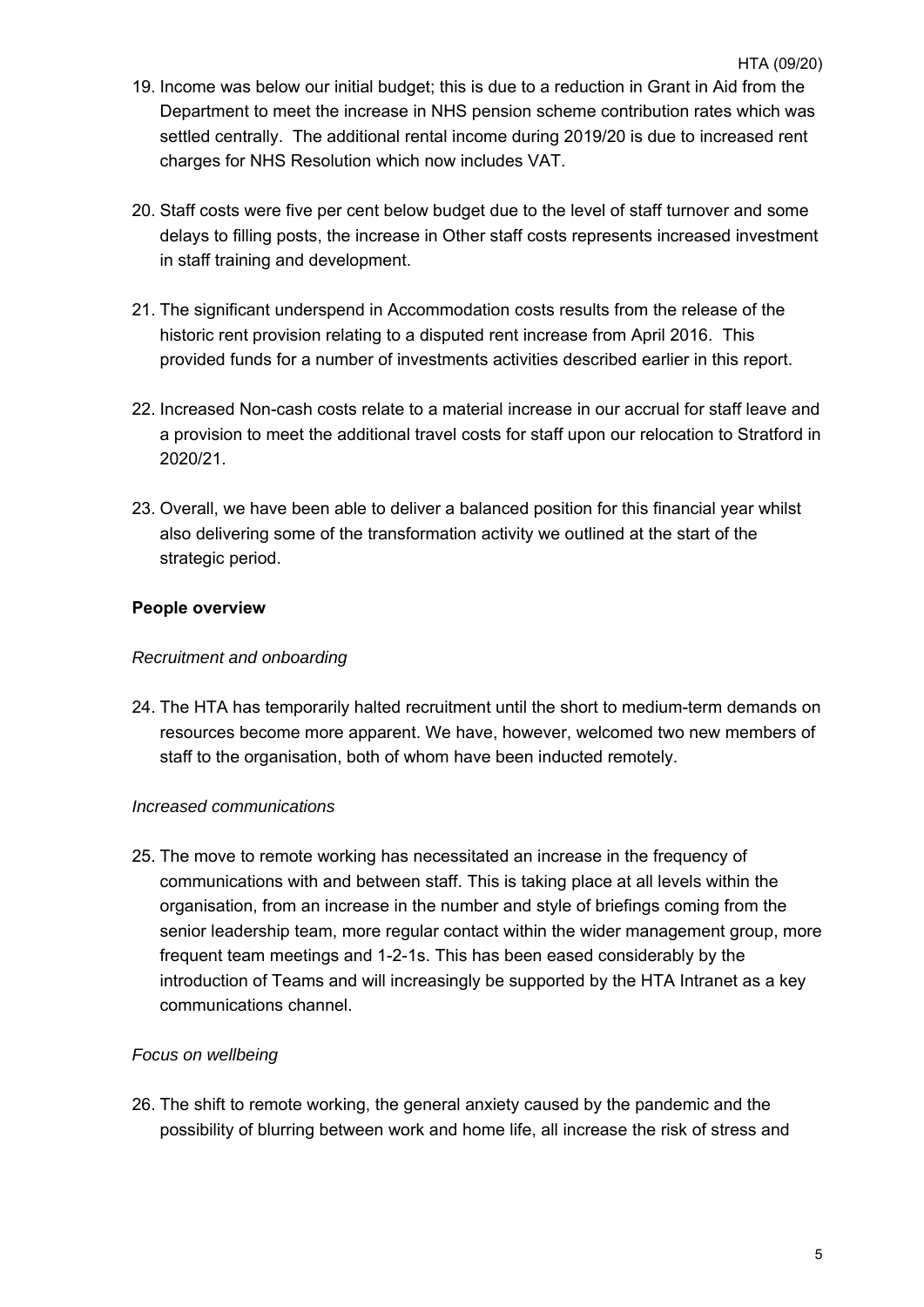anxiety for HTA staff. We have significantly ramped up our wellbeing programme and the provision of support services to staff.

#### *Pulse Survey*

27. In order to assess the overall mood of the organisation a five question "pulse" survey was launched on 27 April. Results will be provided as an oral update at the Board meeting.

#### *HTA Values*

28. The Board will be aware of the recent refresh of the organisational Values. In quarter four we developed branding for these values to make them more memorable and appealing for use publicly, for example as part of recruitment. The roll out will be supported by a small selection of values branded merchandise.

#### *Office move*

29. The office move is likely to be delayed as a result of delays to the fit out of the premises in Stratford. It is still anticipated that the building will be available for occupation before the contract for occupancy of 151 BPR is completed. Contingency plans are being developed if this is not the case. In quarter four, we employed an external contractor to project manage the move for the HTA, which provides a great deal of assurance of our preparedness for the move when the time comes.

#### **Other issues**

#### *Business Planning 2020/21*

- *30.* A lot of resource was dedicated to business planning in quarter four. Much of this was predicated on undertaking site visit inspections; this will no longer be the case. An interim business plan has been developed for quarter one which prioritises supporting the core functions identified as part of the business continuity plans. The four key development projects will also be prioritised:
	- Deemed Consent which the Government has pledged to proceed with on 20 May as set out in this answer to a Parliamentary question. Further detail on Deemed Consent will be provided at agenda item 10.
	- Office move see paragraph 29.
	- EU Exit which is continuing to the same timescale but with fewer requests of the HTA from DHSC as a result of COVID-19.
	- Website redevelopment continuing as a priority with the accessibility deadline unchanged. See paragraph 15.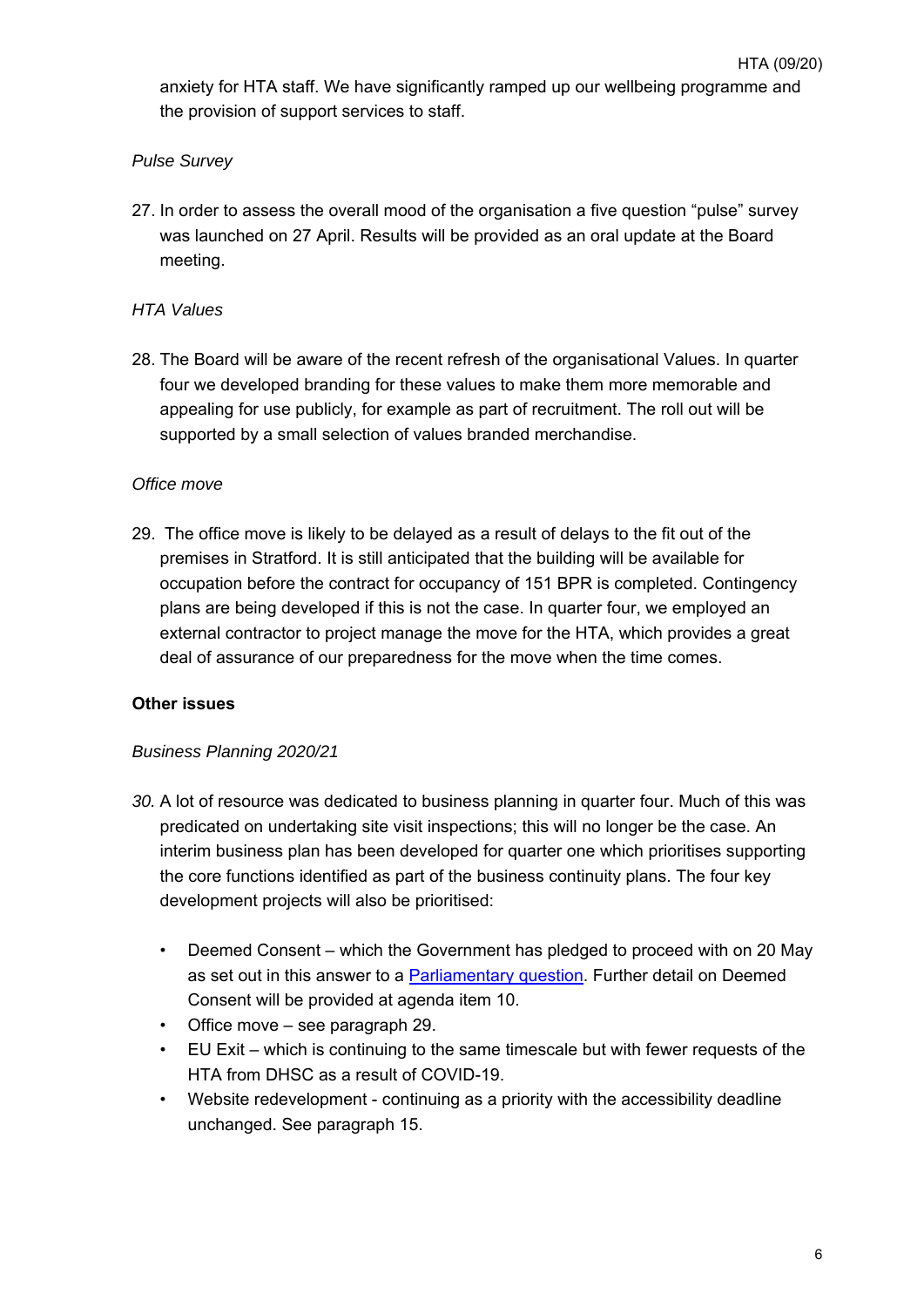*31.* The rest of the plan comprises activities that had previously been deprioritised due to resource constraints. Finally, detailed planning for Phase 5 of the business continuity will begin in quarter one.

#### *Quarterly Accountability to DHSC*

32. As DHSC is under considerable resource pressure, we have agreed arrangements with the sponsorship team for a light touch accountability arrangement for the foreseeable future. This will consist of DHSC being provided with the materials supplied to the HTA Board with the option of a follow up discussion with the CEO to clarify any specific points.

#### *Freedom of Information requests*

- 33. The HTA responded to seven requests for information under the Freedom of Information Act (FOIA). We publish FOIA responses on our website.
- 34. In addition, we have put in place temporary triage arrangements for non-urgent requests, such as those relating to our contractual arrangements, to try to reduce organisational pressures.

#### *Complaints*

35. In quarter four, no complaints were received by the HTA.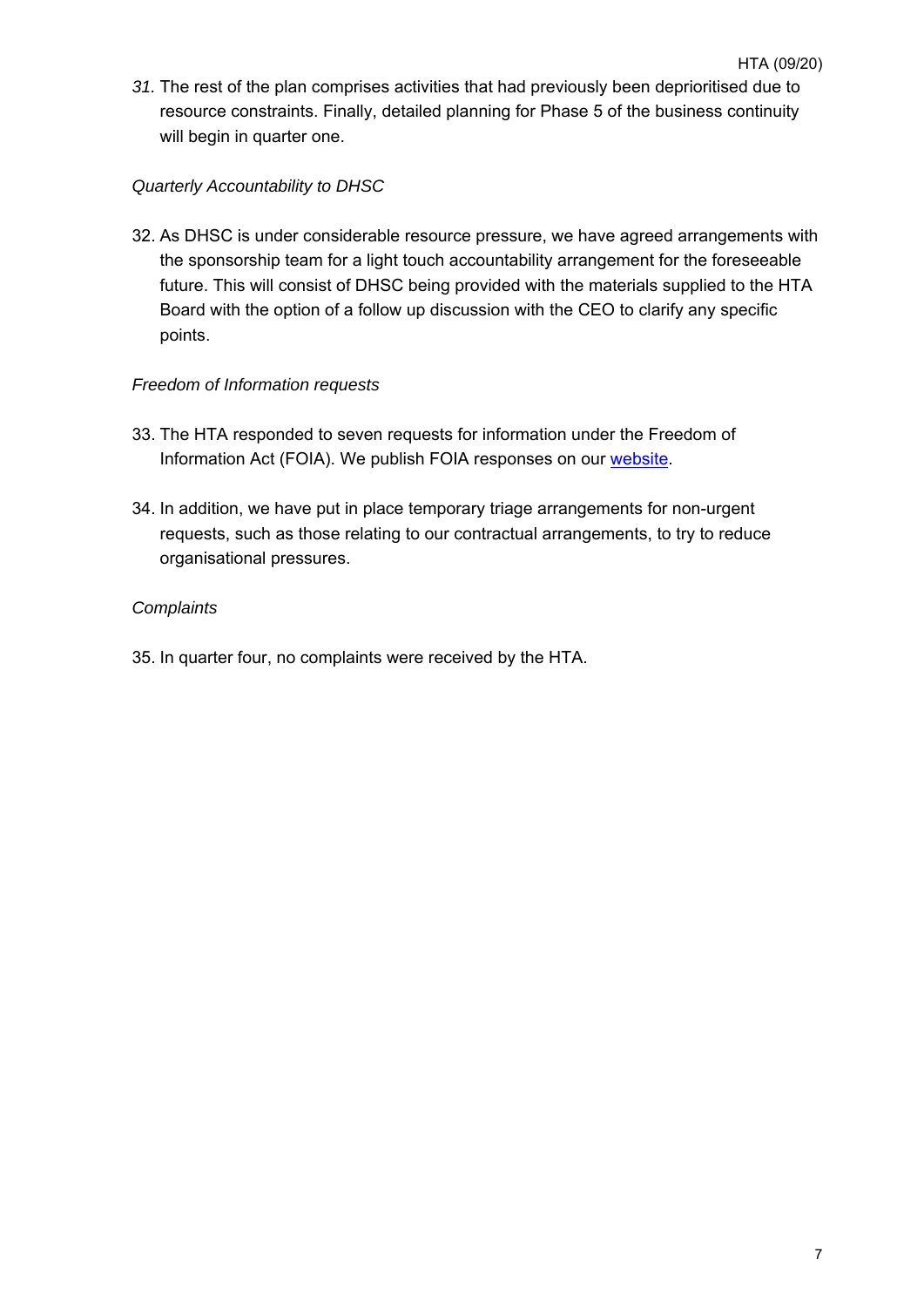

# **Board Supplementary Data Annex document (part 1)**

Delivery – Quarter 4 2019/20

| <b>Date</b>       | 7 May 2020      | <b>Paper Reference</b>    | HTA (09a/20) part 1 |  |
|-------------------|-----------------|---------------------------|---------------------|--|
| Agenda Item       | 6               | Author                    | Louise Dineley      |  |
| <b>Protective</b> | <b>OFFICIAL</b> | <b>Author Contact</b>     |                     |  |
| <b>Marking</b>    |                 | Louise.dineley@hta.gov.uk |                     |  |

#### **Purpose of Report**

This report sets out a high level overview of activity from quarter four 2019/20. The report is supplemented by a second annex (part 2) which details COVID-19 related activity from 16 March to 26 April 2020.

#### **Site visits and Inspection Outcomes**

Table 1 shows the number of site visits, including licence application assessment visits that took place in quarter four compared to preceding quarters.

**Table 1: Site visits (including licence application assessment visits (LAAVs))** 

|                            |                         | Q <sub>3</sub> | Q <sub>2</sub><br>2019/20 | Q1<br>2019/20 | 2018/19        | 2017/18      | 2016/17      |
|----------------------------|-------------------------|----------------|---------------------------|---------------|----------------|--------------|--------------|
| Type of site visit         | Q4<br>2019/20   2019/20 |                |                           |               | <b>Total</b>   | <b>Total</b> | <b>Total</b> |
|                            |                         |                |                           |               | Year           | Year         | Year         |
| Routine inspection         | 21                      | 22             | 22                        | 40            | 157            | 150          | 136          |
| $LAAV$ – new application   |                         | $\overline{2}$ | 6                         | 4             | 9              | 11           | 18           |
| LAAV - variation           |                         | 0              | 0                         |               | $\overline{2}$ |              |              |
| Satellite site inspection  | 8                       | 9              | 9                         | 20            | 49             | 66           | 46           |
| CAPA follow up             | 0                       | 0              | $\Omega$                  | 4             | 6              | 5            |              |
| Non-routine inspection     |                         | 0              | 0                         |               | $\Omega$       | 4            |              |
| <b>Total sites visited</b> | 38                      | 33             | 37                        | 68            | 223            | 236          | 203          |

To note all site visits (all types) have been suspended since 16 March 2020.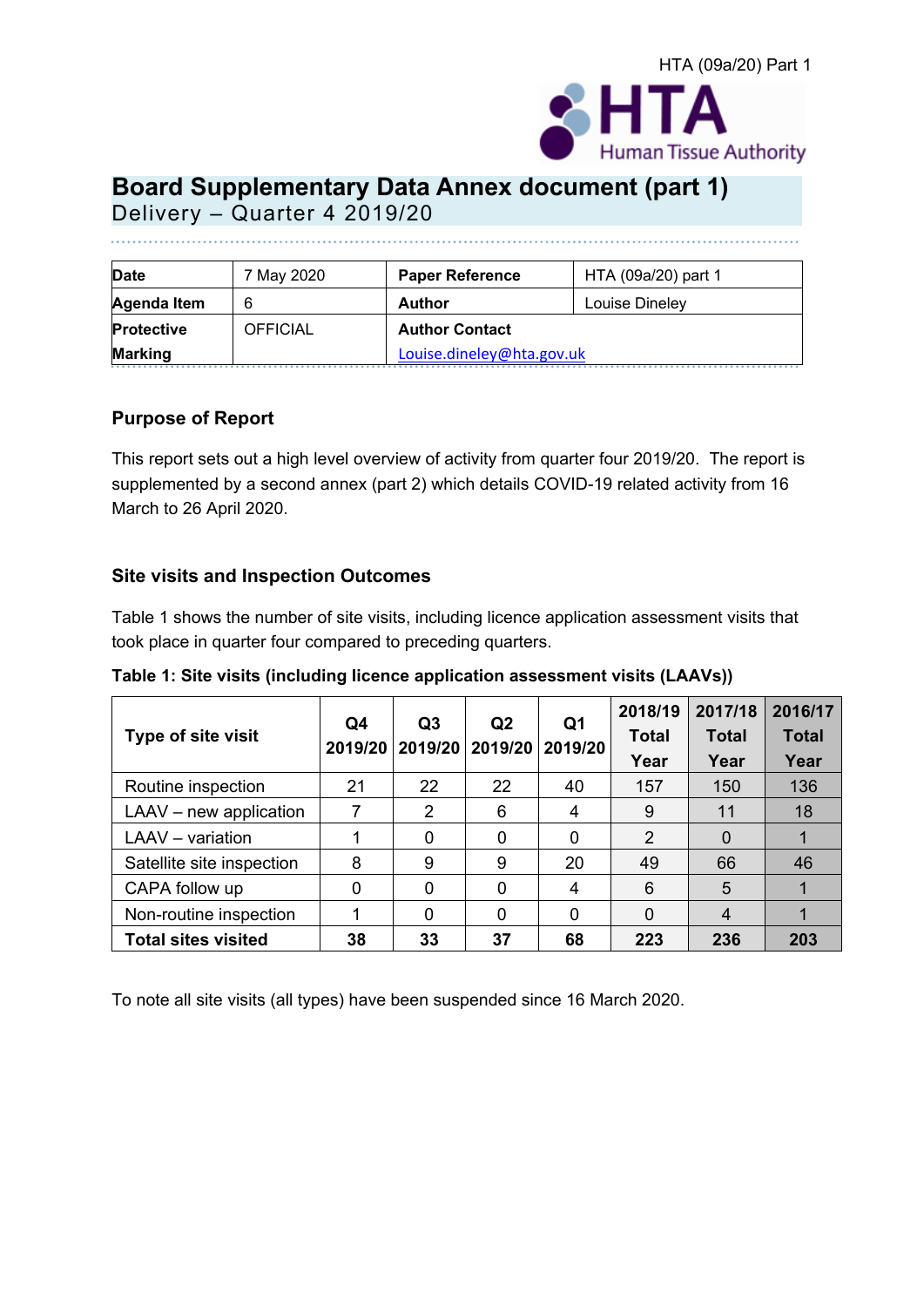Due to the time taken to finalise inspection reports, inspection findings are reported in quarterly arrears and cumulatively as year to date\*. Tables 2a) below shows the numbers of shortfalls identified during routine inspections carried out during quarter three (previous quarter). Table 2b) shows the total number of shortfalls identified from all routine inspections carried out during quarter one, two and three and partial figures for quarter four (current quarter).

| <b>Sector</b>                                          | <b>Inspections</b> | Minor | <b>Major</b> | <b>Major</b><br>cumulative | <b>Critical</b> | <b>Critical</b><br>cumulative |
|--------------------------------------------------------|--------------------|-------|--------------|----------------------------|-----------------|-------------------------------|
| Anatomy                                                | 0                  | 0     | 0            |                            | 0               | O                             |
| <b>Post Mortem</b>                                     | 6                  | 35    | 25           | 2                          | 0               | 0                             |
| <b>Public Display</b>                                  |                    | 4     | 0            | 0                          | 0               | 0                             |
| <b>Research</b>                                        | 3                  | 3     | 0            |                            | 0               | 0                             |
| Human<br><b>Application</b>                            | 12                 | 80    | 5            | 4                          | 0               | 0                             |
| Organ<br><b>Donation and</b><br><b>Transplantation</b> | $\mathbf 0$        | 0     | $\mathbf 0$  | 0                          | 0               | 0                             |

**Table 2a): Quarter 3: October – December 2019** 

#### **Table 2b): \*Year to Date: 2019/20**

| <b>Sector</b>                                   | <b>Inspections</b> | <b>Minor</b> | <b>Major</b> | Major<br>cumulative | <b>Critical</b> | <b>Critical</b><br>cumulative |
|-------------------------------------------------|--------------------|--------------|--------------|---------------------|-----------------|-------------------------------|
| Anatomy                                         | $\overline{2}$     | 3            | 0            | 0                   | 0               | Ü                             |
| <b>Post Mortem</b>                              | 28                 | 192          | 123          | 8                   | 0               | 0                             |
| <b>Public Display</b>                           | 5                  | 10           | 0            | 0                   | 0               | 0                             |
| <b>Research</b>                                 | 12                 | 68           | 18           | $\Omega$            | 0               | 0                             |
| Human<br><b>Application</b>                     | 56                 | 235          | 11           | 6                   | 0               | $\overline{0}$                |
| Organ<br><b>Donation and</b><br>Transplantation | $\overline{2}$     | 0            | 0            | $\overline{0}$      | 0               | $\overline{0}$                |

\*Year to date includes total figures from previous quarters and shortfalls identified for inspections in quarter four where the final report was issued before 30 April 2020.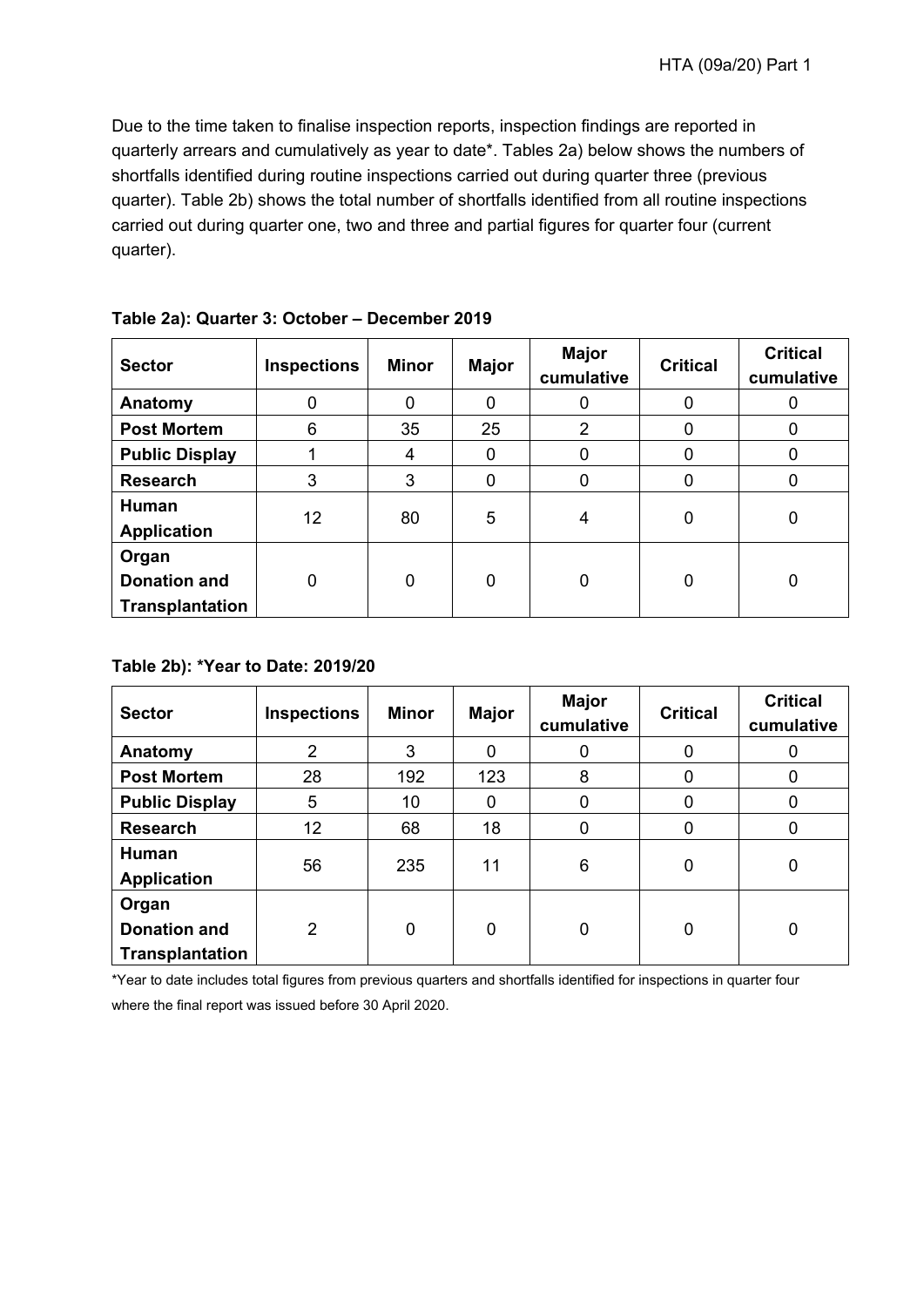#### **Regulatory Activity**

Table 3 below shows the regulatory activity that took place during quarter four.

#### **Table 3: Regulatory activity**

| <b>Sector</b>                                          | Investigations | <b>Police</b><br><b>Referrals</b><br>considered<br>by SMT | Legal<br>notices | <b>RDMs</b>              | <b>Revocations</b>         | Other* |
|--------------------------------------------------------|----------------|-----------------------------------------------------------|------------------|--------------------------|----------------------------|--------|
| Anatomy                                                |                |                                                           |                  | $\overline{\phantom{a}}$ |                            |        |
| <b>Post Mortem</b>                                     | $\overline{2}$ |                                                           |                  | $\overline{2}$           |                            |        |
| <b>Public Display</b>                                  |                |                                                           | ۰                | $\overline{\phantom{a}}$ |                            |        |
| <b>Research</b>                                        | 1              |                                                           |                  | $\overline{a}$           | 3 (1 main, 2<br>satellite) |        |
| Human<br><b>Application</b>                            |                |                                                           |                  | $\overline{4}$           | $1$ (main)                 |        |
| <b>Organ Donation</b><br>and<br><b>Transplantation</b> |                |                                                           |                  | $\blacksquare$           |                            |        |

#### **Living Donation**

Table 4 below shows the total number of kidney, liver and small bowel cases approved by the LDAT and panel during quarter four. The total from preceding quarters is also shown below. The total number of cases approved includes those considered using the emergency out of hour's process.

**Table 4: Total number of living donation cases approved** 

|                                           | <b>TOTALS</b>                 |                                                            |                                  |  |  |  |
|-------------------------------------------|-------------------------------|------------------------------------------------------------|----------------------------------|--|--|--|
| Quarter                                   | Number of cases<br>considered | Approvals by the Living<br><b>Donation Assessment Team</b> | Approvals by<br>Authority panels |  |  |  |
| Q4 19/20                                  | 337                           | 246                                                        | 91                               |  |  |  |
| Q3 19/20                                  | $363*$                        | 240                                                        | 123                              |  |  |  |
| Q2 19/20                                  | 300                           | 214                                                        | 86                               |  |  |  |
| Q1 19/20                                  | 289*                          | 208                                                        | 81                               |  |  |  |
| <b>19/20 Total</b><br><b>Year To Date</b> | 1289                          | 908                                                        | 381                              |  |  |  |
| <b>18/19 Total</b><br>Year                | $1228**$                      | $906**$                                                    | 322                              |  |  |  |

\* includes one case considered using the emergency out-of-hours process.

\*\*includes one small bowel case.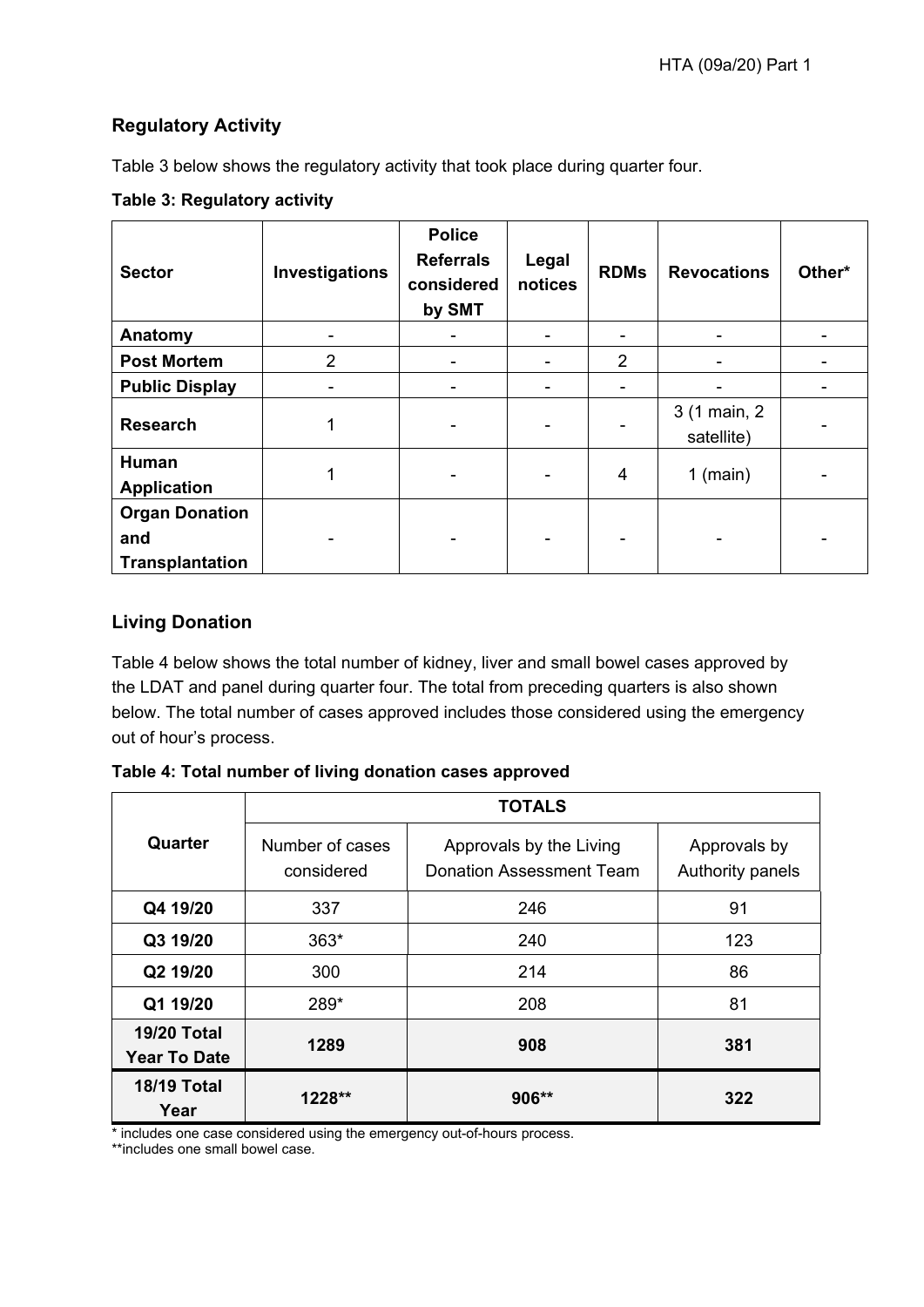Table 5a) below shows the number of kidney cases approved by LDAT and panel and Table 5b) below shows the number of liver cases approved by LDAT and panel.

#### **5a): Kidney**

| Q4                         | <b>LDAT</b> | <b>Panel</b> |
|----------------------------|-------------|--------------|
| <b>Directed</b>            | 235         |              |
| <b>Directed Altruistic</b> |             |              |
| Non Directed Altruistic    |             | 23           |
| Paired/Pooled              |             | 68           |

#### **5b): Liver**

| Q4                         | <b>LDAT</b> | <b>Panel</b> |
|----------------------------|-------------|--------------|
| <b>Directed</b>            |             |              |
| <b>Directed Altruistic</b> |             |              |
| Non Directed Altruistic    |             |              |

Table 6 below shows the total number of bone marrow and PBSC cases approved (donors are children lacking competence to consent) in quarter four compared to preceding quarters.

**Table 6: Total number of bone marrow and PBSC cases approved** 

|           | Q4<br>2019/20 | Q <sub>3</sub><br>2019/20 | Q <sub>2</sub><br>2019/20 | Q1<br>2019/20 | 2019/20<br><b>Total</b><br><b>Year To</b><br><b>Date</b> | 2018/19<br><b>Total</b><br>Year |
|-----------|---------------|---------------------------|---------------------------|---------------|----------------------------------------------------------|---------------------------------|
| Approvals | 17            | 15                        | 19                        | 15            | 66                                                       | 71                              |

#### **Incidents**

A further analysis of incident data will be carried out in quarter one to understand the impact that the coronavirus emergency and the HTA's response has had on reporting patterns and the quarter four figures.

#### **HTA Reportable Incidents (HTARIs)**

In 2018/19, mortuaries licensed by the HTA admitted around 317,500 bodies, and performed over 90,000 post-mortem examinations. In this context, the number of reported HTARIs is very low.

The table below describes the number of HTARIs that were reported in each period. This also includes any near misses and incidents that may, on investigation, be found not to be reportable incidents.

Table 7 below shows the number of reported HTARIs in quarter four compared to preceding quarters.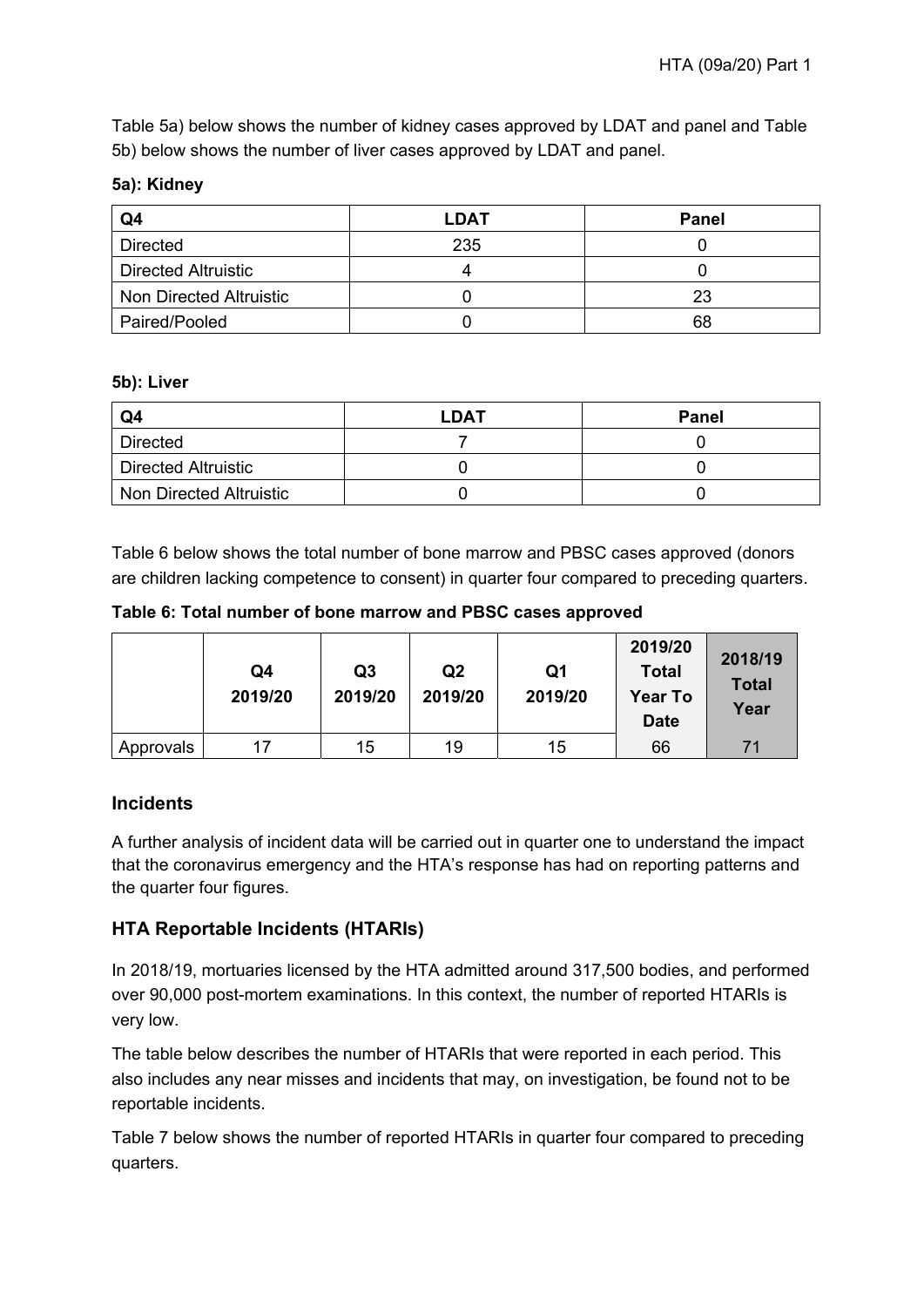|                                            | Q4<br>2019/20 | Q <sub>3</sub><br>2019/20 | Q <sub>2</sub><br>2019/20 | Q <sub>1</sub><br>2019/20 | 2018/19<br><b>Total</b><br>Year | 2017/18<br><b>Total</b><br>Year | 2016/17<br>Total<br>Year |
|--------------------------------------------|---------------|---------------------------|---------------------------|---------------------------|---------------------------------|---------------------------------|--------------------------|
| <b>Number of reported</b><br><b>HTARIS</b> | 54            | 60                        | 59                        | 44                        | 205                             | 230                             | 160                      |

#### **Table 7: HTARIs Reported during quarter in the Post Mortem sector**

#### **Human Application SAEARs**

Given the nature of regulated activities carried out in the human application sector, it is difficult to calculate a total number of activities to establish a denominator to compare with numbers of events and reactions.

The table below describes the number of SAEARs that were reported in each period. This also includes any near misses and incidents that may, on investigation, be found not to fit the criteria of a SAEAR.

Table 8 below shows the number of reported SAEARs in quarter four compared to preceding quarters.

|                                          | Q4<br>2019/20 | Q <sub>3</sub><br>2019/20 | Q <sub>2</sub><br>2019/20 | Q <sub>1</sub><br>2019/20 | 2018/19<br><b>Total</b><br>Year | 2017/18<br><b>Total</b><br>Year | 2016/17<br><b>Total</b><br>Year |
|------------------------------------------|---------------|---------------------------|---------------------------|---------------------------|---------------------------------|---------------------------------|---------------------------------|
| <b>Number of reported</b><br><b>SAEs</b> | 86            | 61                        | 74                        | 73                        | 279                             | 157                             | 83                              |
| <b>Number of reported</b><br><b>SARs</b> | 6             | 4                         | 9                         |                           | 44                              | 27                              | 24                              |
| <b>Total</b>                             | 92            | 65                        | 83                        | 80                        | 323                             | 184                             | 107                             |

#### **Table 8: Reported SAEARs in the human application sector**

#### **Organ Donation and Transplantation SAEARs**

During 2018/19, a total of 5090 organ transplants, from 1574 deceased and 1051 living donors, were carried out in the UK.

The table below describes the number of ODT SAEARs that were reported in each period. This also includes any incidents that were, on investigation, found not to fit the criteria of an ODT SAEAR.

Table 9 below shows the number of reported SAEARs in quarter four compared to preceding quarters.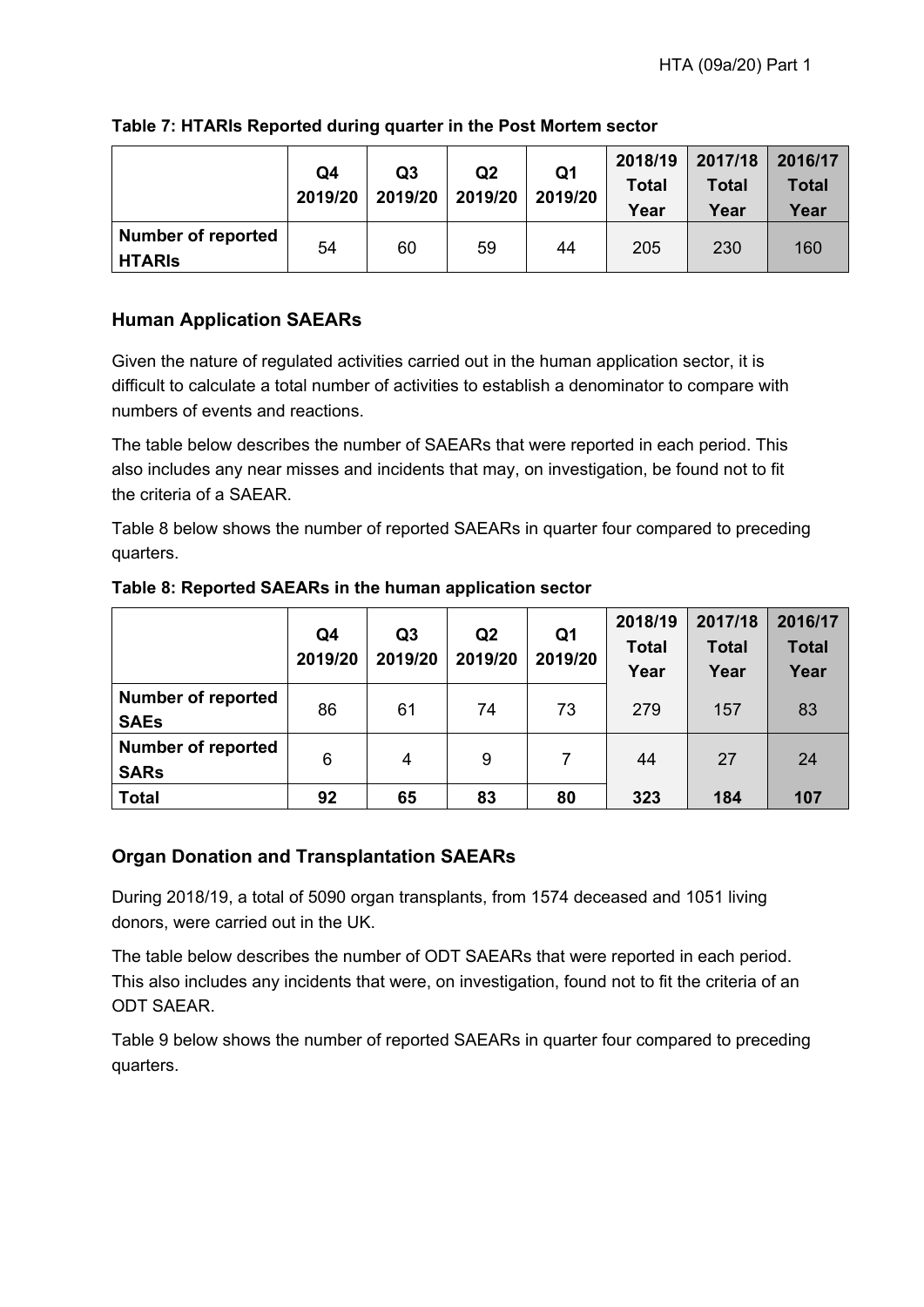|                                              | Q4<br>2019/20 | Q <sub>3</sub><br>2019/20 | Q <sub>2</sub><br>2019/20 | Q <sub>1</sub><br>2019/20 | 2018/19<br><b>Total</b><br>Year | 2017/18<br><b>Total</b><br>Year | 2016/17<br><b>Total</b><br>Year |
|----------------------------------------------|---------------|---------------------------|---------------------------|---------------------------|---------------------------------|---------------------------------|---------------------------------|
| <b>Number of reported</b><br><b>ODT SAEs</b> | 17            | 24                        | 12                        | 19                        | 33                              | 22                              | 38                              |
| <b>Number of reported</b><br><b>ODT SARS</b> | 6             | 8                         |                           | 12                        | 29                              | 15                              | 26                              |
| <b>Total</b>                                 | 23            | 32                        | 19                        | 31                        | 62                              | 37                              | 64                              |

### **Table 9: Reported SAEARs in the Organ Donation and Transplantation sector**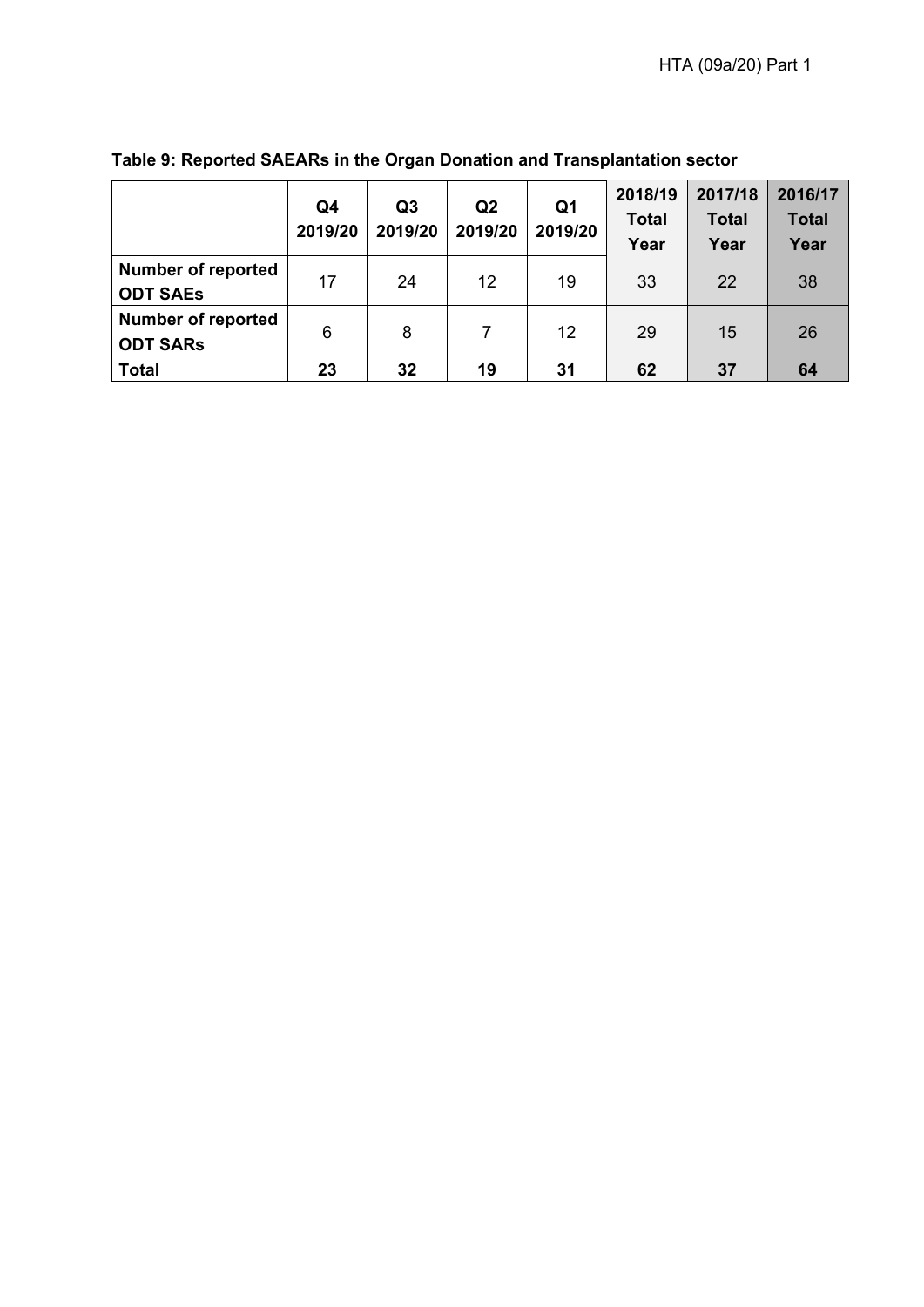

# **Board Supplementary Data Annex document PART 2**  COVID-19 Period (16 March 2020 – 26 April 2020)

#### **Purpose of Report**

1. This report sets out the data collated during the COVID-19 pandemic, specifically from the 16 March 2020 to 26 April 2020.

#### **Enquiries**

2. Figure 1 displays the number of COVID-19, Non COVID-19 and Body donation enquiries received.



#### **Figure 1: Total Enquiries Received**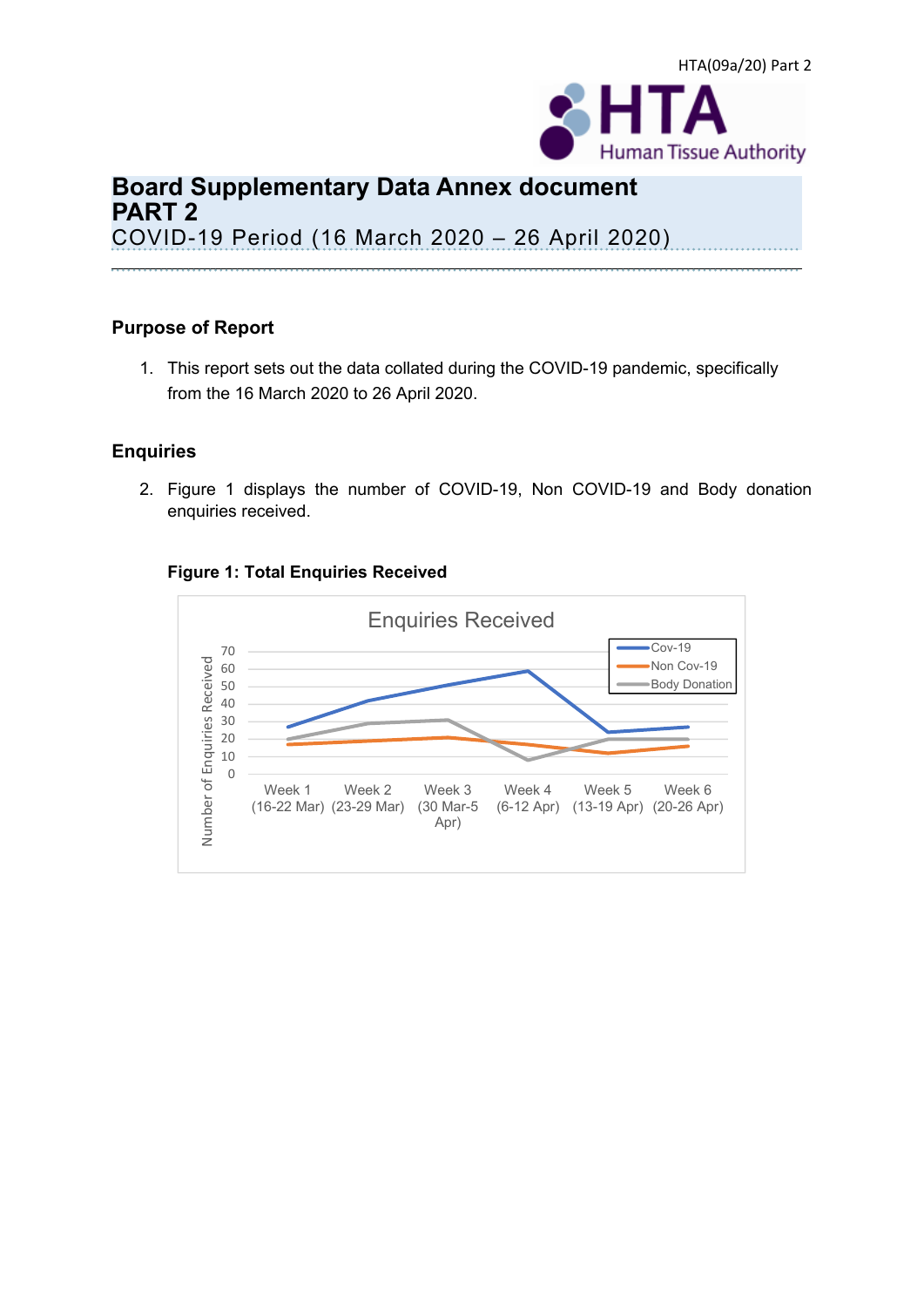3. Table 1 displays the number of COVID-19 and Non COVID-19 enquiries received for each sector. Table 2 displays the number of body donation enquires received each week.

| <b>Sector</b>      |                 | Week 1<br>$(16-22 \text{ Mar})$ |                 | Week <sub>2</sub><br>(23-29 Mar) |                 | Week 3<br>$(30-5$ Apr) |                 | Week 4<br>$(6-12$ Apr) |                 | Week 5<br>$(13-19$ Apr) |                 | Week 6<br>$(20-26$ Apr) |
|--------------------|-----------------|---------------------------------|-----------------|----------------------------------|-----------------|------------------------|-----------------|------------------------|-----------------|-------------------------|-----------------|-------------------------|
|                    | C <sub>19</sub> | <b>NC19</b>                     | C <sub>19</sub> | <b>NC19</b>                      | C <sub>19</sub> | <b>NC19</b>            | C <sub>19</sub> | <b>NC19</b>            | C <sub>19</sub> | <b>NC19</b>             | C <sub>19</sub> | <b>NC19</b>             |
| <b>Post</b>        | 21              | 6                               | 20              | 3                                | 35              | 1                      | 29              | 2                      | 14              |                         | 13              | 3                       |
| <b>Mortem</b>      |                 |                                 |                 |                                  |                 |                        |                 |                        |                 |                         |                 |                         |
| Human              | 3               | 5                               | 5               | 5                                | 4               | 3                      | 11              | 5                      | $\overline{2}$  | 3                       | $\Omega$        | 3                       |
| <b>Application</b> |                 |                                 |                 |                                  |                 |                        |                 |                        |                 |                         |                 |                         |
| Research           | $\mathbf 0$     |                                 | 4               | 2                                | 4               | 3                      | 2               | 2                      | 2               | 2                       | 3               | $\mathbf{0}$            |
| Anatomy            | $\mathbf 0$     | 0                               |                 |                                  | 0               | 4                      |                 |                        | 0               | $\Omega$                | $\Omega$        |                         |
| <b>ODT</b>         | 0               | 0                               | $\mathbf{0}$    | $\Omega$                         |                 | $\overline{2}$         | $\Omega$        | 0                      | 0               | 0                       | 0               | 0                       |
| <b>Public</b>      | $\Omega$        | 0                               | $\mathbf 0$     | $\overline{2}$                   | 0               | $\mathbf 0$            | $\Omega$        | 0                      | $\Omega$        | $\Omega$                | $\Omega$        | 0                       |
| <b>Display</b>     |                 |                                 |                 |                                  |                 |                        |                 |                        |                 |                         |                 |                         |
| Removal            | $\mathbf{0}$    | 0                               | $\Omega$        | $\Omega$                         | 0               | $\mathbf 0$            | ۸               | 0                      | 0               |                         | $\Omega$        | $\Omega$                |
| <b>No Sector</b>   | 3               | 5                               | 12              | 6                                | 7               | 11                     | 15              | 7                      | 6               | 5                       | 11              | 9                       |
| <b>Field</b>       |                 |                                 |                 |                                  |                 |                        |                 |                        |                 |                         |                 |                         |
| <b>Total</b>       |                 | 44                              |                 | 61                               |                 | 72                     |                 | 76                     |                 | 36                      |                 | 43                      |

#### **Table 1: General Enquires Received (C19 = COVID-19, NC19 = Non COVID-19)**

#### **Table 2: Body Donation Enquiries**

|                                          | Week 1                | Week 2        | Week 3           | Week 4       | Week 5        | Week 6        |
|------------------------------------------|-----------------------|---------------|------------------|--------------|---------------|---------------|
|                                          | $(16-22 \text{ Mar})$ | $(23-29$ Mar) | $(Mar-5$ Apr $)$ | $(6-12$ Apr) | $(13-19$ Apr) | $(20-26$ Apr) |
| <b>Body Donation</b><br><b>Enguiries</b> | 20                    | 29            | 31               |              | 20            | 20            |

#### **Licensing Variations**

4. Figure 2 displays the number of licensing variations received for each sector and whether the variation was a result of the COVID-19 pandemic or whether it was unrelated.

#### **Figure 2: Licensing variations received by sector**

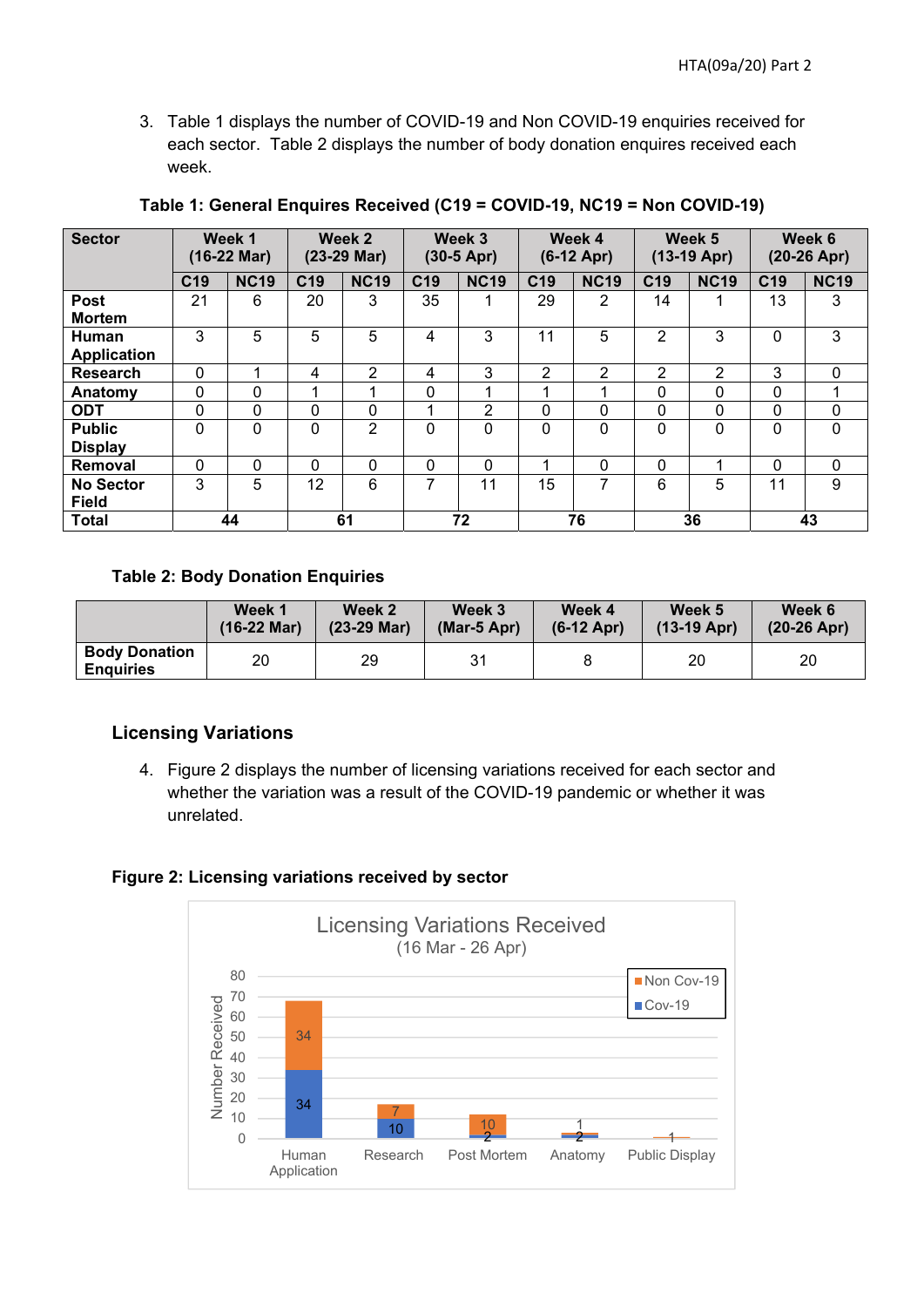5. The number of licensing variations received for each sector is displayed in Table 3.

| <b>Sector</b>                      | Week 1          | $(16-22 \text{ Mar})$ | Week 2<br>$(23-29$ Mar) |             | Week 3<br>$(30-5$ Apr) |                | Week 4<br>$(6-12$ Apr) |                | Week 5<br>$(13-19$ Apr) |             | Week 6<br>$(20-26$ Apr) |                |
|------------------------------------|-----------------|-----------------------|-------------------------|-------------|------------------------|----------------|------------------------|----------------|-------------------------|-------------|-------------------------|----------------|
|                                    | C <sub>19</sub> | <b>NC19</b>           | C <sub>19</sub>         | <b>NC19</b> | C <sub>19</sub>        | <b>NC19</b>    | C <sub>19</sub>        | <b>NC19</b>    | C <sub>19</sub>         | <b>NC19</b> | C <sub>19</sub>         | <b>NC19</b>    |
| <b>Post Mortem</b>                 | $\Omega$        | 2                     | 1                       | $\Omega$    | 2                      | 0              |                        | $\overline{2}$ | 1                       |             | 0                       | $\overline{2}$ |
| <b>Human</b><br><b>Application</b> | $\Omega$        | 3                     | $\Omega$                | 3           | 2                      | 6              | 6                      | 5              | 17                      | 8           | 9                       | 9              |
| <b>Research</b>                    | 0               | 2                     | 0                       |             | 0                      | $\overline{2}$ | 5                      | 0              | 4                       | $\Omega$    |                         | $\overline{2}$ |
| Anatomy                            | 0               | 0                     | 0                       | $\Omega$    | 0                      | 1              |                        | 0              | 4                       | $\Omega$    | 0                       | $\mathbf{0}$   |
| <b>ODT</b>                         | $\mathbf 0$     | $\mathbf{0}$          | $\mathbf 0$             | $\Omega$    | 0                      | 0              | $\Omega$               | 0              | $\mathbf 0$             | $\Omega$    | 0                       | $\mathbf 0$    |
| <b>Public</b><br><b>Display</b>    | $\Omega$        | $\Omega$              | $\Omega$                | 0           | $\Omega$               | $\Omega$       | $\Omega$               |                | $\Omega$                | $\Omega$    | $\Omega$                | $\Omega$       |
| <b>Total</b>                       |                 |                       |                         | 5           |                        | 13             |                        | 21             |                         | 32          |                         | 23             |

**Table 3: Variations by sector (C19 = COVID-19, NC19 = Non COVID-19)** 

- 6. A total of 101 licensing variations have been received since 16 March 2020. 51 variations were COVID-19 related and 50 were unrelated.
- 7. The large number of COVID-19 variations in the Human Application sector and Research sector are mainly Minor Change variations. The Minor Change variation is a newly added category used to collect information that organisations have been asked to send us regarding their current activities. The majority of these Minor Change variations involve suspension of activities due to COVID-19.
- 8. In the Post Mortem sector, variations were focused on:
	- Change of Persons Designate (PDs)
	- Change of Corporate Licence Holder contact (CLHc)
- 9. In the Human Application sector, variations were focused on:
	- Minor Changes (majority were suspension of activities at establishments, changes to consent processes for stem cell patients/donors at NHSBT and changes to JPAC donor selection guidelines).
	- Change of PDs
	- Change of Tissue/Organ types

10. In the Research sector, variations were focused on:

- Minor Changes (majority were suspension of activities at establishments)
- Change of Designated Individuals (DIs)
- 11. The number of variations in the Anatomy and Public Display sector are low. The variations in these sectors involved:
	- Minor Changes (suspension of activities at establishments)
	- Change of PDs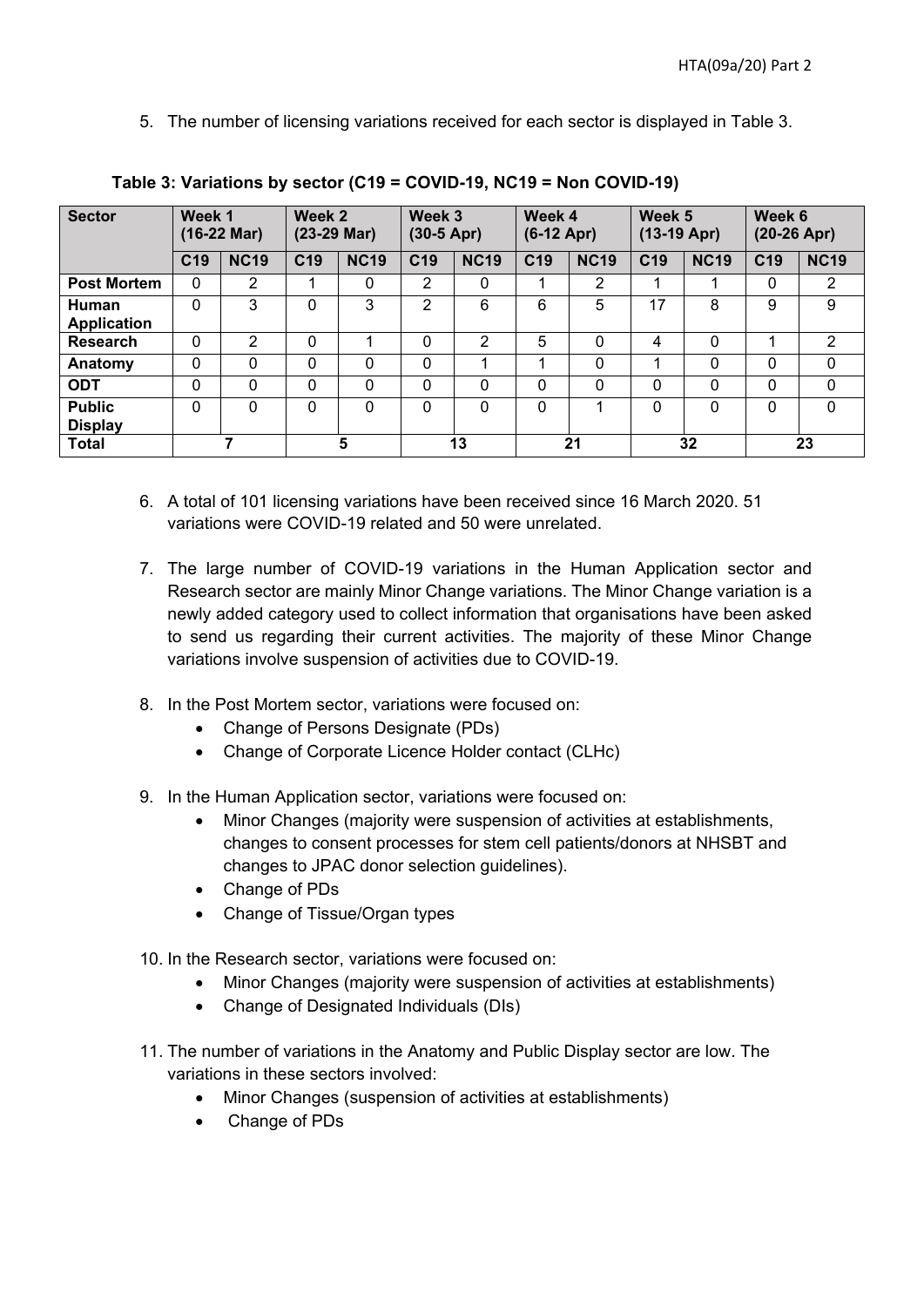#### **Licensing – New Applications and Licences Offered**

- 12. Eleven licence applications have been made since 16 March (nine emergency mortuary licenses in the PM sector and two research licence applications).
- 13. Four emergency mortuary licences have been offered in the PM sector to date
- 14. One HA and one Research licence were offered (these applications were made pre COVID-19)

#### **Table 4: Number of new applications received per week (C19 = COVID-19, NC19 = Non COVID-19)**

| <b>Sector</b>                | Week 1<br>$(16-22 \text{ Mar})$ |             | Week 2<br>$(23-29$ Mar) |             | Week 3<br>$(30-5$ Apr) |             | Week 4<br>$(6-12$ Apr) |             | Week 5<br>$(13-19$ Apr) |             | Week 6<br>$(20-26$ Apr) |             |
|------------------------------|---------------------------------|-------------|-------------------------|-------------|------------------------|-------------|------------------------|-------------|-------------------------|-------------|-------------------------|-------------|
|                              | C <sub>19</sub>                 | <b>NC19</b> | C <sub>19</sub>         | <b>NC19</b> | C <sub>19</sub>        | <b>NC19</b> | C <sub>19</sub>        | <b>NC19</b> | C <sub>19</sub>         | <b>NC19</b> | C <sub>19</sub>         | <b>NC19</b> |
| <b>Post</b><br><b>Mortem</b> |                                 |             |                         |             |                        |             | 3                      |             |                         |             | 2                       |             |
| <b>Research</b>              |                                 |             |                         |             |                        |             |                        |             |                         |             |                         |             |
| <b>Total</b>                 |                                 |             |                         |             |                        |             |                        |             |                         |             |                         |             |

#### **Table 5: Number of licences offered per week (C19 = COVID-19, NC19 = Non COVID-19)**

| <b>Sector</b>      | Week 1          |             | Week 2          |             | Week 3          |             | Week 4          |             | Week 5          |             | Week 6          |             |
|--------------------|-----------------|-------------|-----------------|-------------|-----------------|-------------|-----------------|-------------|-----------------|-------------|-----------------|-------------|
|                    | (16-22 Mar)     |             | $(23-29$ Mar)   |             | $(30-5$ Apr)    |             | $(6-12$ Apr)    |             | $(13-19$ Apr)   |             | $(20-26$ Apr)   |             |
|                    | C <sub>19</sub> | <b>NC19</b> | C <sub>19</sub> | <b>NC19</b> | C <sub>19</sub> | <b>NC19</b> | C <sub>19</sub> | <b>NC19</b> | C <sub>19</sub> | <b>NC19</b> | C <sub>19</sub> | <b>NC19</b> |
| <b>Post</b>        |                 |             | 0               | 0           |                 |             | 0               |             |                 |             | 2               |             |
| <b>Mortem</b>      |                 |             |                 |             |                 |             |                 |             |                 |             |                 |             |
| <b>Human</b>       |                 |             | 0               |             |                 |             |                 |             |                 |             | 0               |             |
| <b>Application</b> |                 |             |                 |             |                 |             |                 |             |                 |             |                 |             |
| <b>Research</b>    |                 |             | 0               |             |                 |             |                 |             |                 |             | 0               |             |
| <b>Total</b>       |                 |             |                 |             |                 |             |                 |             |                 |             |                 |             |

#### **Licensing – Revocations and Satellite Revocations**

15. Two revocations (HA and Research sector) and one satellite revocation (Research sector) have taken place since 16 March 2020. These were unrelated to COVID-19.

#### **IT Support**

- 16. Table 6 shows the number of IT tickets raised per week. Themes of tickets raised include migration to office 365, one drive follow ups and CRM and IMPACT support.
- 17. There have been no reported issues with the ongoing resilience of the IT system.

**Table 6: Number of IT tickets raised per week** 

|                          | Week 3<br>(30 Mar-5 Apr) | Week 4<br>$(6-12$ Apr) | Week 5<br>$(13-19$ Apr) | Week 6<br>$(20-26$ Apr) |
|--------------------------|--------------------------|------------------------|-------------------------|-------------------------|
| Number of tickets raised | 59                       | 39                     | 26                      | 42                      |
| Number closed            | 48                       | 28                     | 22                      | 32                      |
| Number open              |                          | 11                     |                         | 10                      |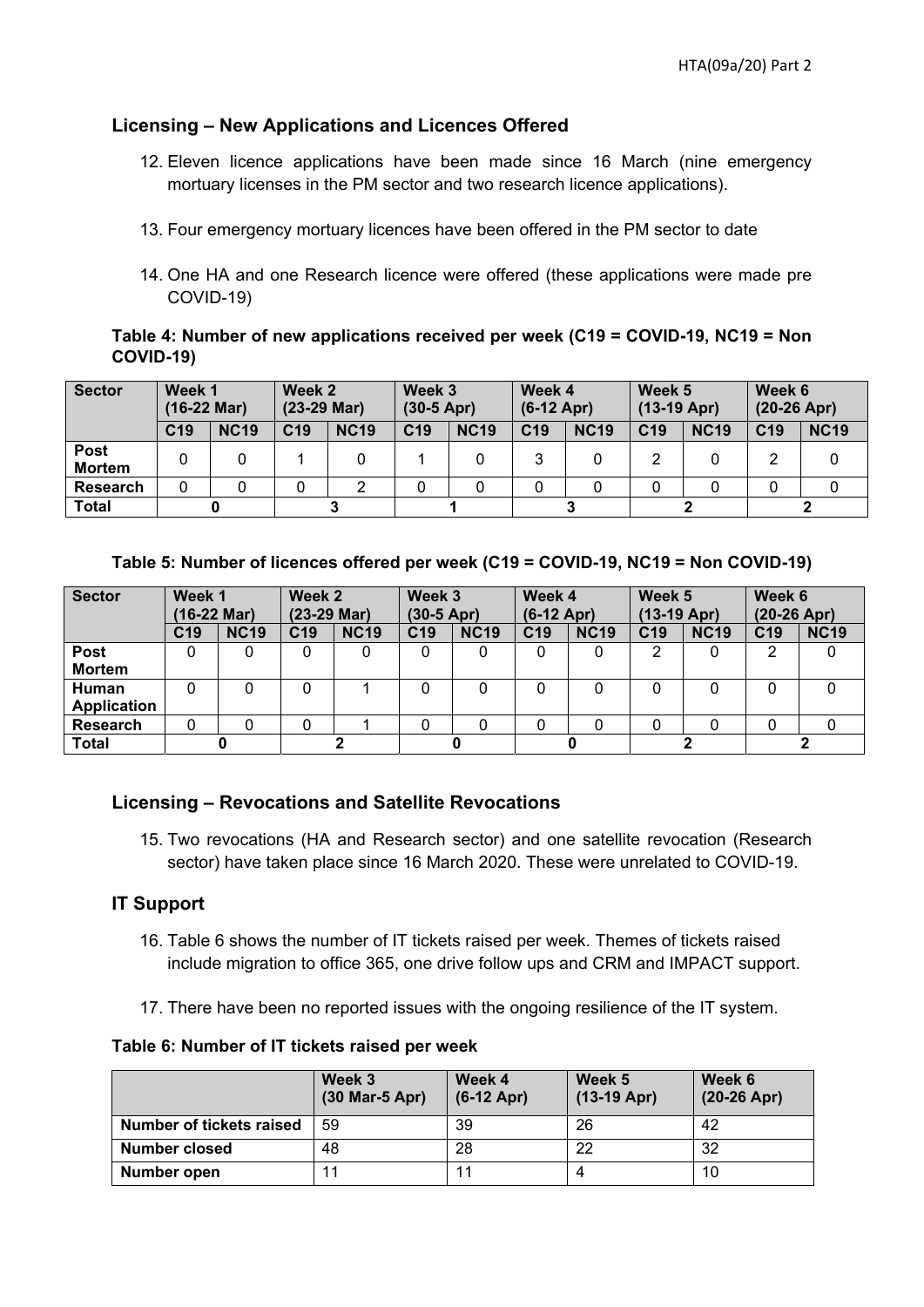#### **ODT Assessments**

18. Activity for living donation cases has decreased in past weeks, as shown by Figure 3.



**Figure 3: Number of living donation cases approved per week** 

#### **Incidents**

#### **HTA Reportable Incidents (HTARIs)**

19. The table below describes the number of HTARIs that were reported each week.

**Table 7: HTARIs reported in the Post Mortem sector** 

|                                     | Week 1                | Week 2        | Week 3       | Week 4       | Week 5        | Week 6        |
|-------------------------------------|-----------------------|---------------|--------------|--------------|---------------|---------------|
|                                     | $(16-22 \text{ Mar})$ | $(23-29$ Mar) | $(30-5$ Apr) | $(6-12$ Apr) | $(13-19$ Apr) | $(20-26$ Apr) |
| Number of reported<br><b>HTARIS</b> |                       |               |              | u            |               |               |

#### **Human Application SAEARs**

20. The table below describes the number of SAEARs that were reported each week.

#### **Table 8: HA SAEARS**

|                                        | Week 1                | Week 2      | Week 3       | Week 4          | Week 5        | Week 6        |
|----------------------------------------|-----------------------|-------------|--------------|-----------------|---------------|---------------|
|                                        | $(16-22 \text{ Mar})$ | (23-29 Mar) | $(30-5$ Apr) | $(6-12$ Apr $)$ | $(13-19$ Apr) | $(20-26$ Apr) |
| Number of reported<br><b>HA SAEARs</b> |                       |             |              |                 |               |               |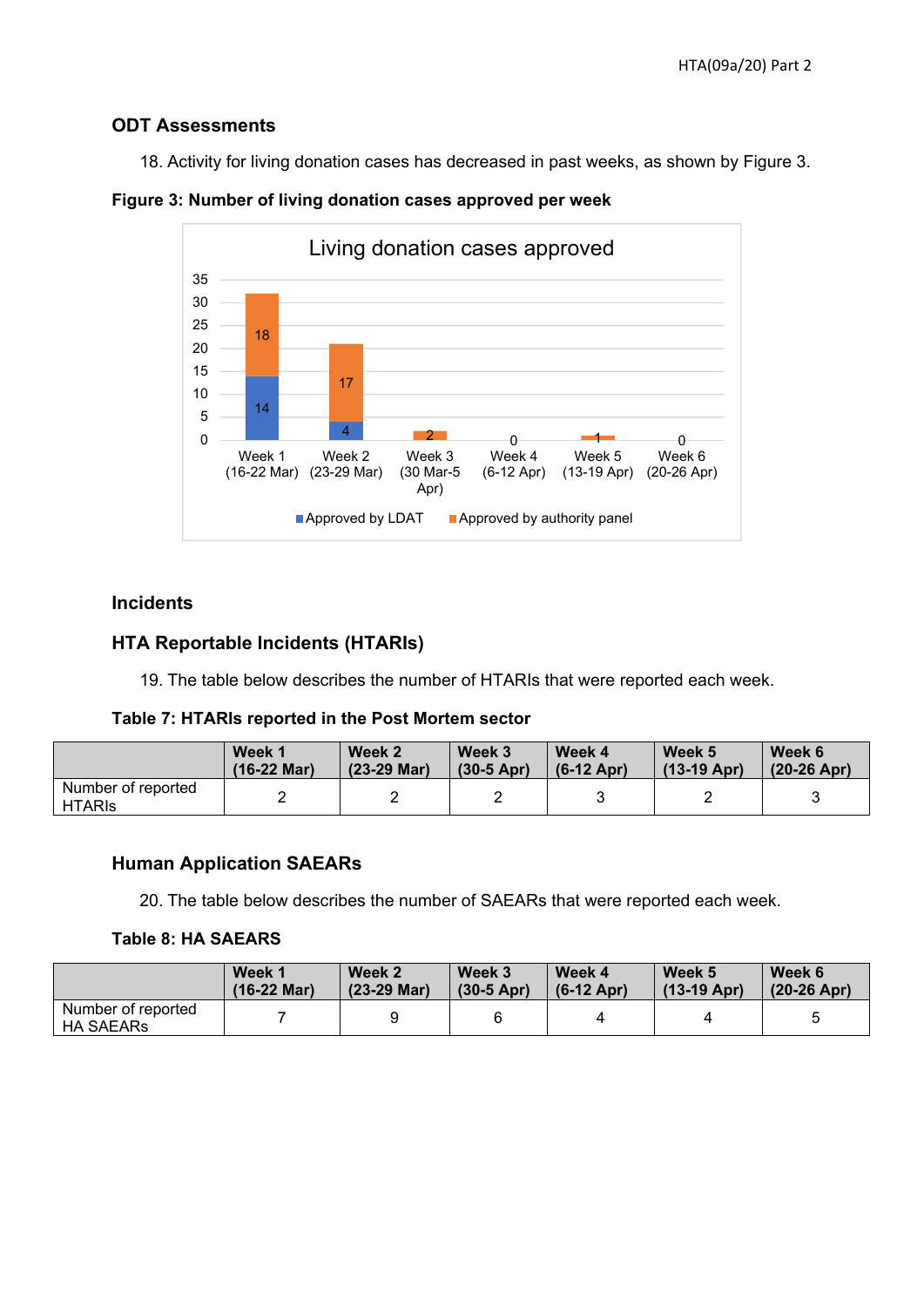### **Organ Donation and Transplantation SAEARs**

21. The table below describes the number of SAEARs that were reported each week.

#### **Table 9: ODT SAEARS**

|                                  | Week 1                | Week 2                | Week 3       | Week 4       | Week 5        | Week 6        |
|----------------------------------|-----------------------|-----------------------|--------------|--------------|---------------|---------------|
|                                  | $(16-22 \text{ Mar})$ | $(23-29 \text{ Mar})$ | $(30-5$ Apr) | $(6-12$ Apr) | $(13-19$ Apr) | $(20-26$ Apr) |
| Number of reported<br>ODT SAEARs |                       |                       |              |              |               |               |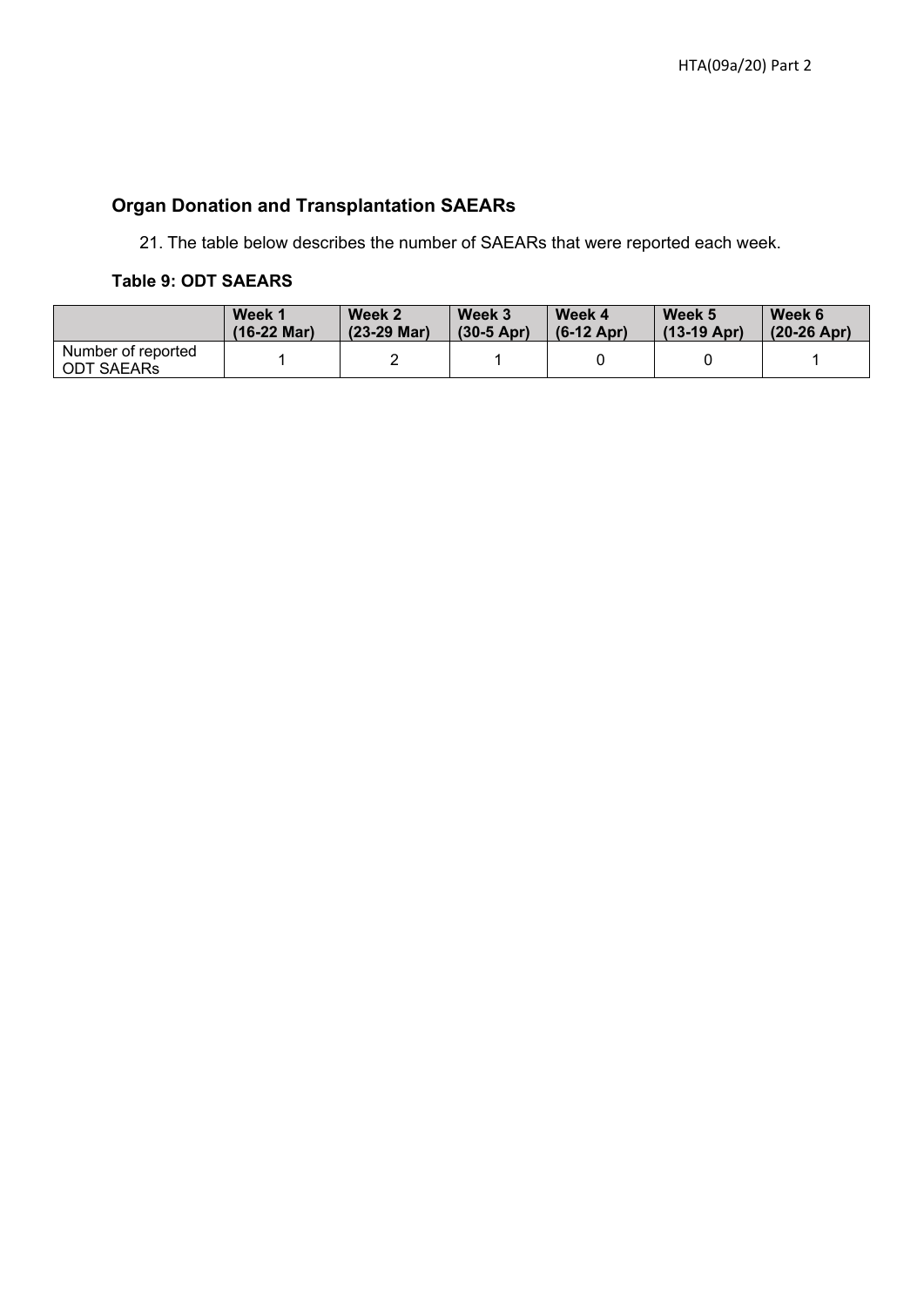

#### **HTA Board paper**

| <b>Date</b>       | 7 May 2020      |               | Paper reference HTA (10/20) |
|-------------------|-----------------|---------------|-----------------------------|
| Agenda item       | 7               | <b>Author</b> | Allan Marriott-Smith        |
|                   |                 |               | <b>Chief Executive</b>      |
| <b>Protective</b> | <b>OFFICIAL</b> |               |                             |
| <b>Marking</b>    |                 |               |                             |

#### **Business Continuity – Risks and Issues**

#### **Background**

- 1. This agenda item provides an assessment of the strategic risks facing the HTA as of April 2020, and an assessment of the specific risks posed, and issues being managed, as a result of the pandemic. The paper consists of:
	- Annex A the HTA Strategic Risk Register
- 2. An oral update will be provided at the meeting on the risks and issues being managed as a result of the pandemic.

#### **Decision-making to date**

3. This report was approved by SMT on 30 April 2020.

#### **Action required**

4. The Board is asked to note the content of this report.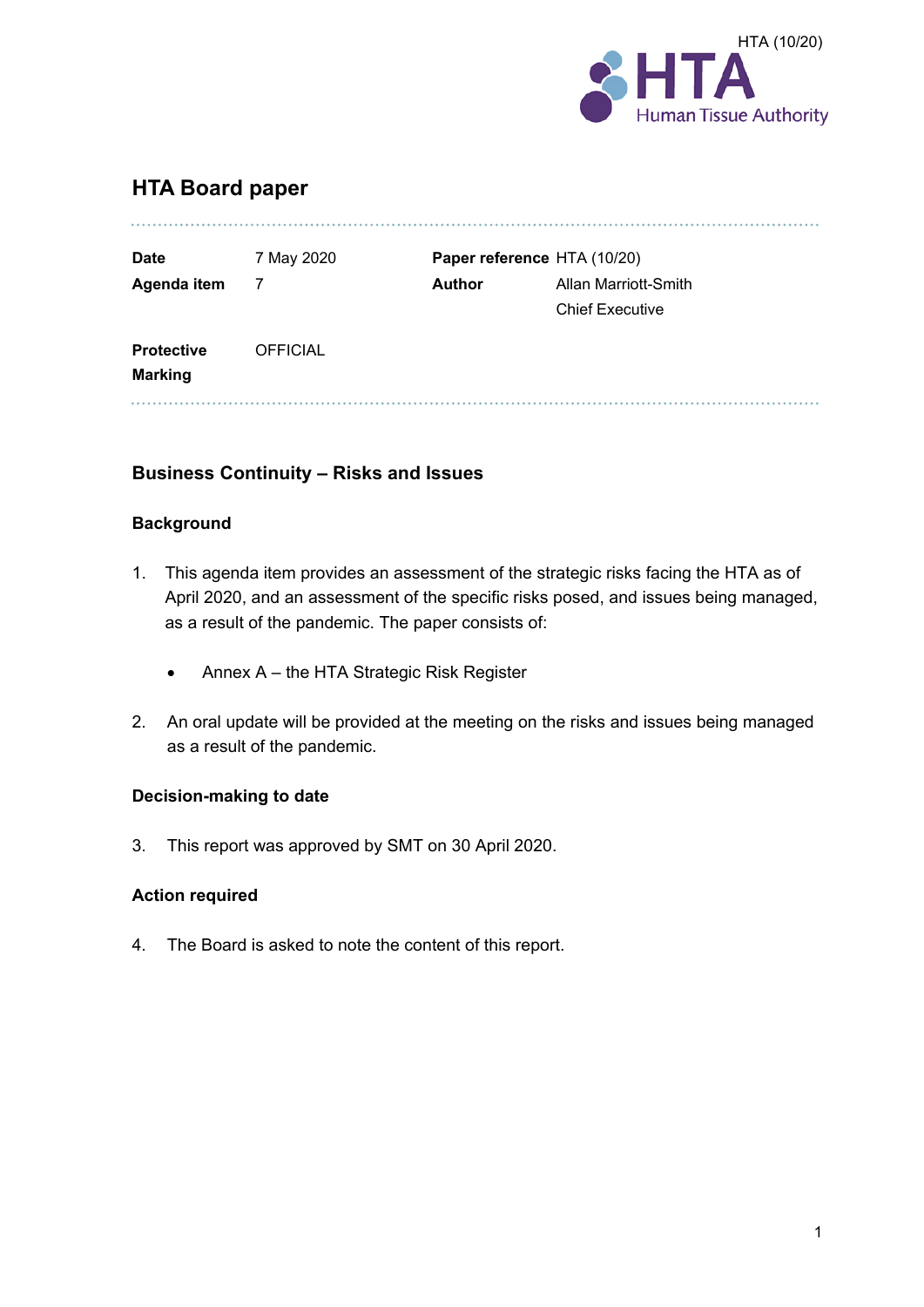#### **HTA (10a-20)**

*A good regulatory framework and processes are in place, with a strong assured position on our key regulatory processes confirmed in the recent internal audit of these processes. Further continuous improvement is planned through mechanisms such as the recently introduced quality forum and the investment in the new one-year role of Regulation Manager - Training. Regular training sessions coupled with work to improve and standardise reporting processes along with an increasing focus on using data and data quality is also improving this area. the risk of inconsistencies in reporting which we feel has a positive* 

*The restrictions imposed by goverment to manage the pandemic mean that the statutory obligation to inspect in the HA sector cannot be met; this being managed as an issue (and the Board and DHSC sponsors are aware of this). The removal of routine site visit inspection as a regulatory tool (in the absence of an alternative) results in increased risks in some sectors, but is moderate to low in others. Action to assess the viability of desk-based model is underway and may provide greater assurance while site visit inspections remain suspended.* 

*The upward pressure in this is area, is a result of the increased risk of failing to meet public/stakeholders expectations as a result of the*  ctations surounding the introduction of deemed consent for organ and

*Plans are in place to manage an incident. We have received the final reports from the internal audit review of our Business Continuity and Critical Incident Management arrangements providing moderate levels of assurance in both areas. Actions will be discussed with* 

*The reponse to managing the impact of the pandemic using the existing plans has been a significant stress test of their adequacy. They have not at this point proved wanting. At present the greatest concern is the emergence of another significant incident in parallel that* 

*We continue to communicate our remit and advise where appropriate. There is ongoing dialogue with DHSC and stakeholders about ecessary. Communicating on an issue which is not within remit but which may adversely impact on public confidence is challenging. The number of perimeter issue shows no sign of decreasing. These issues and the planning for EU exit continue to occupy regulatory resource. We are conscious that we have staff operating in the front-line roles* 

financial year from DHSC finance colleagues, we hope this will be *received in time to inform budget and fees setting for the next financial year, in particular the ongoing funding of the NHS Pension* 

| <b>Risk</b>                                                                                                              | <b>Jan 2020</b> | <b>Feb 2020</b> | <b>Mar 2020</b> | Apr 2020 | <b>Comments</b>                                                                                                                                                                                                                                                                                                                                                                                                                                                                                                                                                                                                                                                                                                                                   |
|--------------------------------------------------------------------------------------------------------------------------|-----------------|-----------------|-----------------|----------|---------------------------------------------------------------------------------------------------------------------------------------------------------------------------------------------------------------------------------------------------------------------------------------------------------------------------------------------------------------------------------------------------------------------------------------------------------------------------------------------------------------------------------------------------------------------------------------------------------------------------------------------------------------------------------------------------------------------------------------------------|
| 1 - Failure to regulate<br>appropriately<br>(Risk to Delivery a-d & f and<br>Development a-d)                            |                 |                 |                 |          | A good regulatory framework and processes are in place, with a strong assi<br>recent internal audit of these processes. Further continuous improvement is<br>quality forum and the investment in the new one-year role of Regulation Ma<br>to improve and standardise reporting processes along with an increasing fo<br>The introduction of the new Inspection Report templates reduces the risk of<br>impact on this risk.<br>The restrictions imposed by goverment to manage the pandemic mean that<br>met; this being managed as an issue (and the Board and DHSC sponsors a<br>as a regulatory tool (in the absence of an alternative) results in increased ris<br>assess the viability of desk-based model is underway and may provide grea |
| 2 - Failure to manage an incident<br>(Delivery, Development and<br>Deployment)                                           |                 |                 |                 |          | On balance the risk is trending upward.<br>Plans are in place to manage an incident. We have received the final repo<br>and Critical Incident Management arrangements providing moderate levels<br>ARAC in due course.                                                                                                                                                                                                                                                                                                                                                                                                                                                                                                                            |
|                                                                                                                          |                 |                 |                 |          | The reponse to managing the impact of the pandemic using the existing pla<br>have not at this point proved wanting. At present the greatest concern is the<br>results in compound management stretch.                                                                                                                                                                                                                                                                                                                                                                                                                                                                                                                                             |
| 3 - Failure to manage<br>expectations of regulation<br>(Risk to Delivery e and<br>Development c)                         |                 |                 |                 |          | We continue to communicate our remit and advise where appropriate. Ther<br>emerging issues and we provide clear lines to the media when necessary.<br>may adversely impact on public confidence is challenging. The number of<br>and the planning for EU exit continue to occupy regulatory resource. We are<br>who may be challenged about our response to issues outside our remit.                                                                                                                                                                                                                                                                                                                                                             |
|                                                                                                                          |                 |                 |                 |          | The upward pressure in this is area, is a result of the increased risk of failing<br>loss of routine site visits as a regulatory tool and any public expectations su<br>tissue donation in England.                                                                                                                                                                                                                                                                                                                                                                                                                                                                                                                                               |
| 4 - Failure to utilise our<br>capabilities effectively<br>(Delivery a-e)<br>(Development a-d)<br>(Deployment a, c and d) |                 |                 |                 |          | We are now using the skills of our more recent recruits more fully. Some sp<br>success in recruiting into key roles in combination with new vacancies has i<br>identified upward pressure on this risk in January, but which we believe stal<br>monitored closely by the management team and an action plan is in place t<br>audit.                                                                                                                                                                                                                                                                                                                                                                                                               |
|                                                                                                                          |                 |                 |                 |          | ARAC has supported the temporary deprioritisation of the response to the re<br>tolerating a degree of risk in the medium term. Additional funding released a<br>some funding can be used during this financial year which allowed us to bu<br>The current upward pressure is a reuslt of the current status of our respons<br>also reduced utilisation as some BAU activity cannot be undertaken and the<br>excess capacity. We have increased the resifual risk scoring to 4/4 to reco                                                                                                                                                                                                                                                           |
|                                                                                                                          |                 |                 |                 |          | business plans emerge and when we enter business continuity phase 5.<br>We await final confirmation of the GIA settlement for the 2020/21 financial y<br>received in time to inform budget and fees setting for the next financial year                                                                                                                                                                                                                                                                                                                                                                                                                                                                                                           |
| 5 - Insufficient, or ineffective<br>management of, financial<br>resources<br>(Deployment b)                              |                 |                 |                 |          | contributions increase is a key concern.<br>The ability to maintain the organisation and ensure continuity of payments a<br>pandemic. Although the decision to defer invoicing for the HA sector until S<br>implications for organisations in all sectors unable to undertake activity cou<br>a increased likelihood which has increased the pressure on risk 4.                                                                                                                                                                                                                                                                                                                                                                                  |
| 6 - Failure to achieve the benefits<br>of the HTA Development<br>Programme<br>(Development objectives a-d)               |                 |                 |                 |          | DHSC did not agreed funding for this Programme in the last business year<br>became availabe in quarter four which allowed significant progress to be ma<br>The office move project is underway and we have recruited a PM to support<br>in the next business year are being accounted for and this remains one of c<br>Although there has been more uncertainty about the timing of the office mo<br>the 2019/20 business year (HTA Intranet, Office 365 upgrade, adoption of re<br>intelligence review) has lead to a downgrading of the impact and likelihood<br>work to date represents a significant proportion of the "must do" element of                                                                                                   |

*The office move project is underway and we have recruited a PM to support detailed planning. The impact of the move on other activities in the next business year are being accounted for and this remains one of our priority activities for the next year. Although the successful delivery of a number of projects to the end of the 2019/20 business year (HTA Intranet, Office 365 upgrade, adoption of remote working, future EDRMS requirements and data and intelligence review) has lead to a downgrading of the impact and likelihood score for this risk - now 3/3. There is still more to do, but the whereaf of this programme.* 

*We are now using the skills of our more recent recruits more fully. Some specialist posts have been harder to fill successfully. Limited success in recruiting into key roles in combination with new vacancies has increased the pressures on our resources, as a result we identified upward pressure on this risk in January, but which we believe stabilised in February. Workload and pressure continue to be monitored closely by the management team and an action plan is in place to deal with the recommendations of the stress survey and* 

•Be consistent and transparent in our decision-making and regulatory action, supporting those licence holders who are committed to achieving high quality and dealing firmly and fairly with those who do not comply with our •Inform and involve people with a professional or personal interest in the areas we regulate in matters that are important to them and influence them in matters that are important to us.

*ARAC has supported the temporary deprioritisation of the response to the records management internal audit. As a result, the HTA will be*  released as a result of the resolution of the rent dispute means that *some funding can be used during this financial year which allowed us to buy in specialist resource to mitigate this risk.* 

*The current upward pressure is a reuslt of the current status of our response to the pandemic. There may be reduced staff capacity and also reduced utilisation as some BAU activity cannot be undertaken and there will be a lag until decisions are take how best to utilise excess capacity. We have increased the resifual risk scoring to 4/4 to recognise this and would expect to review this as our replacement* 

Overview: Risks reflect the strategy for 2019 - 2022. Our highest scored risks are: failure to regulate appropriately - the score for which has increased as a result of the removal of routine site visit inspection as a regulatory tool and the current position on introducing an alternative; *failure to manage expectations of regulation*, which reflects the fast-pace of change within the sectors we regulate, the low likelihood of legislative change in the foreseeable future and the removal of routine site visit inspection as a regulatory tool; failure to utilise our capabilities effectively, which reflects the fact that business plans are being redeveloped at pace to adjust to the current limitations on activities as a result of government restrictions.

Other notable risks: Post EU departure, understanding the impact and resource required to deal with the impact of the departure is proving challenging. Horizon scanning for emerging issues and liaison with DHSC remain a key focus.

Progress on other development activity regathered pace during January and February with additional funds available to year end being invested for optimum benefit in the next business year. In particular, work to support our office move, or which builds a foundation for future development. Work is commencing to scope the development priorities for the coming twelve months.

> *The ability to maintain the organisation and ensure continuity of payments and salaries processing could be impacted by by the pandemic. Although the decision to defer invoicing for the HA sector until September does not represent an explicit risk, the wider implications for organisations in all sectors unable to undertake activity could reduce income for 2020/21. At present we believe this to be*

DHSC spending controls will place continuing pressures on ALBs to make savings. We have received confirmation of GIA funding for the 2020/21 financial year, but anticipate that we will continue to be unable to access reserves to fund our wider development project ambitions - we will need to consider the options to provide some contingency funding next financial year to enable the completion of the development work we undertake from now until March 2020.

> *DHSC did not agreed funding for this Programme in the last business year which delayed planning and project initiation. Some funding became availabe in quarter four which allowed significant progress to be made, and the foundations laid fof future development.*

**Strategic Objectives** 

**Delivery objectives**

• Deliver a right touch programme of licensing, inspection and incident reporting, targeting our resources where there is most risk to public confidence and patient safety.

•Deliver effective regulation of living donation. •Provide high quality advice and guidance in a timely way to support professionals, Government and the public in matters within our remit.

*Development* **objectives**

• Use data and information to provide real-time analysis, giving us a more responsive, sharper focus for our regulatory work and allowing us to target resources effectively.

• Make continuous improvements to systems and processes to minimise waste or duplicated effort, or address areas of risk.

• Provide an agile response to innovation and change in the sectors we regulate, making it clear how to comply with new and existing regulatory requirements. • Begin work on implementing a future operating model, which builds our agility, resilience and sustainability as an organisation.

**Deployment objectives**

• Manage and develop our people in line with the HTA's People Strategy

• Ensure the continued financial viability of the HTA while charging fair and transparent licence fees and providing value for money

• Provide a suitable working environment and effective business technology, with due regard for data protection and information security

• Begin work on implementing a future operating model, which builds our agility, resilience and sustainability as an organisation

# **HTA Strategic Risk Register April 2020**

**The escalating impact of the coronavirus pandemic has enforced changes in ways of working and our ability to oversee the sectors we regulate using existing processes and practices. Authority Members have been updated on issues as they emerge - the SRR currently presents the assessment of the remaining areas of strategic risk.**

#### **Lines of defence are:**

- 1 Embedded in the business operation
- 2 Corporate oversight functions
- 3 Independent of the HTA

**Risks are assessed by using the grid below**

| Risk scoring matrix                                     |                |                     |                                |                                |                            |                                |
|---------------------------------------------------------|----------------|---------------------|--------------------------------|--------------------------------|----------------------------|--------------------------------|
|                                                         | 5.Very<br>high | $\overline{5}$      | 10                             | 15                             | 20                         | 25                             |
|                                                         |                | <b>Medium</b>       | <b>Medium</b>                  | <b>High</b>                    | <b>Very High</b>           | <b>Very High</b>               |
|                                                         | 4. High        | $\overline{4}$      | $\boldsymbol{8}$               | 12                             | 16                         | 20                             |
|                                                         |                | Low                 | <b>Medium</b>                  | <b>High</b>                    | <b>High</b>                | <b>Very High</b>               |
| Impact                                                  | 3. Medium      | 3                   | $6\phantom{1}$                 | $\overline{9}$                 | 12                         | 15                             |
|                                                         |                | Low                 | <b>Medium</b>                  | <b>Medium</b>                  | <b>High</b>                | High                           |
|                                                         | $2.$ Low       | $\overline{2}$      | $\overline{4}$                 | $6\phantom{1}6$                | $\overline{8}$             | 10                             |
|                                                         |                | <b>Very Low</b>     | Low                            | <b>Medium</b>                  | <b>Medium</b>              | <b>Medium</b>                  |
|                                                         | 1. Very<br>Low | 1                   | $\overline{2}$                 | 3                              | $\overline{4}$             | $\overline{5}$                 |
|                                                         |                | <b>Very Low</b>     | <b>Very Low</b>                | Low                            | Low                        | <b>Medium</b>                  |
| <b>Risk Score = Impact <math>x</math></b><br>Likelihood |                | 1. Rare<br>$≤10%$ ) | 2. Unlikely<br>$(11\% - 33\%)$ | 3. Possible<br>$(34\% - 67\%)$ | 4. Likely<br>$(68% - 89%)$ | 5. Almost<br>Certain<br>(≥90%) |
| Likelihood                                              |                |                     |                                |                                |                            |                                |

# Lines of defence

|  | TILJ UT ULILITL                                         |
|--|---------------------------------------------------------|
|  | 1. Management control and internal controls (frontline) |
|  | Risk Management functions (senior management)           |
|  | 3. Internal Audit (board/audit committee)               |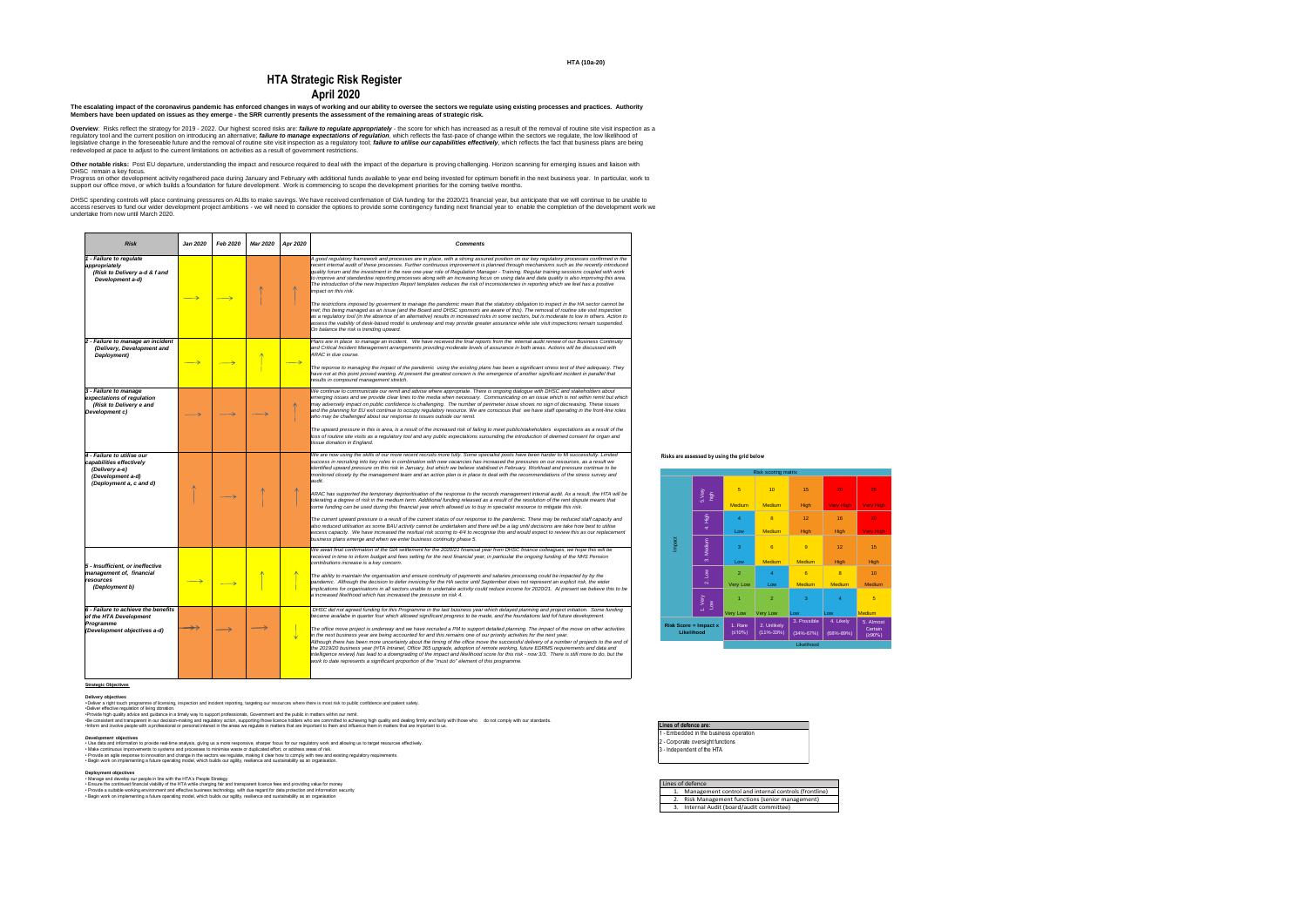

### **HTA Board paper**

| <b>Date</b>       | 7 May 2020      |               | Paper reference HTA (11/20) |
|-------------------|-----------------|---------------|-----------------------------|
| Agenda item       | 8               | <b>Author</b> | Allan Marriott-Smith        |
|                   |                 |               | <b>HTA Management Group</b> |
| <b>Protective</b> | <b>OFFICIAL</b> |               |                             |
| <b>Marking</b>    |                 |               |                             |

#### **Business Continuity – Regulatory Response**

#### **Background**

1. This agenda item provides an overview of the issues facing each of the HTA's regulated sectors and the proposed plans for regulating each sector in the face of the likely continued social distancing and travel restrictions for the foreseeable future.

#### **Decision-making to date**

2. This content for this agenda item was approved by SMT on 30 April 2020.

#### **Action required**

3. The Board is asked to note the content of this report.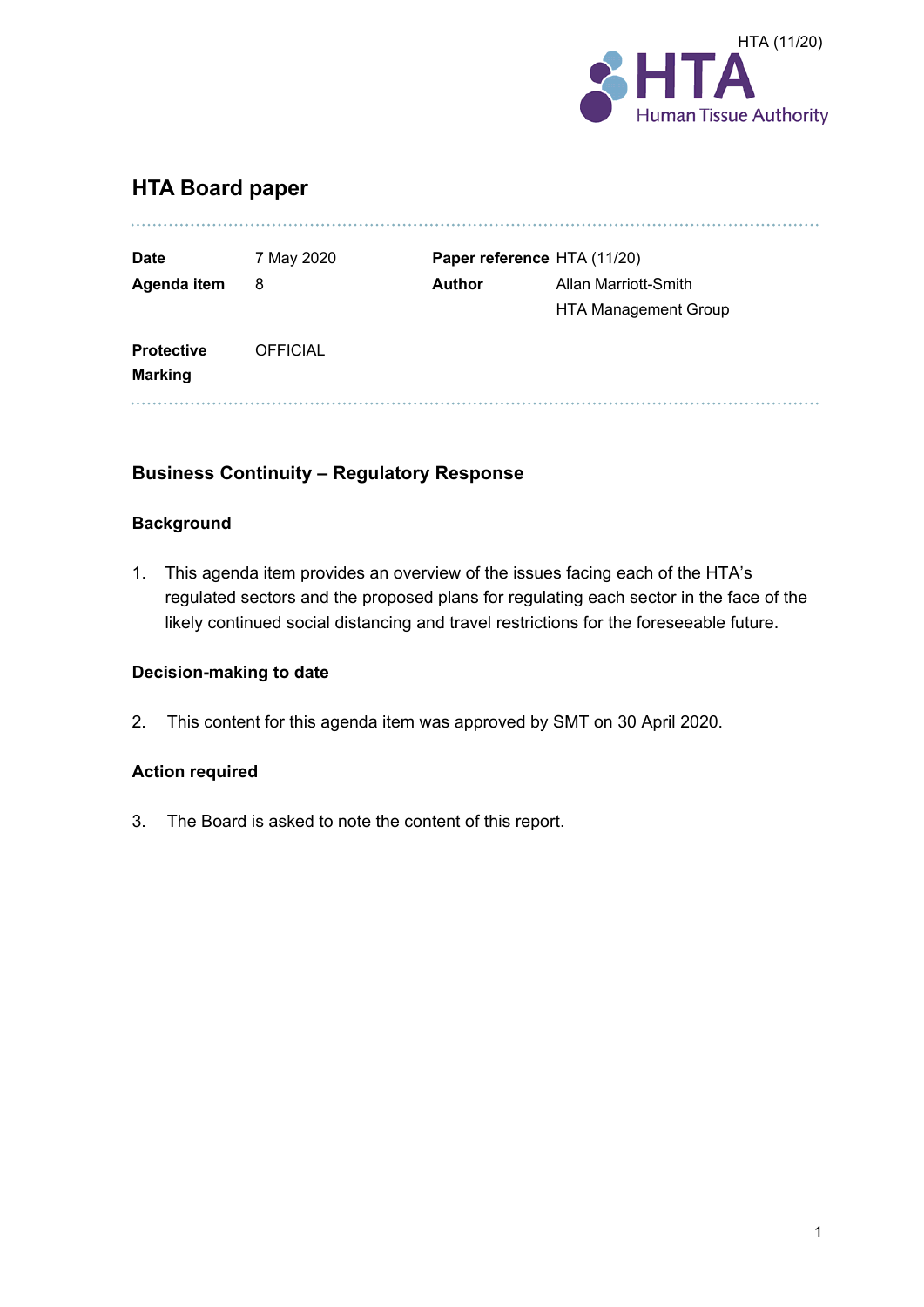

### **HTA Board paper**

| <b>Date</b>                         | 7 May 2020      |               | Paper reference HTA (12/20) |
|-------------------------------------|-----------------|---------------|-----------------------------|
| Agenda item                         | 9               | <b>Author</b> | Allan Marriott-Smith        |
|                                     |                 |               | <b>HTA Management Group</b> |
| <b>Protective</b><br><b>Marking</b> | <b>OFFICIAL</b> |               |                             |

#### **Business Continuity – Phase 5 Planning**

#### **Background**

1. This agenda item provides an overview of the plans currently underway for phase 5 of the current business continuity planning relating to the return to full operations. This item is supported by an annex of Powerpoint slides which will provide the basis for the oral presentation which will be made at the Board meeting.

#### **Decision-making to date**

2. This content for this agenda item was approved by SMT on 30 April 2020.

#### **Action required**

3. The Board is asked to note the content of this report.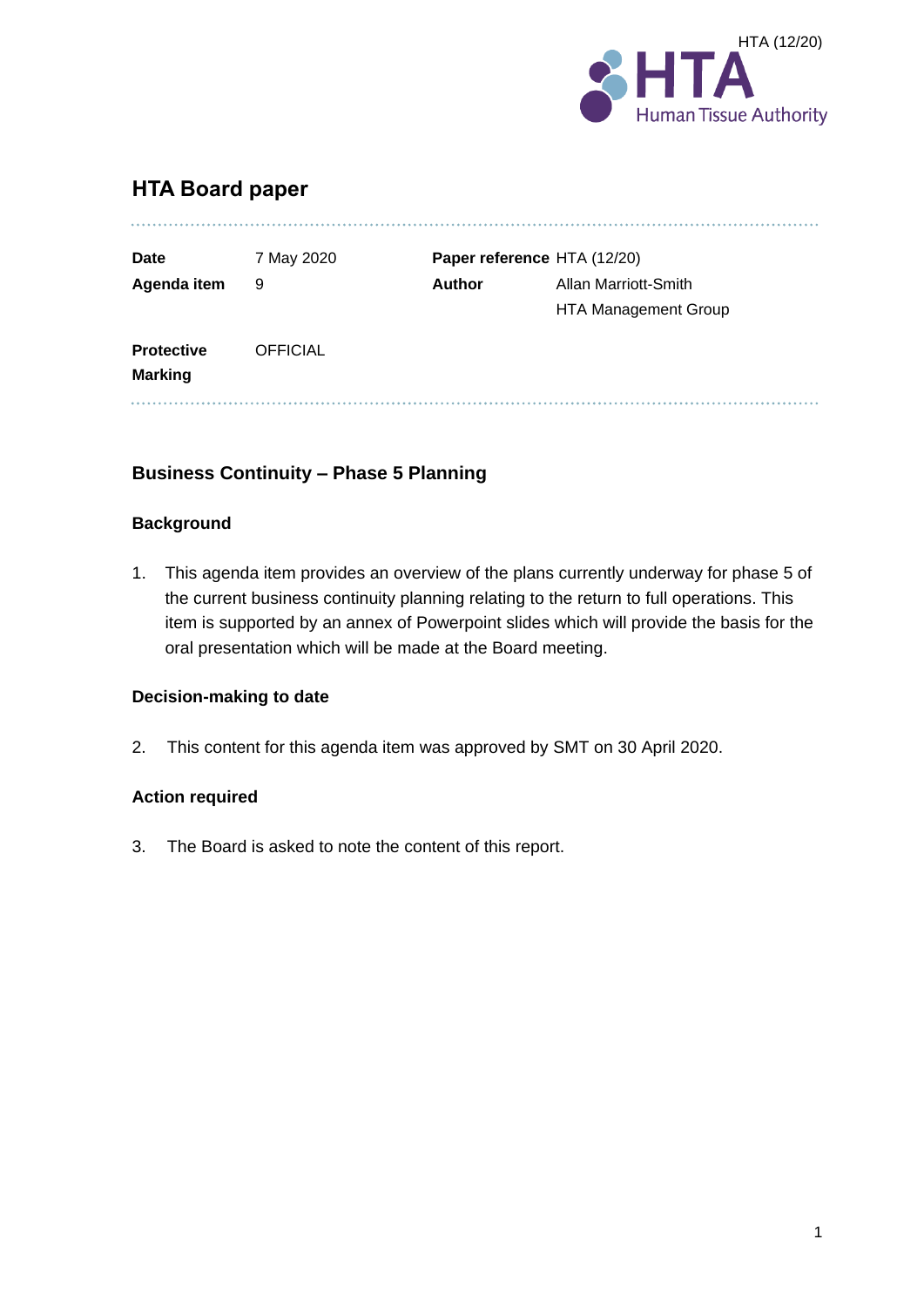HTA (12a/20)

# **Phase 5 Rebuild & Regenerate**

HTA Authority - 7 May 2020

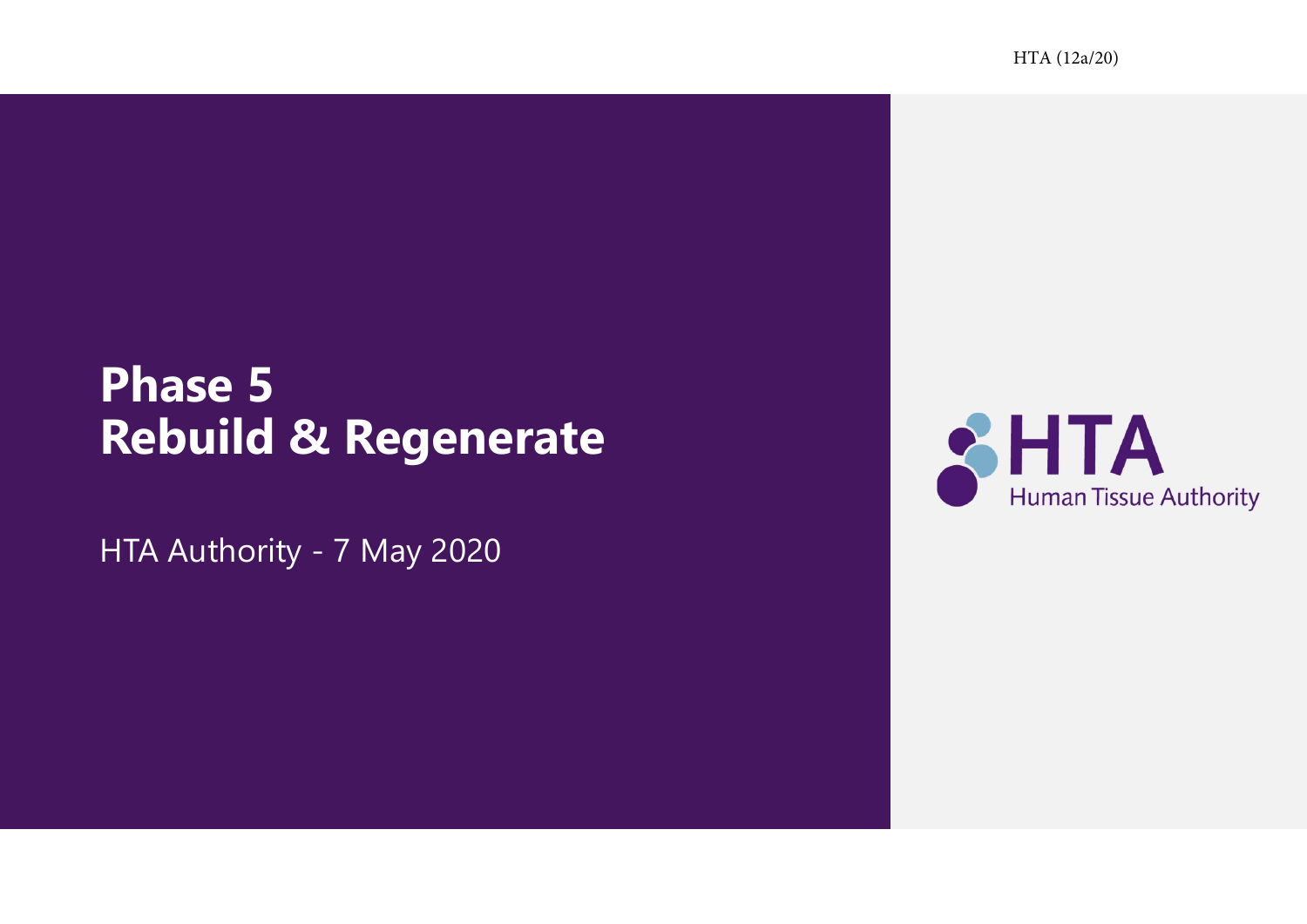#### **Overview**

The HTA adopted a systematic and phased approach to planning and the development of contingency arrangements in response to the to the coronavirus emergency. We have progressed through the phases based on national guidance and advice and our ability to deliver core and priority functions. A key stage of our contingency is planning the HTA's return to business as usual and the task of rebuilding internally and with sectors post COVID-19.



Progress through the stages informed by the national guidance in response to COVID-19

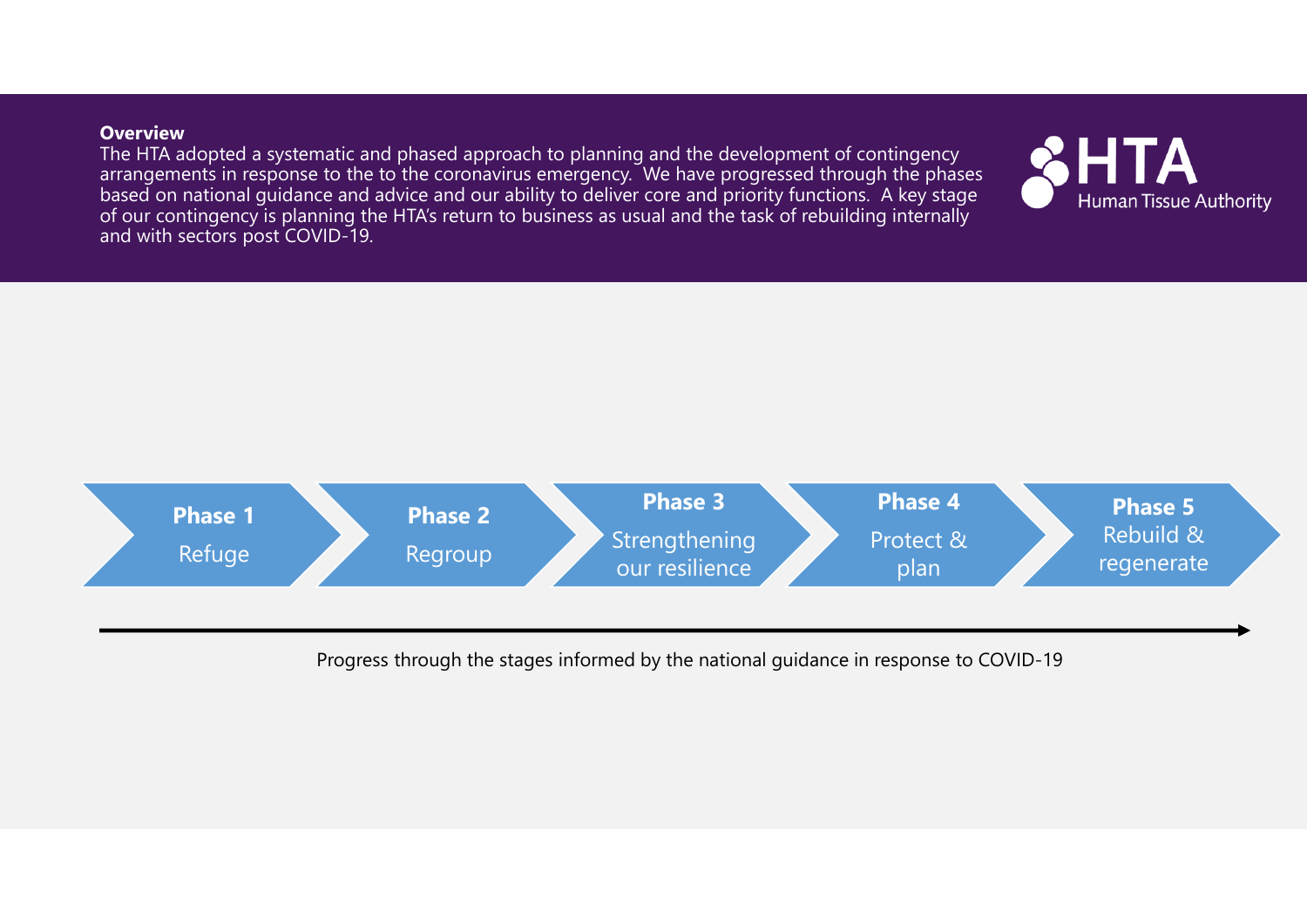|                                                                   | <b>Phase 1</b><br><b>Refuge</b>                                                                                                                                                                  | <b>Phase 2</b><br><b>Regroup</b>                                                                                                                                                                 | <b>Phase 3</b><br><b>Strengthening our resilience</b>                                                                                                                 | <b>Phase 4</b><br><b>Protect &amp; Plan</b>                                                                                                                                                                                                        | Phase 5<br><b>Rebuild &amp; Regenerate</b>                                                                                                                                                                             |
|-------------------------------------------------------------------|--------------------------------------------------------------------------------------------------------------------------------------------------------------------------------------------------|--------------------------------------------------------------------------------------------------------------------------------------------------------------------------------------------------|-----------------------------------------------------------------------------------------------------------------------------------------------------------------------|----------------------------------------------------------------------------------------------------------------------------------------------------------------------------------------------------------------------------------------------------|------------------------------------------------------------------------------------------------------------------------------------------------------------------------------------------------------------------------|
| Vision /<br>Purpose                                               | Identification of BAU functions<br>to be deferred as we seek safety<br>for our staff and operations                                                                                              | Reassess priorities and regroup<br>using technology and new ways of<br>working                                                                                                                   | Focus of resource on priorities to<br>help build foundations and prepare<br>the HTA for next steps                                                                    | Reframe core regulatory activity<br>protecting key activities and providing<br>oversight to key risks                                                                                                                                              | Identifying opportunities to rebuild<br>& regenerate the HTA's Operating<br>Model and realise the strategic<br>vision for 2021                                                                                         |
| Risks &<br><b>Issues</b>                                          |                                                                                                                                                                                                  | • Understanding the impact of<br>school closures and the need for<br>flexible working<br>• Ongoing stakeholder<br>engagement and engagement<br>• Emerging themes and needs<br>from sectors eg HA | • Flexible working and resourcing<br>of priority functions<br>• Clarity of policy positions to<br>support response to Coronavirus<br>• Pace of delivery               | • Protection of core activity and the<br>resource required (nos & skills)<br>over emergency period<br>Support and protection to staff<br>noting potential to redeploy skills<br>internally<br>• Need to flex policy in response to<br>greater need | Operating environment and<br>regulatory approach.<br>Organisational and cultural<br>preparedness for changes to how<br>we operate and ways of working<br>Maintenance of key activities to<br>support a rescoped Q1 BAU |
| Critical<br><b>Success</b><br>Factors /<br>Triggers for<br>change |                                                                                                                                                                                                  | Resourcing of priority functions<br>• Sustainable operating position                                                                                                                             | • Oversight of regulatory risk<br>Identified risk in sectors<br>- Safe suspension of activities by<br>LEs (permanently / temporarily)                                 | • Robust contingency arrangements<br>support the delivery of priority<br>functions.<br>• Support provided to national<br>response and pressures faced by<br>stakeholder<br>• Resilience to move to "rebuild"<br>phase                              | Responsive to the value offered by<br>regulation and the needs of the<br>sectors during the rebuild phase.<br>Clear strategic direction with<br>opportunities realised.                                                |
| Priority<br><b>Functions</b>                                      | • New applications and<br>variations to licenses to<br>support covid response<br>• Living organ donation<br>assessments<br>OOH living organ donation<br>assessments<br>• Unscheduled inspections | • New applications and variations<br>to licenses to support covid<br>response<br>• Living organ donation<br>assessments<br>• OOH living organ donation<br>assessments                            | • New applications and variations<br>to licenses to support covid<br>response<br>• Living organ donation<br>assessments<br>• OOH living organ donation<br>assessments | • New applications and variations to<br>licenses to support covid response<br>• Living organ donation assessments<br>• OOH living organ donation<br>assessments<br>• Projects to support rebuild<br>Regulatory risk oversight<br>• Locally led BAU | Scoping of workstreams and<br>potential opportunities for<br>redesign and in the return to a new<br>business as usual.                                                                                                 |
| Key<br>messages /<br>decisions                                    |                                                                                                                                                                                                  |                                                                                                                                                                                                  | Regulatory risk oversight<br>HTA policy positions - flexed or<br>changed                                                                                              | Heads leading the maintenance of<br>BAU with resources available.<br>Priorities to be identified for Q1                                                                                                                                            |                                                                                                                                                                                                                        |
| RAG status                                                        | Completed                                                                                                                                                                                        | Completed                                                                                                                                                                                        | Completed                                                                                                                                                             | In progress                                                                                                                                                                                                                                        |                                                                                                                                                                                                                        |

**HTA Contingency arrangements & Rebuild Strategy - summary**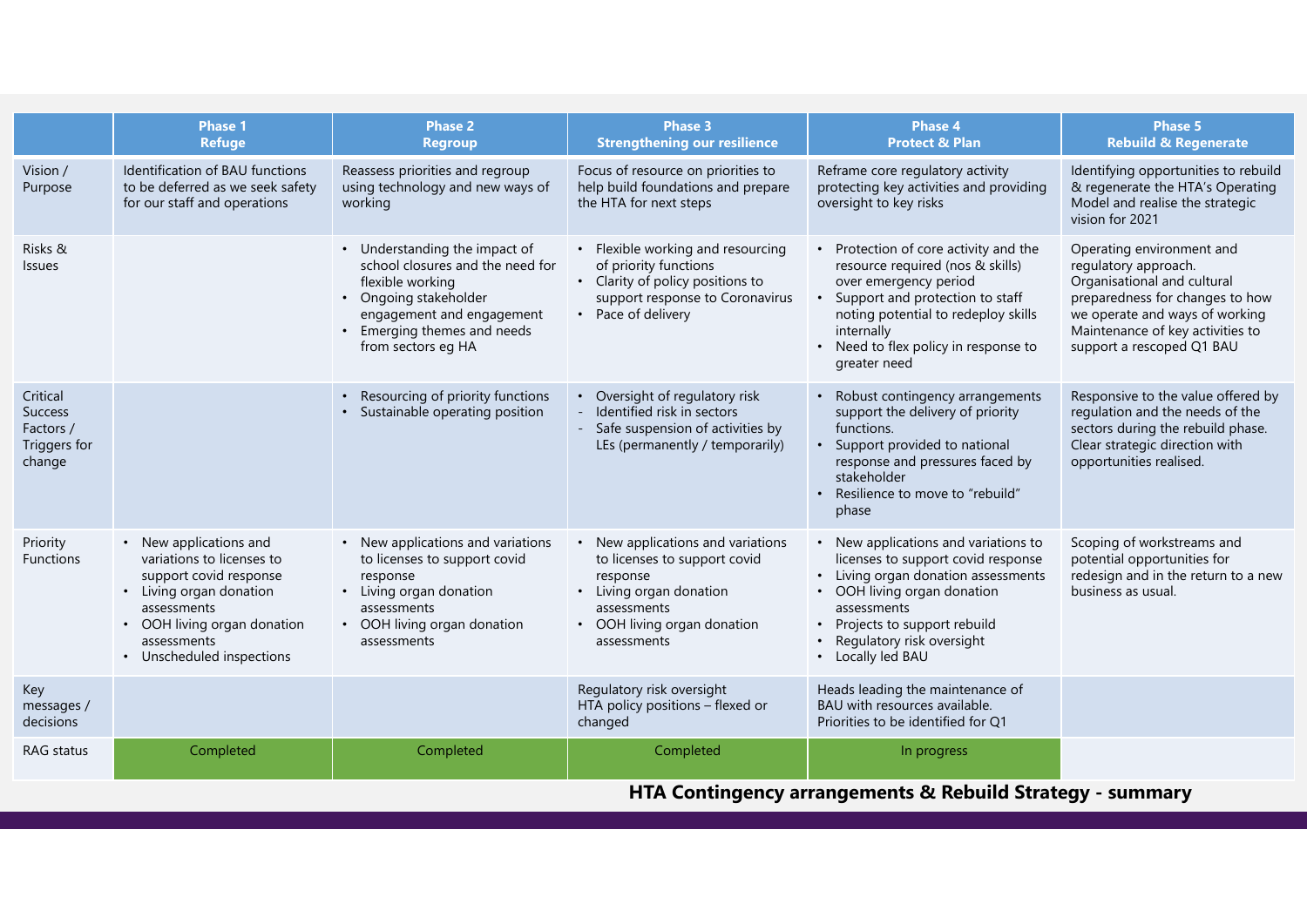**Looking ahead** As we enter phase 4 of our contingency planning we have embedded the arrangements to support and protect core activities, released and redeployed resources to other activities and identified BAU priorities for quarter 1. We now have an opportunity to look at the future and develop our planning to support the HTA to "rebuild & regenerate".



The spread of the COVID-19 and the emergency situation created in the response to coronavirus meant that adjustments to our ways of working needed to be made at pace in response to safeguard the safety and<br>welfare of our s

A "new normal" will inevitably emerge, for the sectors and the activities we regulate based on inevitable changes to the operating landscape. Changes we need to be prepared for include: the loss of licensed establishments

The current situation also provides the opportunity to pursue strategic developments that may have been paused or limited due to resource availability.

The following set of slides sets out a high level proposal including a broad scope of work, high level timeline and suggested priority areas for how the HTA might return and the opportunities that may exist to rebuild and

The timeline for this change is detailed in a later slide and proposes:

Q1 – planning

Q2 & 3 – developments and early delivery

Q4 – delivery & embedding

2021/22 – adoption in full of HTA v 2.0.

Throughout this period there will be a number of constants to maintain:

- BAU and priorities for Q1 and 20/21
- Stakeholder engagement (eg DHSC, Licensed establishments)
- Internal communications
- Ongoing organisational and cultural development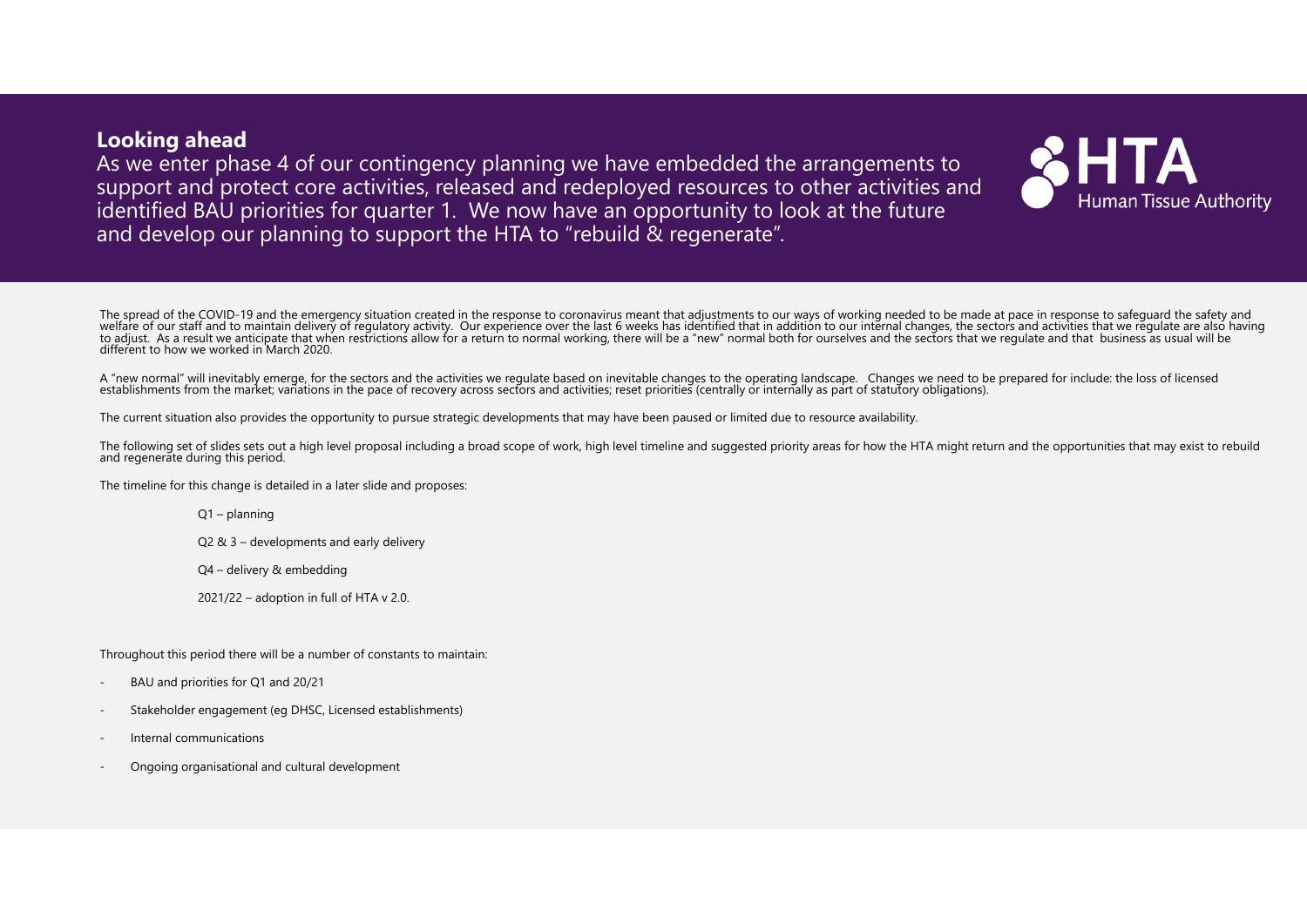#### **Strategic Direction & Opportunities**

The current period provides an opportunity to consider the strategic direction of the HTA and the realisation of development plans previously constrained by resources (financial, people & time). The initial scoping and planning for the rebuild is based on the following principles.



- •Regulatory model is unchanged and will continue to be grounded in the principles of better regulation
- •Strengthened partnership working and opportunities to collaborate across ALBs and Life Sciences as a whole
- Use the insight from previous strategic development commissions to inform and drive improvements
	- Taking opportunities to improve the efficiency, effectiveness and economics of what we do and how we do it
	- •Strengthening the use of data and actionable insight
- •Adopt learning gained over the last 4-6 weeks

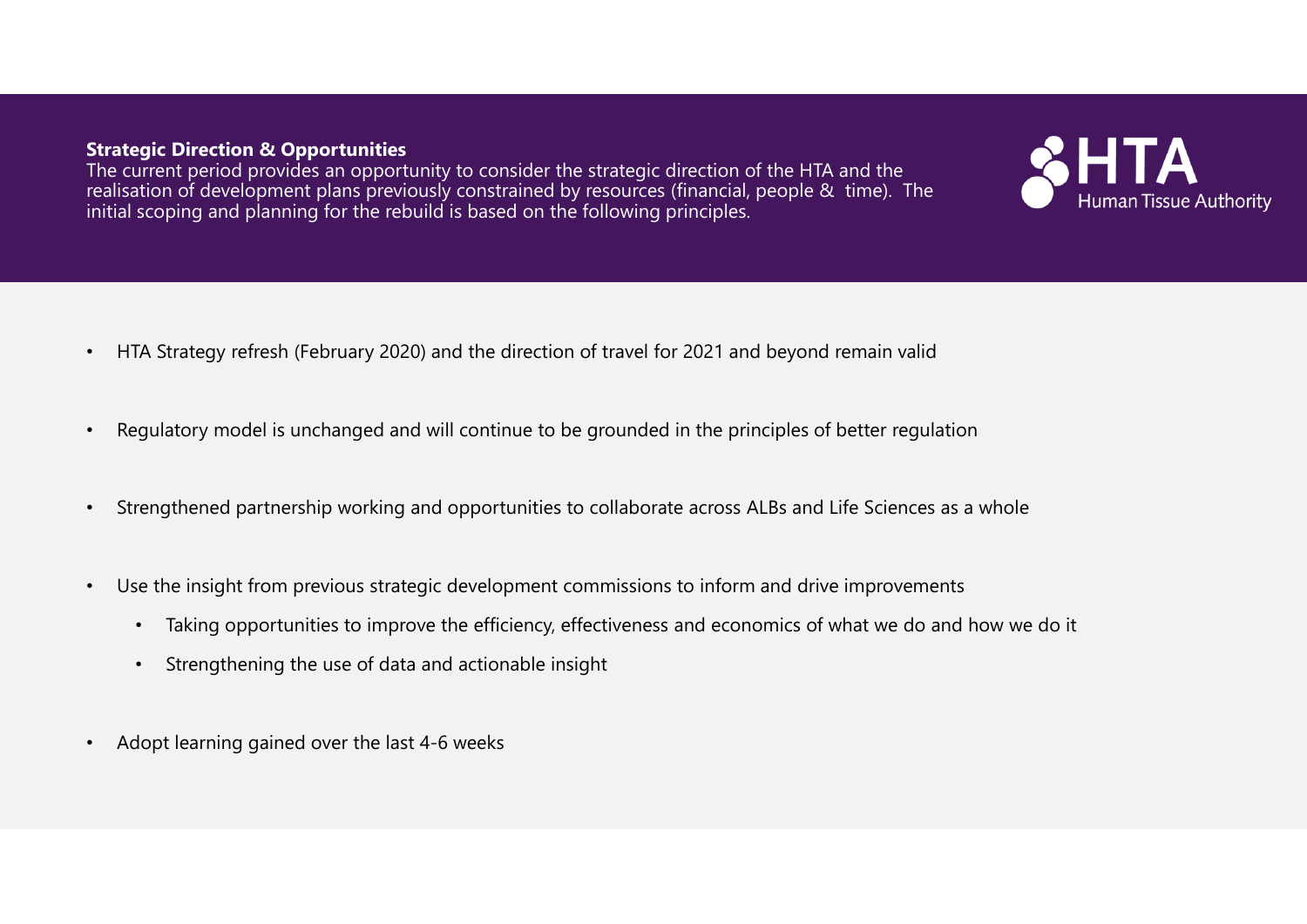#### **High Level Strategic & Operational Plan 2020/21**

Delivery of phase 5 will be against a backdrop the HTA maintaining its response to the COVID-19 emergency, statutory obligations and the delivery of a revised plan of regulatory activity. Although each programme will have a set of specific objectives and deliverables, the phase 5 programme will aim to identify opportunities and interdependencies across the workstreams as part of future improvements initiatives.



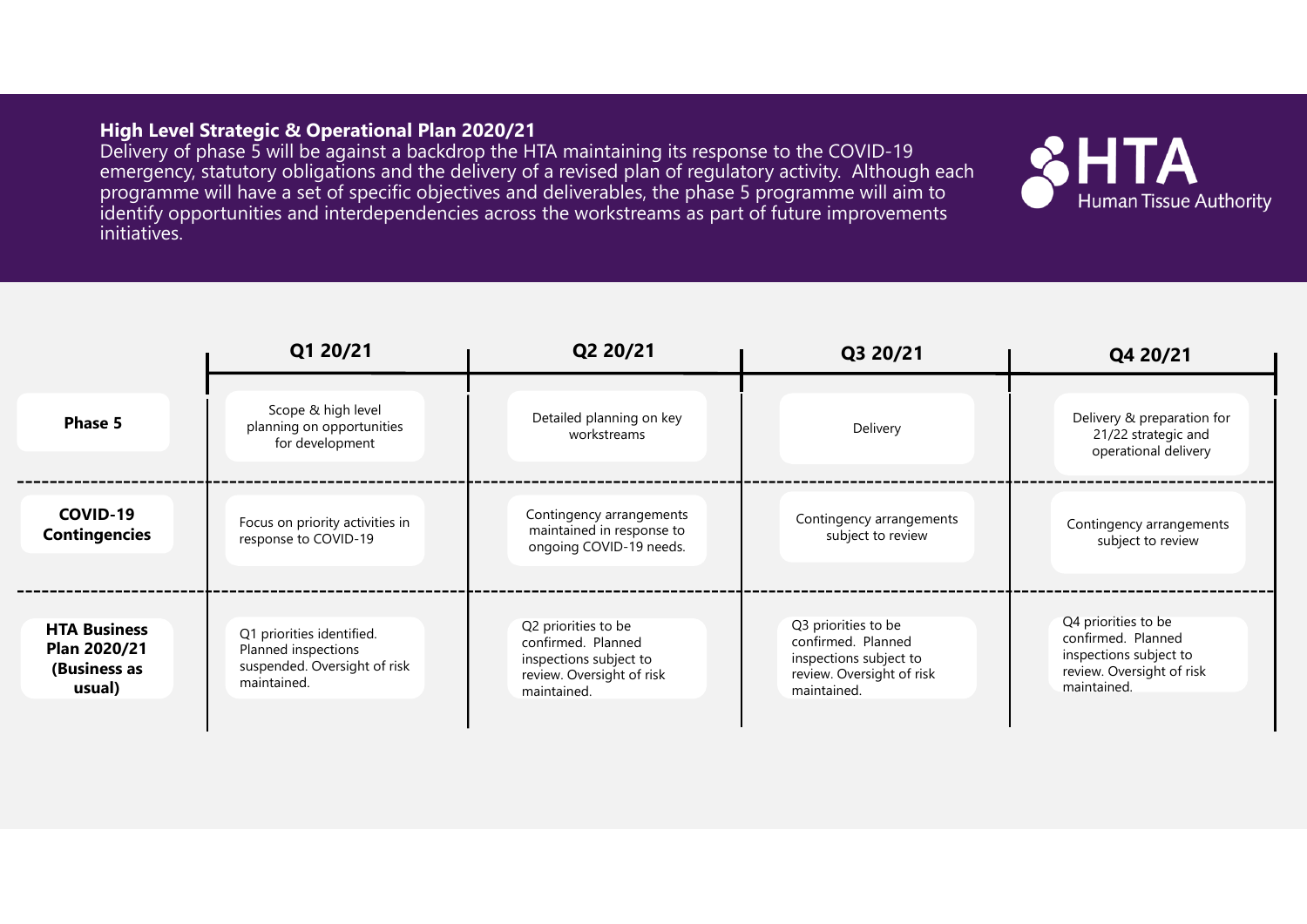#### **Phase 5 – Rebuild & Regenerate**

It is important that the scope of phase 5 and the organisational redesign achieves a balance between maintaining what works well as part of current practice and the opportunities for development and transformation. There are three key areas, each with opportunities to explore, that we will be structuring the design phase around.